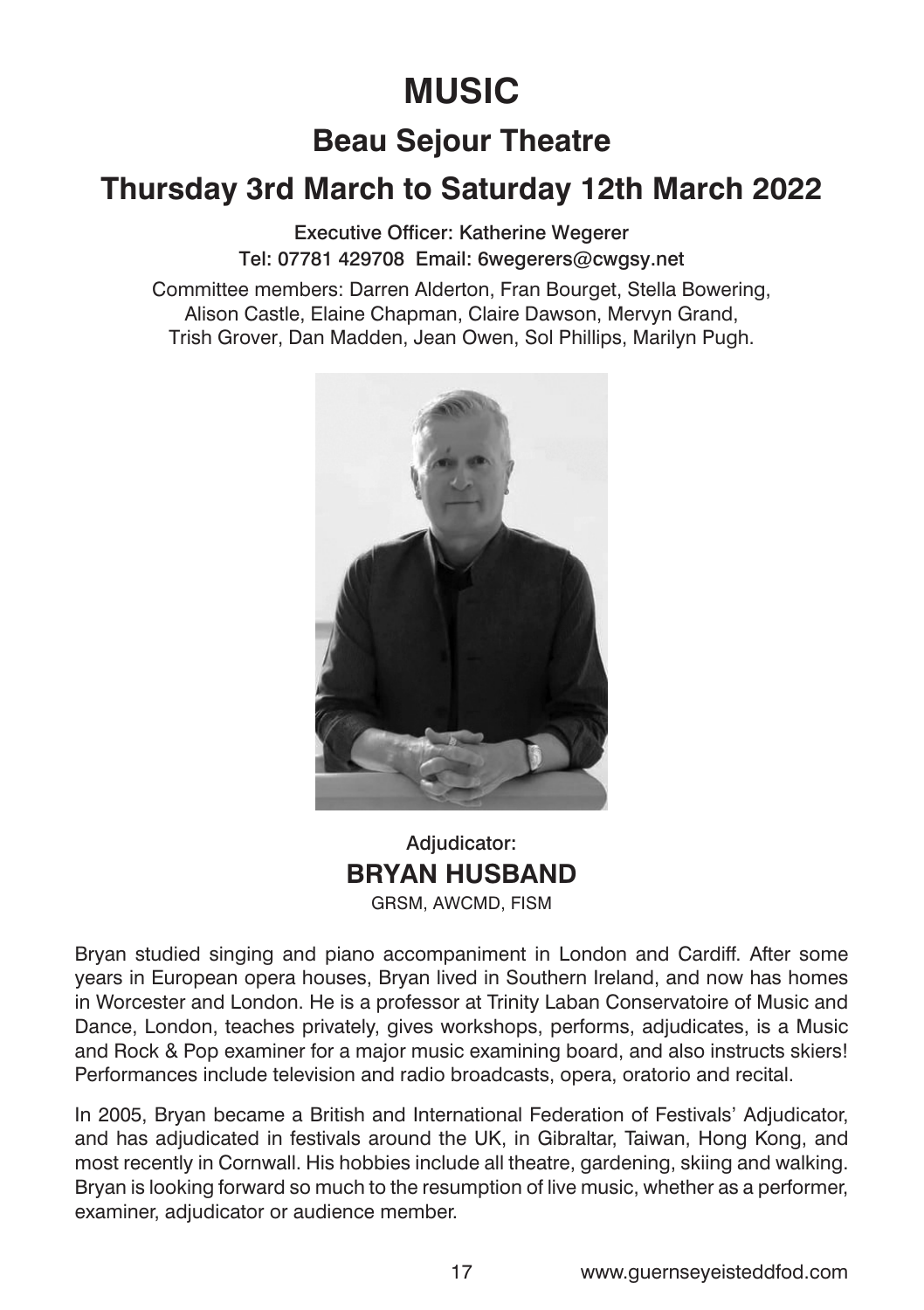### **USE OF COPIES IN VOCAL CLASSES - PERMITTED IN ALL CLASSES**

The committee has adopted an inclusion policy to encourage entrants who may feel inhibited by the need to memorize their songs. Although encouraged to sing from memory, this is not compulsory and no additional marks will be awarded. However the score may inhibit the communication of the performance and this may be reflected in the marks given. **This applies to all vocal classes.**

# **RULES AND REGULATIONS**

In Solo Classes, a vocalist must keep strictly to one classified voice throughout the festival, i.e. a soprano in one solo competition may not enter as a mezzo-soprano or contralto in any other solo competition.

No person may compete more than once for a trophy in the Music sessions unless that trophy is offered for the best entry in several classes (the exceptions being musical composition classes and certain other classes where special conditions are mentioned).

In **'Own Choice' ensemble classes** a competitor may be allowed to compete more than once providing the piece sung/played is different.

Conductors are not permitted to sing **whilst conducting** with any choir or group.

In classes where a time limit is stated, competitors will either be disqualified or have marks deducted if the time limit is exceeded.

All senior ensemble classes must have 80% of members over the age of 18.

# **SESSION NOTES**

Competitors must provide their own accompanists.

Music stands are not provided - however one stand will be available for solo performers if required.

Competitors are asked to arrange their own page turners.

In all junior and ensemble classes, please could all teachers and responsible adults ensure that backstage noise is kept to a minimum and ensure that all the dressing room doors are kept closed whilst other competitors are performing.

Competitors using props must be responsible for clearing the stage and the dressing rooms at the end of their classes.

The Festival organisers reserve the right to start at earlier or later times than those published in the programme.

Competitors should arrive at least 15 minutes before the start of the class and should make themselves known to the steward in attendance.

Any competitors who are unable to perform on the day must advise the Executive Officer before the start of the session.

Minors are the responsibility at all times of their Parent, Guardian or Teacher. The Guernsey Eisteddfod accepts no responsibility for unaccompanied children who leave the theatre.

No person(s) will be permitted on stage or allowed to remain in the wings during competitions other than competitors and authorised officials.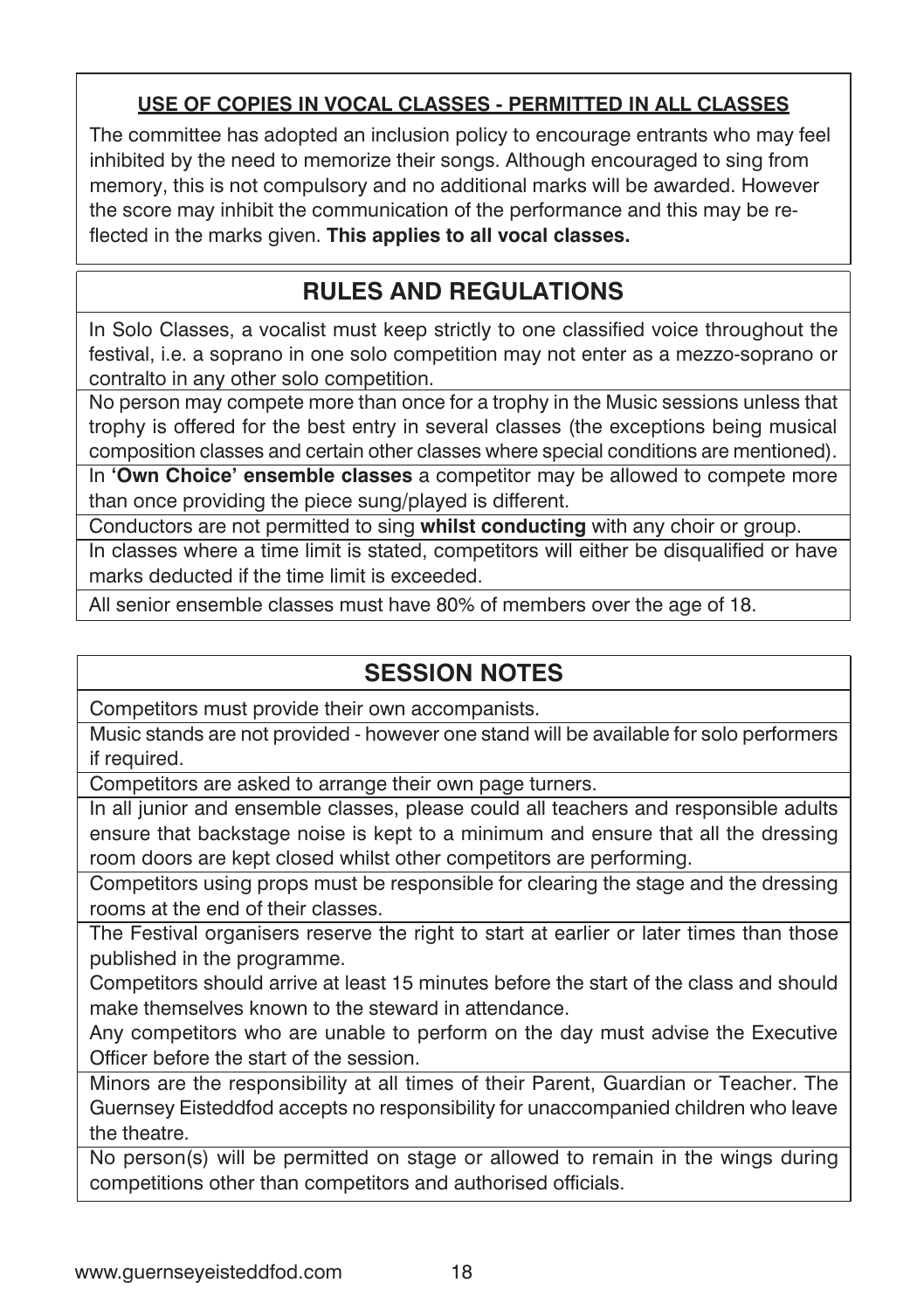The Guernsey Eisteddfod will not be responsible for the loss of any articles of value left in the theatre - either backstage or front of house.

The Guernsey Eisteddfod does not accept responsibility for loss or damage to any instruments or any other personal property howsoever caused. Competitors should ensure that their instruments are fully insured when off home property.

**Professional photographs might be taken during the music sessions and used in the Press and on the website. If you do not wish to have your photograph taken please advise the executive officer (Katherine Wegerer) in writing before the start of the Festival.**

|       | <b>MARKING SYSTEM</b> |                                                                            |  |  |
|-------|-----------------------|----------------------------------------------------------------------------|--|--|
| Grade | <b>Mark</b>           | <b>Criteria</b>                                                            |  |  |
| A     |                       | $75 - 77$ Fair – A performance limited in its communication                |  |  |
| P     | $78 - 80$             | Proficient - A performance showing development of technique                |  |  |
|       |                       | and/or communication                                                       |  |  |
| C.    |                       | $81 - 83$ Commended – A capable performance showing some artistic          |  |  |
|       |                       | appreciation and/or technical ability                                      |  |  |
| н     | $84 - 86$             | Highly Commended - A convincing performance technically and                |  |  |
|       |                       | artistically                                                               |  |  |
| D     | $87 - 89$             | <b>Distinction</b> – An excellent performance technically and artistically |  |  |
| ∩     | $90 +$                | <b>Outstanding</b> – An exceptional performance both technically and       |  |  |
|       |                       | artistically                                                               |  |  |

**A winning entry must gain at least 84 marks to qualify for the trophy. The adjudicator's decision is final.**

### **ALL CUPS, TROPHIES AND AWARDS MUST BE RETURNED TO MARTYN GUILLE JEWELLERS, LES VAUXBELETS BY 1st JANUARY 2022**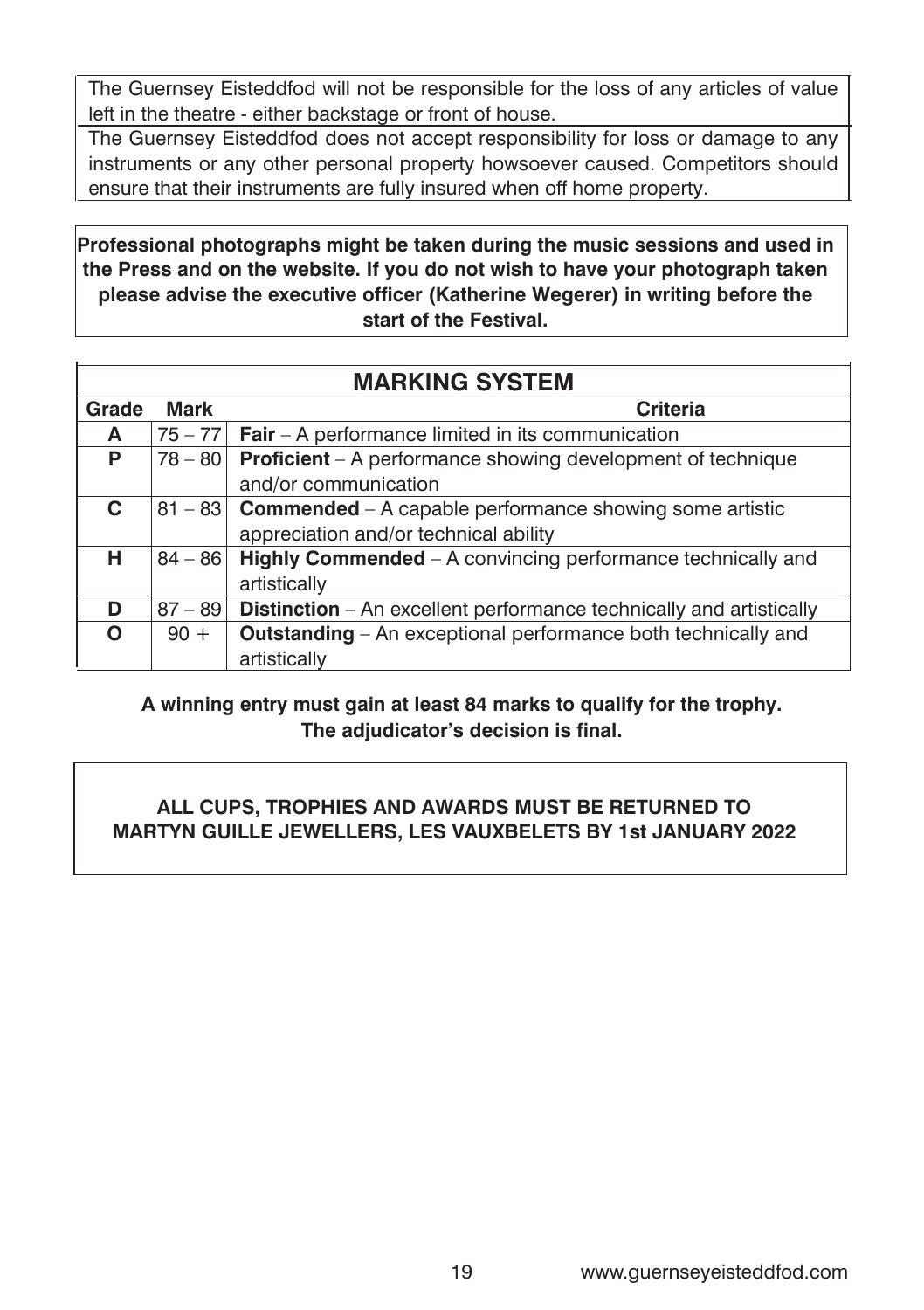# **SPECIAL AWARDS**

### **THE MARIAN A BLONDEL CUP**

This cup will be awarded to the competitor obtaining the highest average marks in certain Senior Vocal classes. These classes are: Classe Superieure, Own Choice Solo, Oratorio, Operatic and French Song. To qualify for the award, competitors must have competed in at least three of the classes, including Classe Superieure. The average will be calculated on their Classe Superieure songs and the two highest marks from their other work. To receive the cup, competitors must have attained an average of 85 (plus) marks.

Folk, Old Familiar, Operetta/Gilbert & Sullivan and Stage Show classes are not eligible for this award.

### **THE JANET BRAN CUP**

This cup to be awarded to the singer in the Junior Section who, in the opinion of the Adjudicator, shows MOST PROMISE.

### **THE MARJORIE GUILLEMETTE CUP**

This cup to be awarded to the pianist in the Junior Section who, in the opinion of the Adjudicator, shows MOST PROMISE.

### **THE FREEMAN CUP AND AWARD**

A Voucher and Oxford Dictionary of Music. To be awarded to the string player in the Junior Section who, in the opinion of the adjudicator, shows MOST PROMISE.

### **THE E H BODMAN TROPHY**

This trophy to be awarded to the Woodwind or Brass player in the Junior Section who, in the opinion of the Adjudicator, shows MOST PROMISE.

### **THE JUNE BOURGET TROPHY**

This cup to be awarded at the discretion of the adjudicator to the most outstanding choir in either the Junior or Senior sections.

### **THE MIRIAM R LE PAGE PRIX D'HONNEUR TROPHY**

This award to be presented for the most memorable performance, in the opinion of the adjudicator, during the whole of the Music Section.

### **THE ADJUDICATOR'S CUP**

This cup to be awarded at the discretion of the adjudicator to any competitor/ competitors.

### **THE LONGMIRE BATON**

This award to be presented to the Conductor or Director (choral or orchestral) at the discretion of the adjudicator.

### **THE PETER A. MALLEY MEMORIAL TROPHY**

This trophy to be given at the discretion of the adjudicator to any musician who has entered into the spirit of the Eisteddfod by offering support to our Festival in a competitive and/or non-competitive way.

### **THE RICHARD DE LA RUE TROPHY**

This trophy is to be presented to the most outstanding instrumental ensemble in the junior or senior sections. This Award marks the huge contribution made by Richard De La Rue to the musical life of the island, including the Healing Music Trust and the Victor Hugo Festival.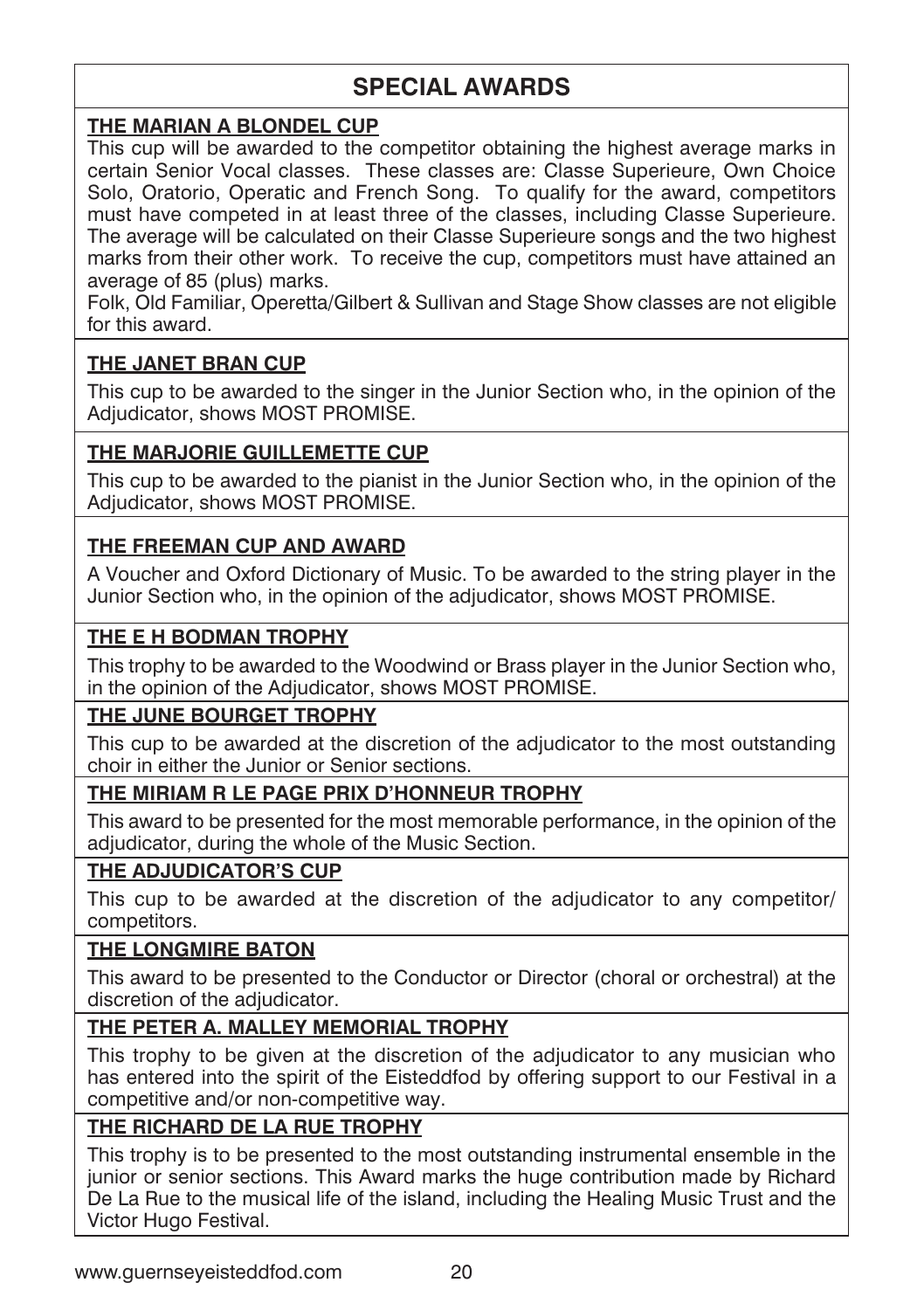# **PLATFORM PRESENTATION**

### **Advice issued by the British Federation of Festivals**

A Festival is an occasion when you want to do your best in every way. Platform deportment is a very important part of your performance. Competitors can greatly add to the enjoyment of competitive sessions by a pleasing and relaxed appearance.

A performer who is at ease on the platform puts the audience at ease.

#### **Please acknowledge the applause of the audience!**

Attention to the above helps a great deal to ensure an enjoyable competition and to help bring it to a higher standard of public performance.

# *Best wishes and every success!*

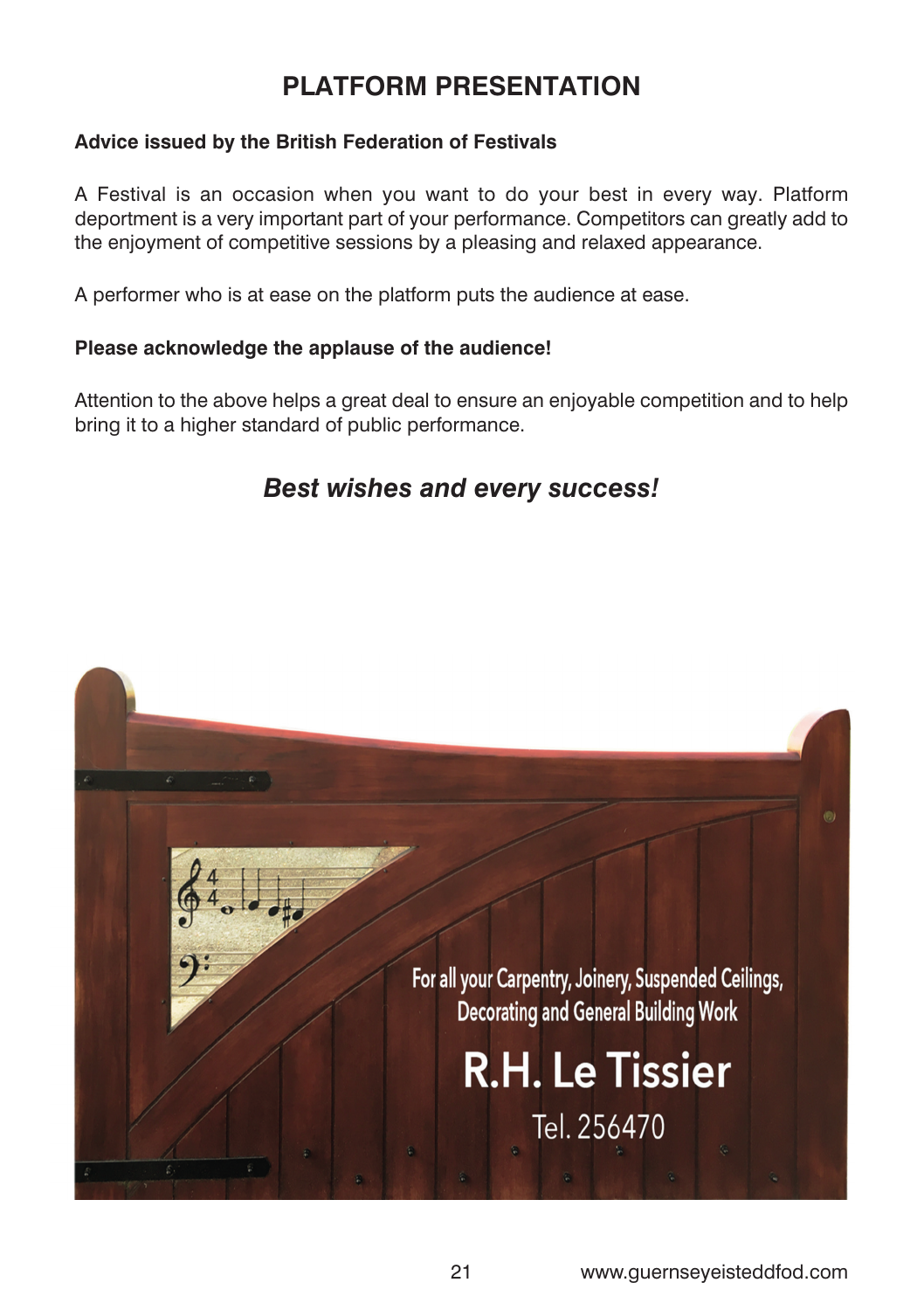### **ALL SESSIONS TO BE HELD AT BEAU SEJOUR UNLESS OTHERWISE STATED.**

# **THURSDAY 3rd MARCH AFTERNOON SESSION**

#### **2.30pm Class 1010 PIANO SONATA - UNDER 18 Whitely Cup**

- 1. Genevieve Evans Allegro Moderato 1st Mvt. Sonata in Ab Joseph Haydn<br>2. James Kennedy Adagio Cantabile from Sonata Pathetique Op.13 Beethoven Adagio Cantabile from Sonata Pathetique Op.13 Beethoven 3. Sicely Mountford Sonata 16 in C Major Facile Mozart
- 

#### **2.55pm Class 1096 BRASS SOLO - UNDER 16 Arthur Burns Cup**

1. Cai Williams Un Bal Berlioz arr. Mowat

### **Class 1097 BRASS SOLO - UNDER 18 Arthur Burns Cup**

| 1. Benjamin Tasker | Cornet Concerto 2nd Myt Canzonetta | Denis Wright  |
|--------------------|------------------------------------|---------------|
| 2. Peter Birch     | Sang Till Lotta                    | Jan Sandstrom |

#### **3.15pm Class 1100 BRASS GROUPS 2/3/4 - UNDER 18 The Brass Trophy Under 18**

| 1. Toto's Gang                                    | If I Only Had a Brain | Harold Arlen Arr. Slechta |
|---------------------------------------------------|-----------------------|---------------------------|
| 2. Benjamin Tasker & Peter Birch A Song for Japan |                       | Steven Verhelst           |

### **3.35pm INTERVAL**

#### **3.50pm Class 1049 VIOLA - UNDER 18 The Filer Cup**

| 1. Sze-Ching Chung | Christmas Dance 2nd Myt.  | R Vaughn Williams  |
|--------------------|---------------------------|--------------------|
| 2. George Walker   | Vocalise Op.34 No.14      | Rachmaninoff       |
| 3. Izabella Dupre  | Liebestraum Notturno No.3 | <b>Franz Liszt</b> |

### **4.10pm Class 1129 GIRLS SOLO - 12 & UNDER 15 The Roger Brooks Memorial Trophy**

| 1. Evie Patterson       | A Bit of Know How's All You Need | Runswick |
|-------------------------|----------------------------------|----------|
| 2. Grace Purvis         | Seliakeit                        | Schubert |
| 3. Beatrice Glynn-Riley | Piercing Eyes                    | Haydn    |

www.guernseyeisteddfod.com 22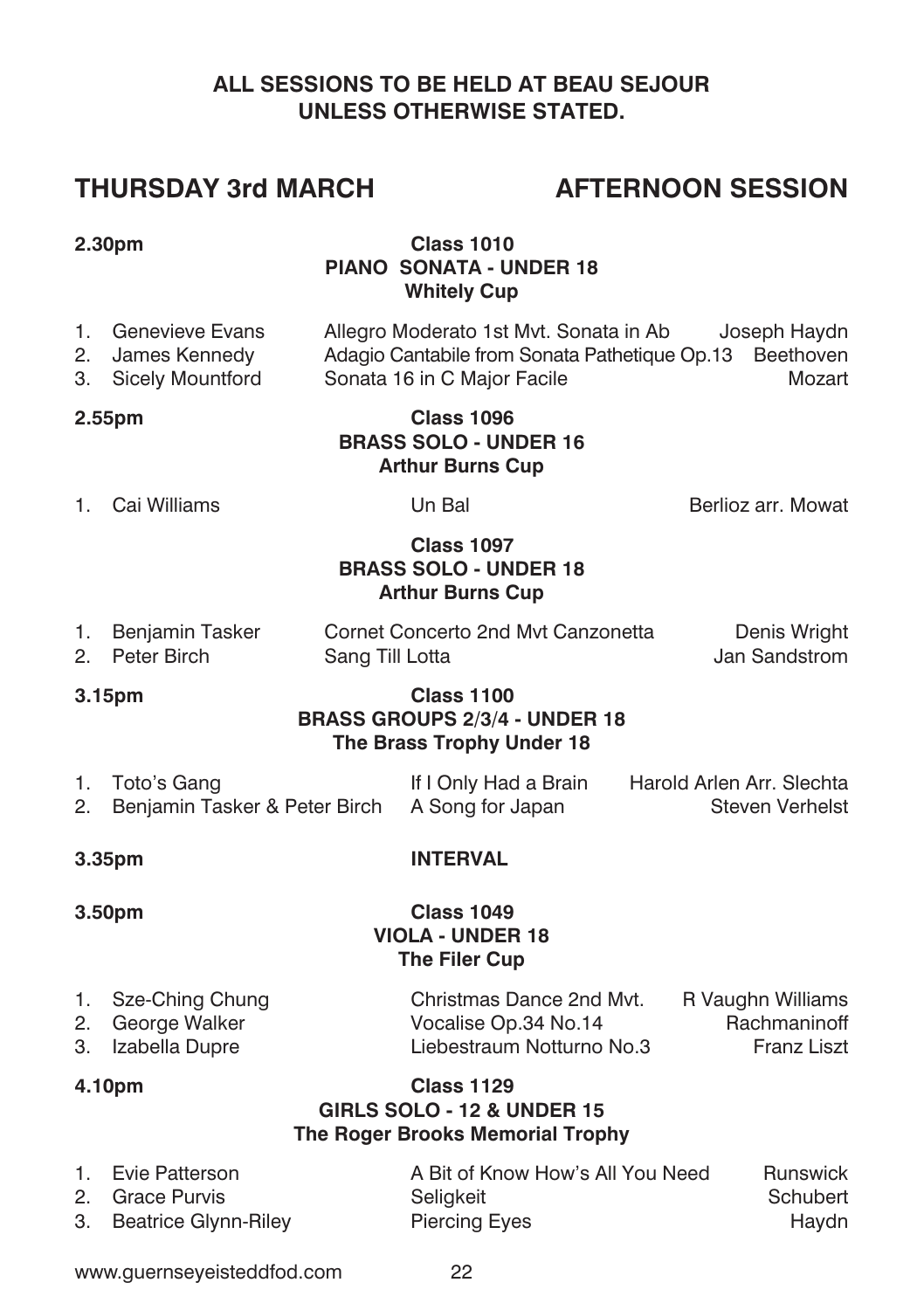- 
- 
- 6. Lexie Taylor
- 

4. Florence Glynn-Riley **Maria Wiegenlied** Reger<br>5. Sicely Mountford **Maria Windy Weather** Marsh Lin Marsh 5. Sicely Mountford **Windy Weather Communist Communist Communist Communist Communist Communist Communist Communist Communist Communist Communist Communist Communist Communist Communist Communist Communist Communist Communi** 7. Evie Linane Das Veilchen Mozart

#### **4.40pm Class 1140 FOLK SOLO BOYS & GIRLS - 12 & UNDER 15 Gordon A Elliot Memorial Cup**

| 1. Lea Phillips     | The Foggy Dew     | Trad, Irish |
|---------------------|-------------------|-------------|
| 2. Sicely Mountford | The Gower Wassail | Trad, Welsh |

### **4.50pm CLASS 1141 FOLK SOLO BOYS & GIRLS - 15 & UNDER 18 Ernest H Bichard Cup**

| 1. Bella Lee      | Wild Mountain Thyme    | Trad. Scottish |
|-------------------|------------------------|----------------|
| 2. Erin Vaudin    | Danny Boy              | Trad. Irish    |
| 3. Clemmie Reid   | I Know Where I'm Going | Trad. Scottish |
| 4. Freva Mitchell | Carrickfergus          | Trad, Irish    |
| 5. Maisie Webster | O Waly Waly            | Trad. Scottish |
| 6. Freva Tardif   | Skye Boat Song         | Trad. Scottish |
|                   |                        |                |

# **THURSDAY 3rd MARCH EVENING SESSION**

| 7.30pm             | <b>Class 1016</b><br><b>PIANO CLASSE SUPERIEURE - OVER 18</b><br><b>Sheppard Trophy</b>            |                      |
|--------------------|----------------------------------------------------------------------------------------------------|----------------------|
| <b>Bob Perkins</b> | Nocturne Longmire<br>March in E D.606<br>Andante in A D.604                                        | Schubert<br>Schubert |
| Marilyn Pugh<br>2. | Theme & Variations in Bb<br>Tristesse Romance                                                      | Handel<br>Moszkowski |
| 8.05pm             | & Impromptu Op.77 Nos. 1,3,7<br><b>Class 1044</b><br><b>VIOLIN - OPEN</b><br><b>Santangelo Cup</b> |                      |
|                    |                                                                                                    |                      |

| 1. Emma Lancaster | Butterfly/ Kid on the Mountain | Trad.    |
|-------------------|--------------------------------|----------|
| 2. Sam Cole       | Zigeunerweisen                 | Sarasate |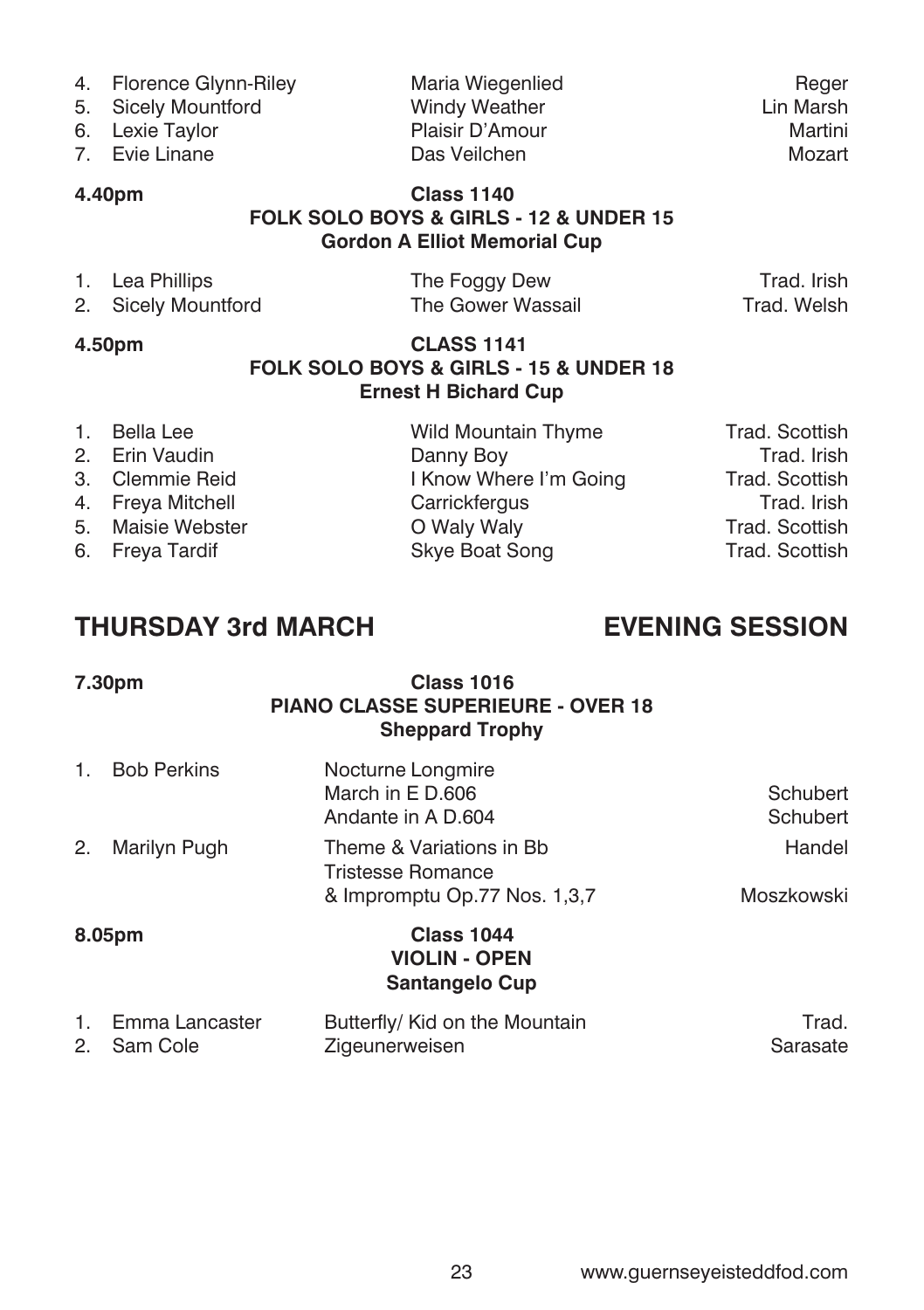**ORCHESTRA, BAND, ENSEMBLE - OPEN The Banfield Trophy** 1. Brass Oddity Prelude on Ellacombe<br>Can't Take My Eves Off Of You Crewe/Gaudio arr. Norman Can't Take My Eyes Off Of You Abide With Me Monk/Lyte arr. Christensen Don't Stop Me Now Mercury arr. Sebstelly **8.50pm INTERVAL 9.05pm Class 1023 PIANO JAZZ - OVER 18 Edgar George Blampied Trophy** 1. Hannah Beacom Birdland Joe Zawinul 2. John Morris **Marigold** Billy Mayerl Billy Mayerl **9.20pm Class 1132 SOPRANO SOLO - OVER 18 Helen Stranger Cup** 1. Leonie Pike C. Armstrong Gibbs C. Armstrong Gibbs 2. Jane Martine **Through the Centuries** Madeleine Dring **9.30pm Class 1133 MEZZO SOPRANO SOLO - OVER 18 Challenge Cup** 1. Fiona Malley **The Sky Above the Roof** R Vaughn Williams **9.35pm Class 1135 TENOR SOLO - OVER 18 Sir Edward Ozanne Cup** 1. Darren Alderton **Summer Idyll** Michael Head **9.40pm Class 1136 BARITONE SOLO - OVER 18 Dean Carey Cup** 1. Jamie Toynton Sea Fever Sea Fever John Ireland<br>2. Alison Castle Money-O Money-O Michael Head 2. Alison Castle Money-O

**8.25pm Class 1117**

**9.50pm Class 1137 BASS SOLO - OVER 18 Guernsey Press Cup**

1. Stephen Rouxel The Vagabond R Vaughan Williams 2. Simon Howitt **III** Wind **Flanders & Swann** 3. Stephen Keenan The Vagabond R Vaughan Williams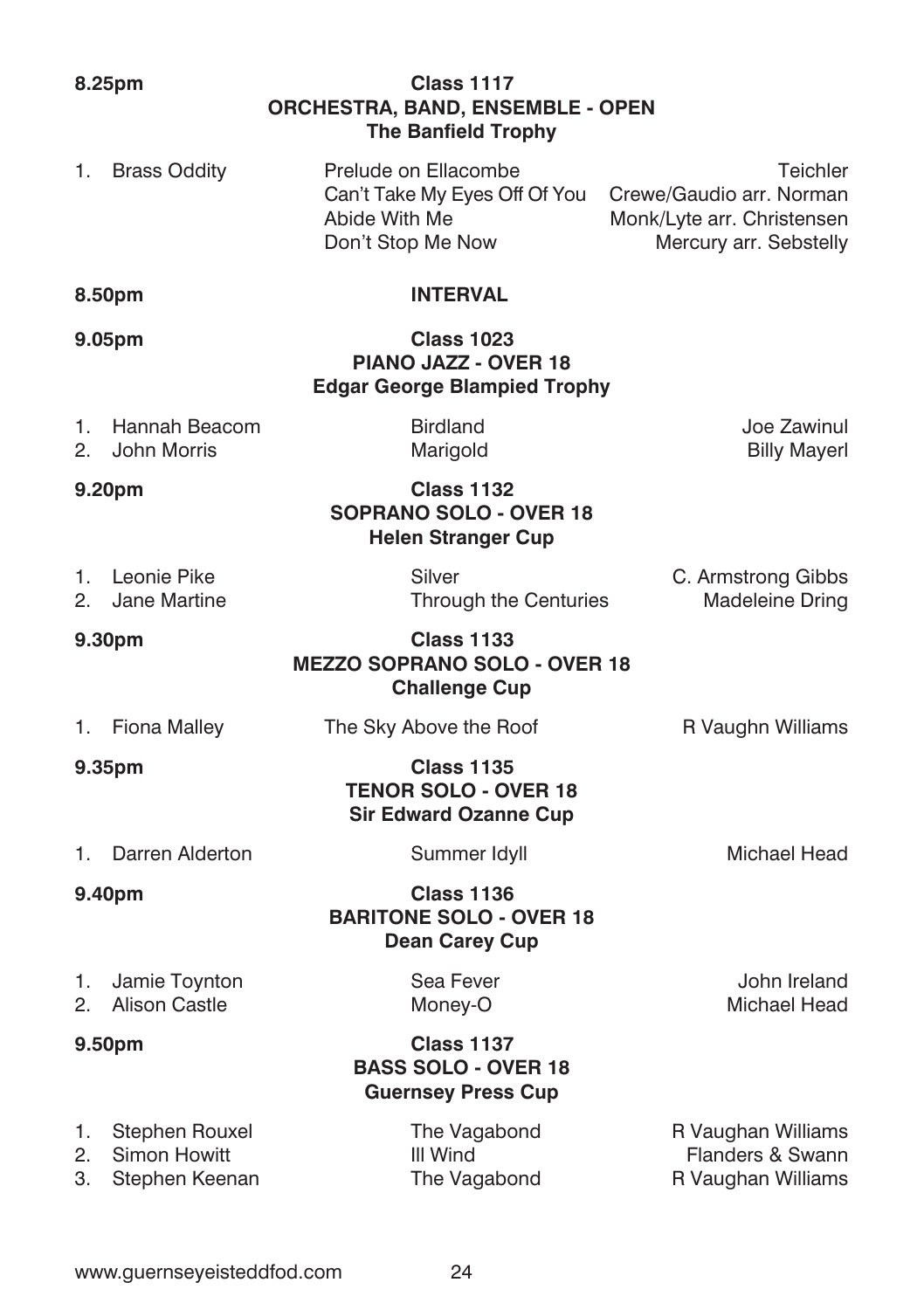# **FRIDAY 4th MARCH MORNING SESSION**

#### **9.30am Class 1119**

#### 1. Acorn House, ECJS Happy Feet Year 2

#### **9.50am Class 1039**

| 1. | <b>Isaac Reid</b>       | Clare's Song          | K & D Blackwell       |
|----|-------------------------|-----------------------|-----------------------|
|    | 2. Gabriella Sloan      | The Merry Widow Waltz | <b>Franz Lehar</b>    |
|    | 3. Daisy Harris         | Listen to the Rhythm  | K & D Blackwell       |
|    | 4. Evie Collis          | Tap Dancer            | K & D Blackwell       |
|    | 5. Darragh O'Mahoney    | The Old Castle        | K & D Blackwell       |
|    | 6. Paul Friedrich       | <b>Dublin Time</b>    | R Stephen             |
|    | 7. Amelia-Jane Bougourd | Listen to the Rhythm  | K & D Blackwell       |
|    | 8. Charlotte Miller     | Cool Drift            | <b>Thomas Gregory</b> |
|    | 9. Chloe Falla          | Patrick's Reel        | K & D Blackwell       |
|    | 10. Sophia Omer Tariq   | Listen to the Rhythm  | K & D Blackwell       |
|    | 11. Amelia Robins       | Tap Dancer            | K & D Blackwell       |
|    | 12. Darcy Reoch-Brehaut | The Old Castle        | K & D Blackwell       |

# K & D Blackwell K & D Blackwell K & D Blackwell

### **10.35am INTERVAL**

**INFANT MUSIC MAKING Arkay Cup**

> **VIOLIN - UNDER 9 Alfred Wills Cup**

### **10.50 Class 1204 CHOIRS - JUNIOR SCHOOL AGE - UNISON SINGING E & L M De La Mare Cup**

- 1. Blanchelande College Junior Choir Conductor: Neil Houston
- 2. Forest Primary School Junior Choir Choir Conductor: Elaine Chapman
- 3. Melrose Junior Choir Conductor: Jean Owen
	-

 Hallelujah Oshrat & Ventura Listen to the Rain SL Lawrence

Can You Hear Me? Bob Chilcott Flash Bang Wallop! Heneker, Stiles & Drewe

 See Me Chris Williams RMS Titanic **Chris Williams** 

4. Elizabeth College Junior School Choir Conductor: Richard Sutton Space (If I Had a Rocket) M & H Johnson Where on Earth is My Philtrum? Antony Copus

### **11.45pm Class 1045 VIOLA - UNDER 9 Le Prix D'Alto**

1. Emily Ozanne **1. Listen to the Rhythm** K & D Blackwell<br>2. Joseph Mullins **Contains Container Container** K & D Blackwell 2. Joseph Mullins Tap Dancer

25 www.guernseyeisteddfod.com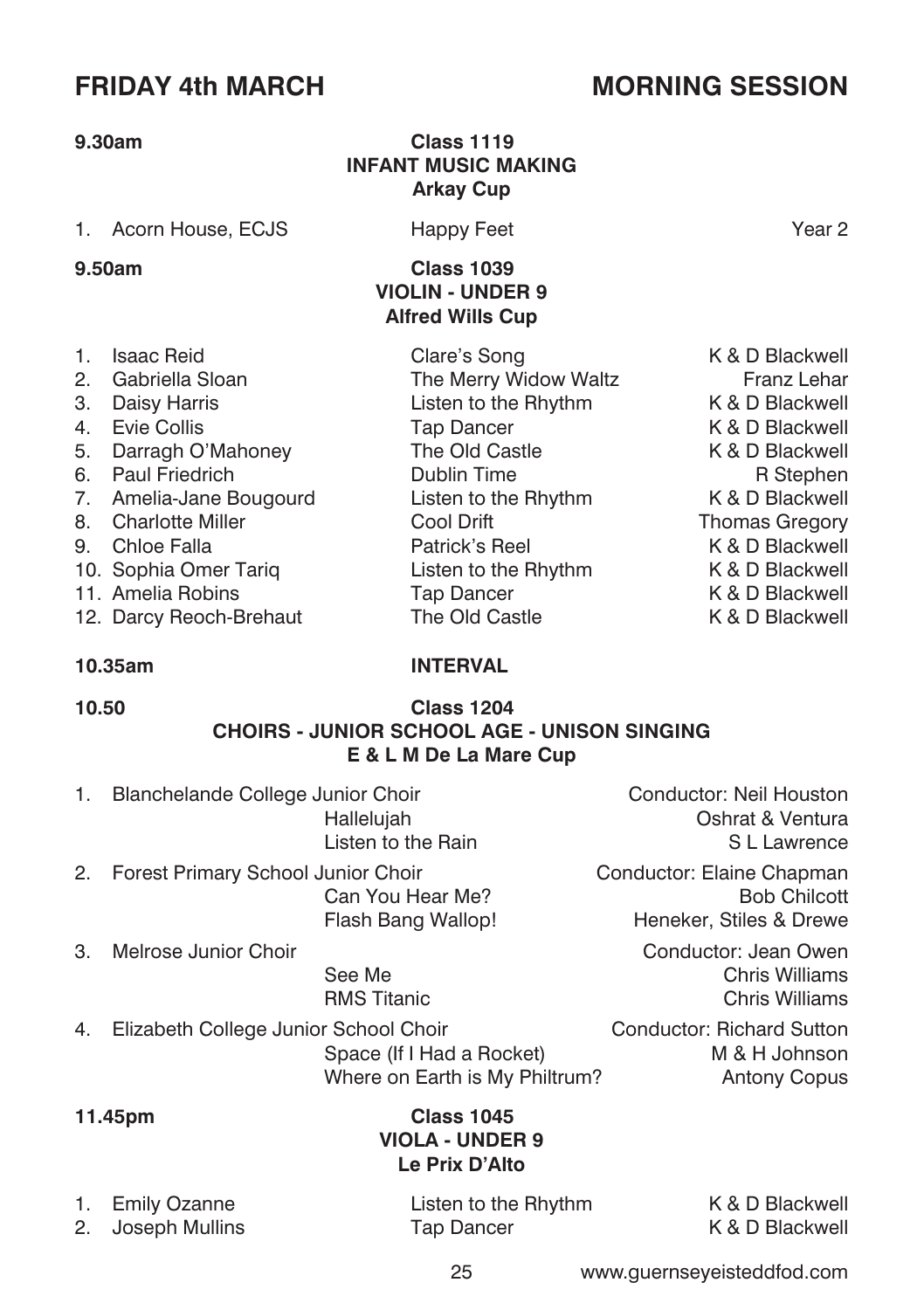- 
- 5. Toby Trebert
- 
- 
- 
- 9. Ophelia Corbin **Distant Bells** K & D Blackwell

- **2.30pm Class 1112 CONCERTO CLASS - OPEN Margaret Hayes Memorial Cup**
- 1. Naomi Kewell Cello Concerto No.1 in C Major, Moderato Joseph Haydn<br>2. Alexandra Dorey Concerto No.2 Adagio for Double Bass Dittersdorf 2. Alexandra Dorey Concerto No.2, Adagio for Double Bass 3. Sze-Ching Chung Concerto for Viola in B Minor 2nd Mvt Handel/ Casadesus

#### **3.00pm Class 1007 PIANO - UNDER 18 J M David Cup**

1. Sam Cole **Prelude in C Sharp Minor** Rachmaninoff 2. Genevieve Evans Nocturne in G Minor Op.37 No.1 Chopin 3. Benjamin Childs Four Impromptus No.2 Op.142 Schubert<br>3. James Kennedy Kind in Finschlummern Op.15 No.12 Schumann 4. James Kennedy Kind in Einschlummern Op.15 No.12 5. Connor Belford Summertime **Summertime** Heywood & Gershwin 6. Naomi Kewell Song Without Words Op.19 No.1 Mendelssohn

### **3.45pm INTERVAL**

### **4.00pm Class 1077 ORCHESTRAL WOODWIND - UNDER 14 R H Le Prevost Junior Trophy**

| 1. Harvey Huxster  | Basse Danse (flute)                                         | Worlock     |
|--------------------|-------------------------------------------------------------|-------------|
| 2. Florrie Cooper  | America (flute)                                             | Bernstein   |
|                    | 3. Clementine Gynn-Riley Dance of the Mirlitons (flute)     | Tchaikovsky |
| 4. Jasmin Atkinson | Summer (The Victorian Kitchen Garden) (clarinet) Paul Reade |             |

### **4.20pm Class 1078 ORCHESTRAL WOODWIND - UNDER 16 The Joan Boucher Cup**

| 1. Alex Guillou  | Sonata No.2 Allegro (clarinet)                               | Jean Xavier Lefevre |
|------------------|--------------------------------------------------------------|---------------------|
| 2. Deanna Mahy   | Prelude (The Victorian Kitchen Garden) (clarinet) Paul Reade |                     |
| 3. Ellie Garland | City Life 3 (flute)                                          | Steve Reich         |

# **FRIDAY 4th MARCH AFTERNOON SESSION**

3. Lucy Miller **Rocking Horse** K & D Blackwell 4. Thomas Guthrie Ode to Joy Beethoven arr. Gregory 6. Sebastian Smillie **City Lights** City Lights K & D Blackwell 7. Jessica Le Cheminant Rhythm Fever The Research Research Research R & D Blackwell 8. Jessica Ozanne Chinese Garden K & D Blackwell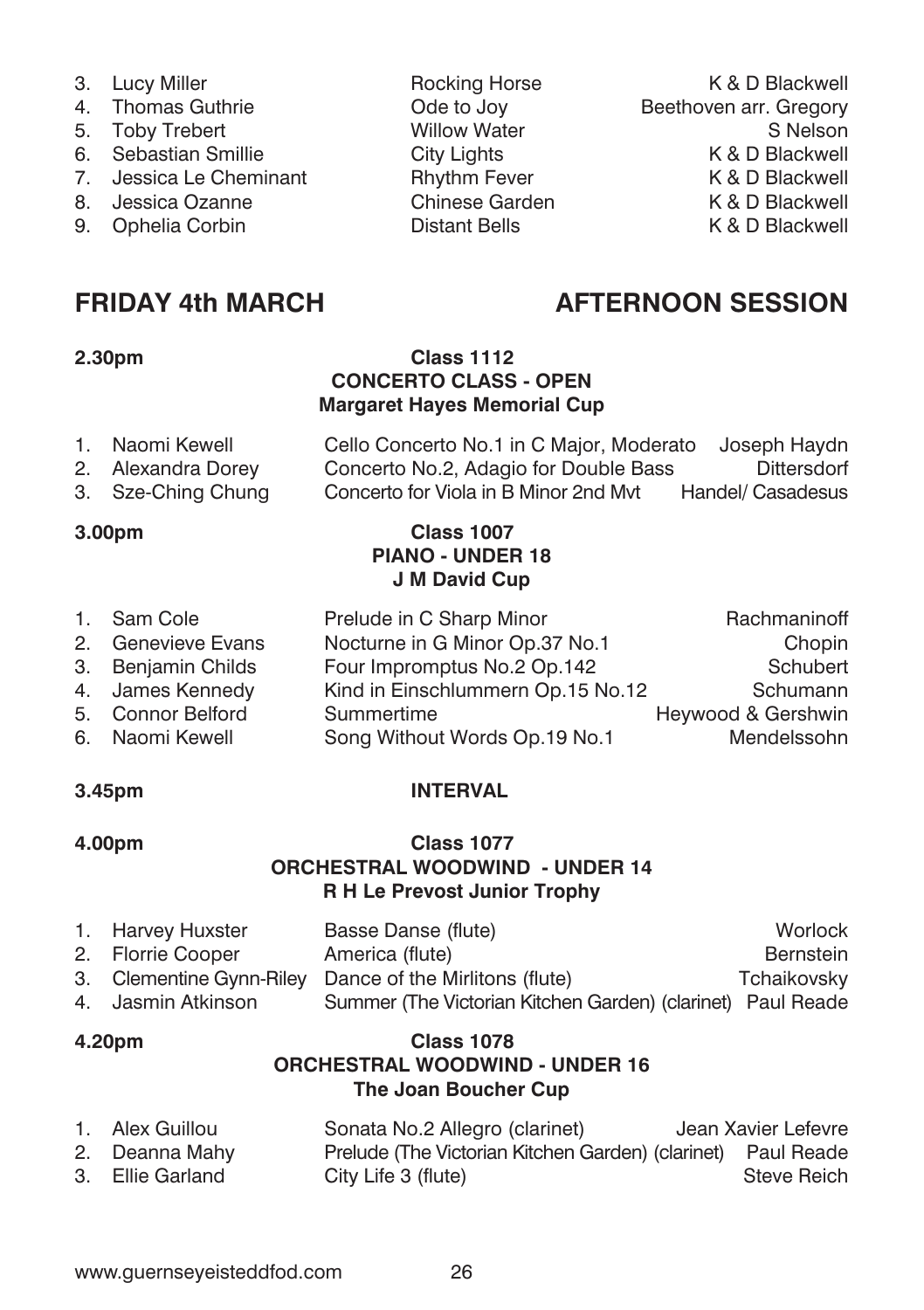### **4.40pm Class 1079 ORCHESTRAL WOODWIND - UNDER 18 R H Le Prevost Trophy**

1. Naomi Miller Cantilena (flute) Poulenc

#### **Class 1080 ORCHESTRAL WOODWIND - OPEN R H Le Prevost Trophy**

| Madeleine Vaudin | Ballade (flute) | Reinecke |
|------------------|-----------------|----------|

**5.05pm Class 1212**

### **CHOIRS - FOLK & TRADITIONAL - SECONDARY SCHOOL AGE The Muriel Luckie Memorial Cup**

1. Guernsey Music Centre Girls Choir Conductor: Rachel Wright

Dancing Song **Zoltan Kodaly** She's Like The Swallow Trad. Canadian arr. Chapman

# **FRIDAY 4th MARCH EVENING SESSION**

### **7.30pm Class 1087 ORCHESTRAL WOODWIND ENSEMBLE - OPEN Niall McCathie Trophy**

- 1. Guernsey Music Centre Clarinet Choir **Conductor: Katie Gough** Irish Suite Ellio A Del Borgo
- 2. Guernsey Music Centre Flute Choir Conductor: Dan Madden

 Yesterday Lennon & McCartney Symphony No.4 1st Mvt Boyce Gypsy Airs **Sarasate** 

### **7.50pm Class 1015 PIANO REPERTOIRE - OVER 18 R J Chilcott Cup**

1. Marilyn Pugh Praeludium Op.14 No.3 Josef Rheinberger Gavotte Op.81 Benjamin Godard Rondeau Op.18 No.2 Ignacio Moscheles 2. Bob Perkins **Rondo in C Op.51 No.1** Beethoven May Song the Communication of the Clark Elgar Waltz in C Sharp Minor Op.64 No.2 Chopin

**8.20pm Class 1098**

| <b>Class 1098</b>        |
|--------------------------|
| <b>BRASS SOLO - OPEN</b> |
| <b>Cyril T Hockaday</b>  |

| 1. Ayrton Hockaday | With His First Breath   | Paul Lovatt-Cooper |
|--------------------|-------------------------|--------------------|
| 2. Benjamin Tasker | When I Remember!        | David Catherwood   |
| 3. Ayrton Hockaday | Pacini Variations Op.89 | Charles Danda      |

27 www.guernseyeisteddfod.com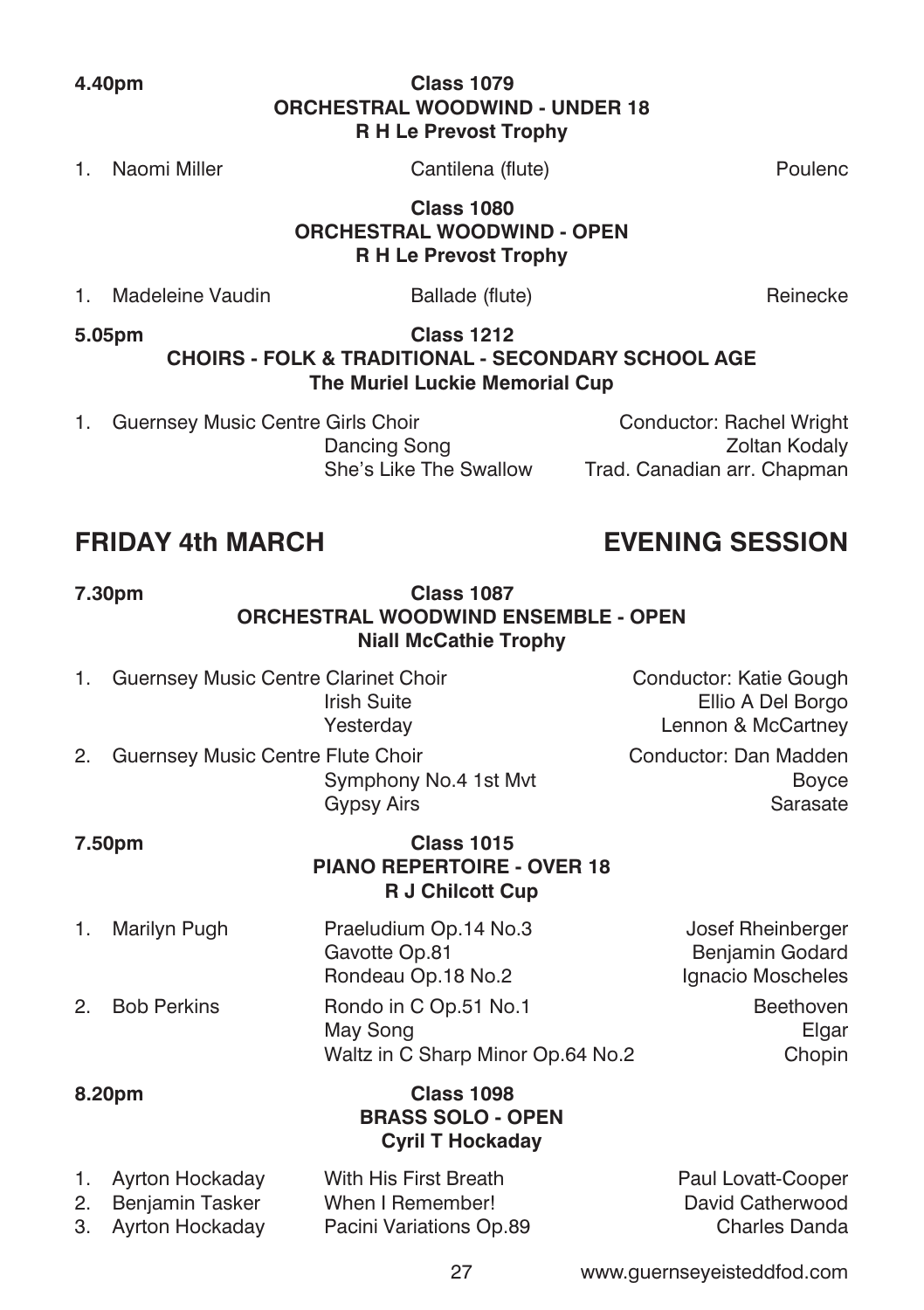www.guernseyeisteddfod.com 28

#### **8.40pm Class 1161 VOCAL CLASSE SUPERIEURE - OVER 18 Woodward Trophy**

| 1. Joan Le Flem | Music for a While                  | Purcell |
|-----------------|------------------------------------|---------|
|                 | Why Do They Shut Me Out of Heaven? | Copland |

#### **8.50pm INTERVAL**

### **9.05pm Class 1142 FOLK SOLO - OVER 18 Ena M Gaudion Cup**

| 1. Rosemary Ellis | The Gulls of Invergordon      | Trad. Scottish             |
|-------------------|-------------------------------|----------------------------|
| 2. Liz Laine      | The Lass from the Low Country | Trad. arr Betty Roe        |
| 3. Lucy Cave      | Kilkelly Ireland              | Peter Jones                |
| 4. Emma Lancaster | Edward                        | Trad. arr. Wyke & Driscoll |
| 5. Simon Howitt   | <b>Horkstow Grange</b>        |                            |

### **9.30pm Class 1160 FRENCH SONG - OVER 18 La Coupe Miriam Robin Le Page**

| 1. | Jamie Toynto |  |
|----|--------------|--|
|    |              |  |

on and La Mer Charles Trenet

**9.35pm Class 1162 LIEDER - VOICE & PIANO - OVER 18 P W Kimber Cups**

- 1. Jane Martine (v) & Felicity Millard (p) Verborgenheit Hugo Wolf
- 2. Alison Castle (v) & Hannah Beacom (p) Erlkonig Schubert

#### **9.50pm Class 1218 CHOIRS - MADRIGALS - OVER 18 Canon Hickey Cup**

1. State of Harmony Choir **Conductor: Rosemary Ellis** Since First I Saw Your Face Thomas Ford Never Weather-Beaten Sail Thomas Campion

# **SATURDAY 5th MARCH MORNING SESSION**

### **9.30am Class 1001 PIANO - UNDER 8 Marguerite Miles Le Gallez Cup**

1. Florence Torode Kindergarten Blues Ulrike Gruber Indian Tom Toms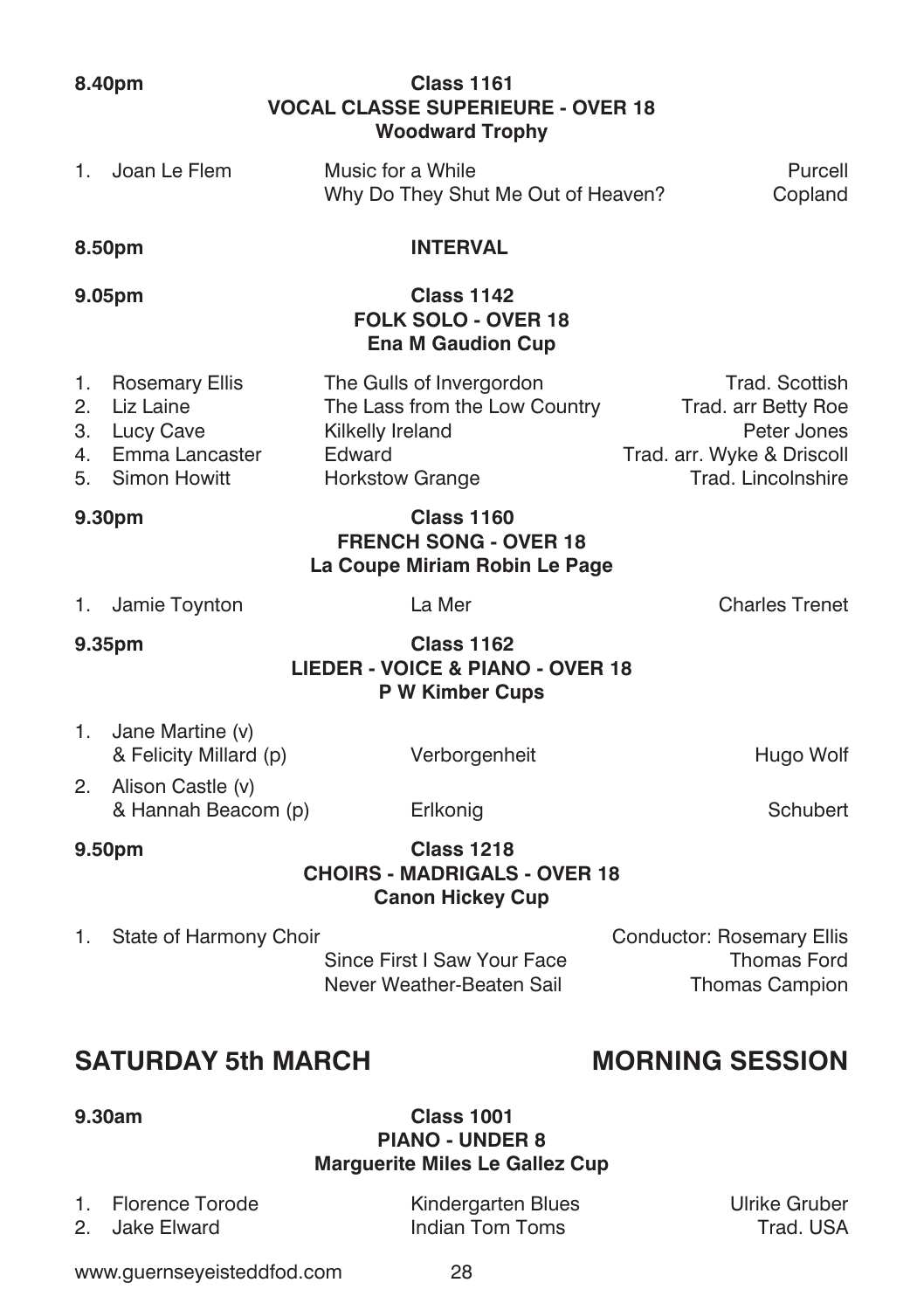- 
- 
- 5. Charlotte Meades

#### **9.45am Class 1002**

- 1. Tabitha Cunnigham **Echo Dance** Naomi Yandell
- 2. Sofie Le Marquand The Detective **Pam Wedgwood**
- 3. Phoebe Limond Echo Dance Naomi Yandell

### **9.55am Class 1003**

- 
- 
- 
- 
- 
- 

#### **10.15am Class 1004**

- 1. William Kennedy **Invention No.8 in F BWV 779** J S Bach
- 2. Lara Veillard Worrisome Blues Martha Mier
- 3. Noah Bartlett Stealth Mode Stealth Mode
- 4. George Bisson The Detective Pam Wedgwood
- 
- 6. Emil Friedrich Disco Baroque Alan Bullard
- 
- 
- 9. Catherine Brehaut Melancholic Fish
- 10. Molly Cook **Angelfish** Angelfish A C Gaudet

### **10.50am INTERVAL**

**PIANO - UNDER 9 Perkins Cup**

**PIANO - UNDER 10 Marina A Fossey Cup**

**PIANO - UNDER 12 Jonathan Le Tocq Cup**

#### **11.05am Class 1176 POP SONG - UNDER 12 Kim & Aindre Reece-Sheerin Trophy**

- 1. Elise Gregson **Make You Feel My Love** Adele Adkins 2. Mary-Ann Waterton Jar of Hearts Christina Perri 3. Ruby Coyde **Dance Monkey Communist Contract Order** Tones & I 4. Frankie Torode **Fight Song Rachel Platten** Rachel Platten
- 
- 

5. Kate Holroyd **A Thousand Years** Christina Perri 6. Luella Gilligan Video Games Lana Del Rey 7. Beatrice Wilson **Breakaway Constructs** Realty Clarkson

3. Celeste Cunningham Banana Boogie **Andrea Dow**<br>4. Penelope Le Noury **Moo Built the Ark?** Tradiar Blackwell 4. Penelope Le Noury **Who Built the Ark?** Trad. arr Blackwell<br>5. Charlotte Meades **Wonkey Donkey** Wonkey (Mark Tanner

- 1. Joe Elward **Ian King Communist Communist Happy Day** International Communist Communist Communist Communist Communist Communist Communist Communist Communist Communist Communist Communist Communist Communist Communist Com 2. Holly Jones **Mini Rag Mini Rag Michel Le Coz** 3. Flora Callewaert I Wanna Be Like You Sherman & Sherman 4. Elysia Leonard Xiang Mao Li Yinghai 5. Lara Pimlott Salut D'Amour Elgar arr. Jones 6. Clemence Howe Cockatoo Elissa Milne
- 5. Ayrton Joffre **American Folk Dance** William Gillock 7. Renee Mitchell **Cradle Song Nights Cradle Song Ni Hongjin** 8. Rosie Mansell Flamenco William Gillock

29 www.guernseyeisteddfod.com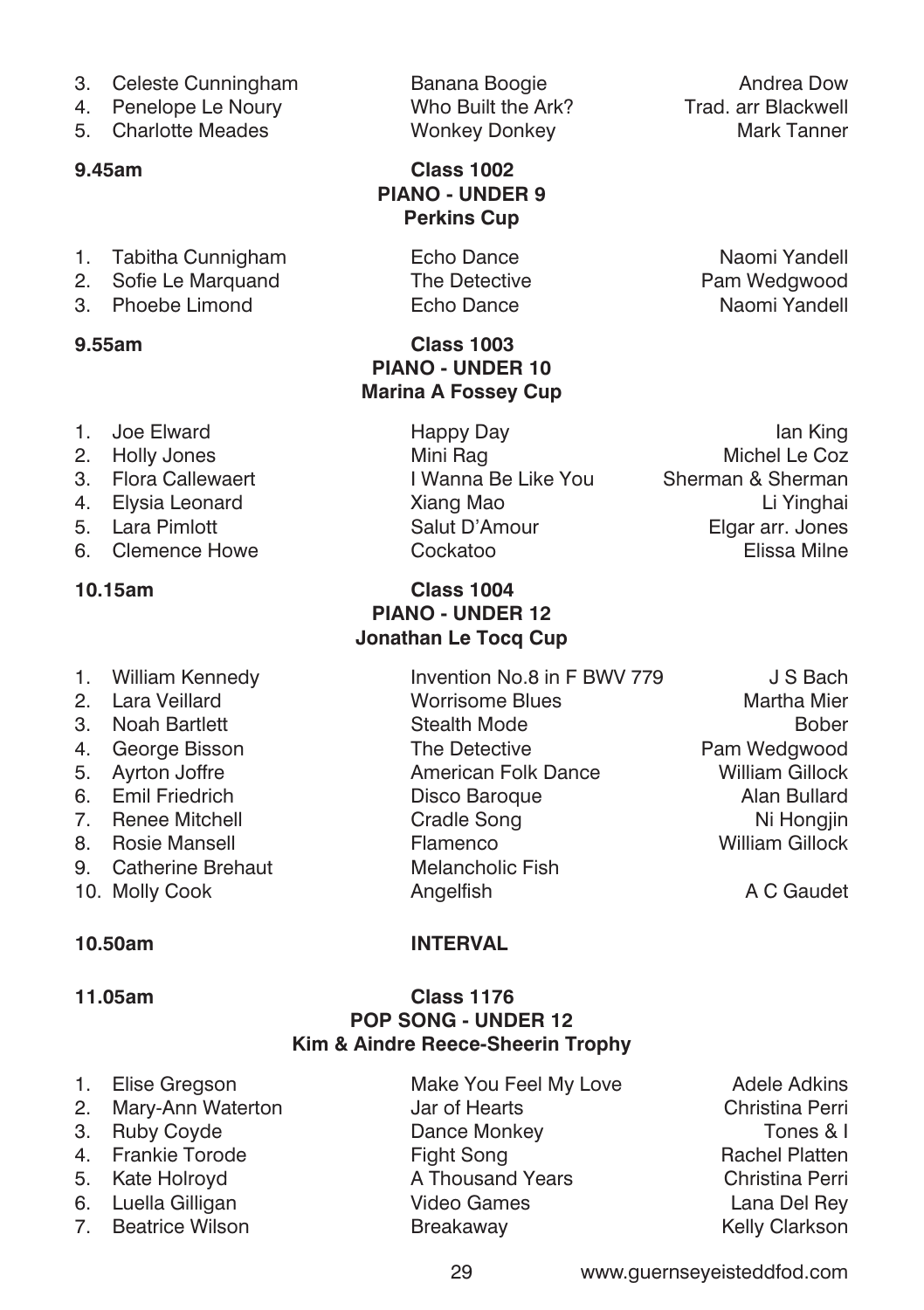- 
- 
- 10. Lottie Colmer

8. Scarlett Stanford My Heart Will Go On Celine Dion<br>
9. Lara Pimlott Christina Perri 9. Lara Pimlott Jar of Hearts Christina Perri

### **12.00pm Class 1222 SPECIAL NEEDS CHOIR - OPEN Melody Press Printers Trophy**

I'm Gonna Be (500 Miles)

1. Gateway Club Choir Sweet Caroline Conductor: Andrew Hyde<br>Neil Diamond Sweet Caroline Sweet Caroline **Neil Diamond**<br>
I'm Gonna Be (500 Miles) **Net Caroling Caroling Caroling Caroling Caroling Caroling Caroling Caroling Caroling C** 

# **SATURDAY 5th MARCH AFTERNOON SESSION**

### **2.30pm Class 1171 VOCAL SELF-ACCOMPANIED - UNDER 18 Tears in Heaven Award**

| 1.<br>2. | Claudia Radford<br><b>Sicely Mountford</b><br>3. Scarlett Stanford<br>4. Rachel Dawson                         | Titanium<br>Neverland<br>Count on Me<br><b>Autumn Leaves</b>                   | Sia & Guetta<br>Barlow & Kennedy<br><b>Bruno Mars</b><br>Kosma & Prevert |  |  |
|----------|----------------------------------------------------------------------------------------------------------------|--------------------------------------------------------------------------------|--------------------------------------------------------------------------|--|--|
|          | 2.50pm                                                                                                         | <b>Class 1027</b><br><b>PIANO DUET - UNDER 18</b><br><b>Harrison Cups</b>      |                                                                          |  |  |
| 1.       | Benjamin & Harry Childs                                                                                        | <b>Ballet from Petite Suite</b>                                                | Debussy                                                                  |  |  |
|          | <b>Class 1011</b><br>3.00pm<br>PIANO SOLO - TV, FILM & SHOW THEME - UNDER 18<br><b>The Sloan/Phibbs Shield</b> |                                                                                |                                                                          |  |  |
| 1.       | <b>Sicely Mountford</b>                                                                                        | La Valse D'Amelie                                                              | Yann Tierson                                                             |  |  |
|          | 3.05 <sub>pm</sub>                                                                                             | <b>Class 1019</b><br>PIANO JAZZ - UNDER 14<br><b>The Birch Trophy</b>          |                                                                          |  |  |
|          | 1. Sicely Mountford                                                                                            | <b>Shark Soup</b>                                                              | Sam Wedgwood                                                             |  |  |
|          | 3.10pm                                                                                                         | <b>Class 1020</b><br><b>PIANO JAZZ - UNDER 16</b><br>The Beaugeard Diamond Cup |                                                                          |  |  |
|          | 1. Harry Childs                                                                                                | A Foggy Day                                                                    | G & I Gershwin                                                           |  |  |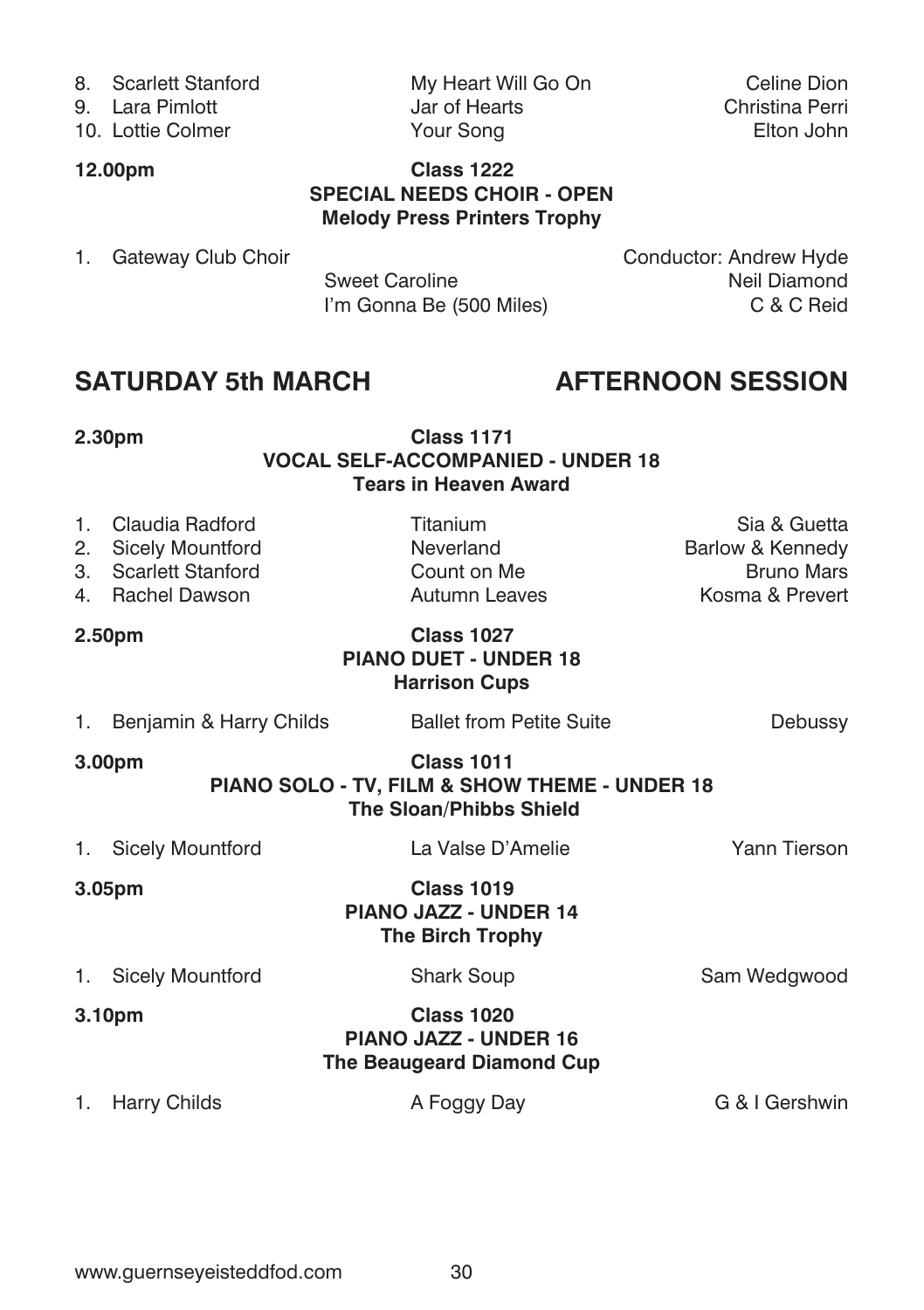### **3.15pm Class 1021 PIANO JAZZ - UNDER 18 The Julie Long Trophy**

| 1. Naomi Kewell    | Jazz Exercise No.3      | Oscar Patterson |
|--------------------|-------------------------|-----------------|
| 2. Genevieve Evans | Prelude II Blue Lullaby | Gershwin        |

### **3.30pm INTERVAL**

### **3.45pm Class 1197 SONGS FROM THE SHOWS 1/2/3/4 - 15 TO UNDER 18 Rodney Le Lacheur Memorial Trophy**

| 1. | Maisie Webster, Joze Andrijasevic                                |                       |                                 |
|----|------------------------------------------------------------------|-----------------------|---------------------------------|
|    | & Eve Walley                                                     | Reach for the Gun     | Chicago                         |
| 2. | <b>Isabelle Lees</b>                                             | Burn                  | <b>Hamilton</b>                 |
| 3. | Erin Vaudin                                                      | Still Hurting         | <b>Last Five Years</b>          |
| 4. | Lily Becker                                                      | Play a Love Scene     | Fame                            |
| 5. | Bella Lee & Jasmine Morgan                                       | <b>Sisters</b>        | <b>Nunsense</b>                 |
| 6. | Oscar Armenta - Jeffreys                                         | Bui Doi               | Miss Saigon                     |
| 7. | Freya Tardif                                                     | With You              | Ghost                           |
| 8. | Clemmie Reid                                                     | One Perfect Moment    | Bring It On                     |
| 9. | Hermione Reoch-Brehaut                                           | Killer Instinct       | Bring It On                     |
|    | 10. Eve Walley                                                   | Crossword Puzzle      | Starting Here, Starting Now     |
|    | 11. Maisie Webster                                               | Ring Them Bells       | Liza with a Z                   |
|    | 12. Freya Mitchell                                               | When You Come Home    | The Last Five Years             |
|    | 13. Bella Lee                                                    | Jimmy                 | <b>Thoroughly Modern Millie</b> |
|    | 14. Jasmine Morgan                                               | I Love Play Rehearsal | Be More Chill                   |
|    | 15. Rachel Dawson                                                |                       |                                 |
|    | & Oscar Armenta-Jeffreys                                         | A Little Fall of Rain | Les Miserables                  |
|    | 16. Hannah Wright, Poppy Cochrane<br>Freya Tardif & Clemmie Reid | Jet Set               | Catch Me If You Can             |

# **SATURDAY 5th MARCH EVENING SESSION**

**7.30pm Class 1074 CHAMBER MUSIC - OPEN The Demos Cup**

1. The Asa Trio Shenandoah Trad. arr. O'Connell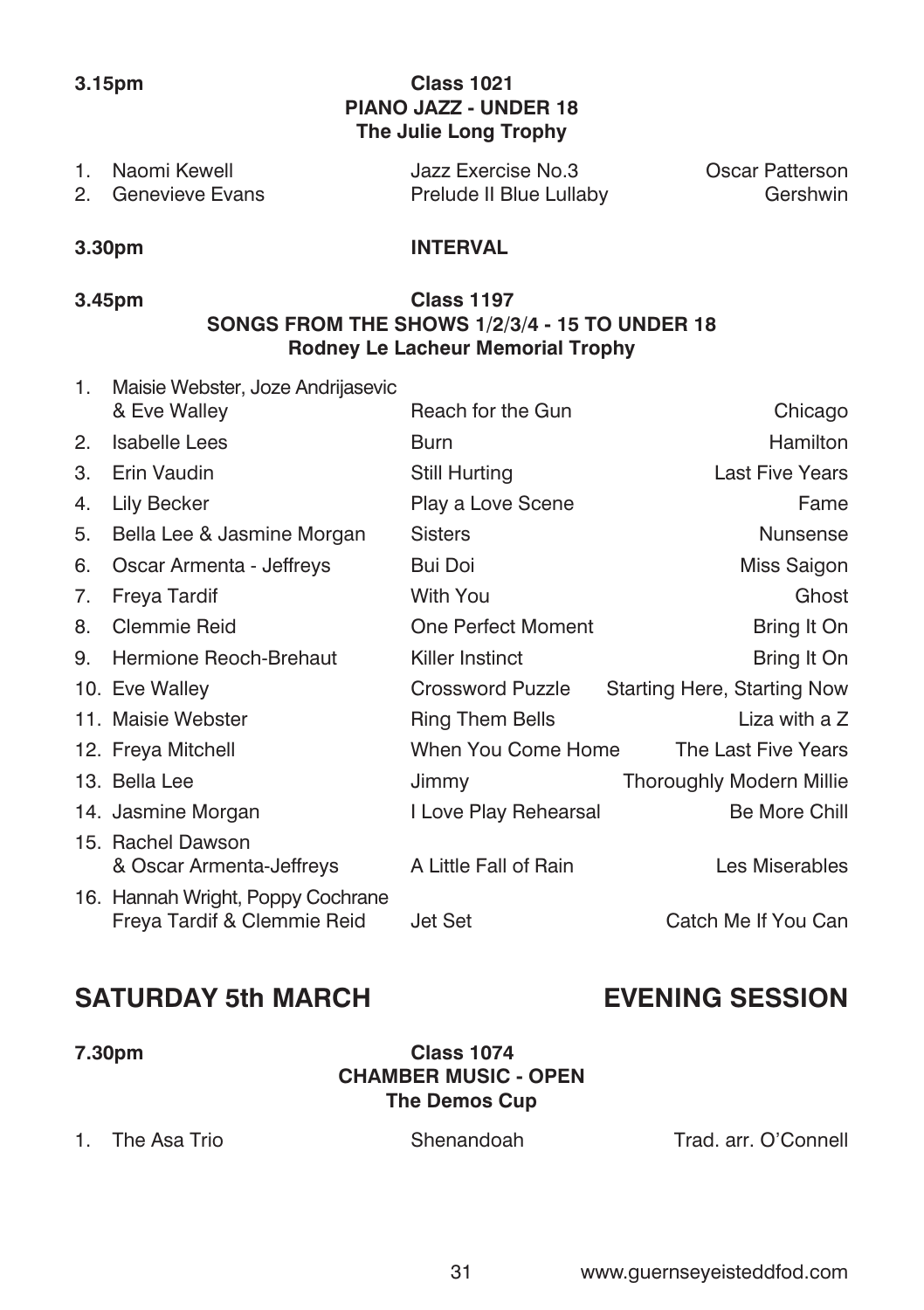1. Emma Beardsell

### **7.40pm Class 1029 PIANO DUET - OPEN Beaumont Trophies**

| 7.50pm                                                         |                                            |                                                                                           |                                                                                                                             |
|----------------------------------------------------------------|--------------------------------------------|-------------------------------------------------------------------------------------------|-----------------------------------------------------------------------------------------------------------------------------|
|                                                                |                                            | <b>Class 1028</b><br><b>PIANO DUET - OVER 18</b><br><b>Kathleen Canivet Bush Trophies</b> |                                                                                                                             |
| Hannah & Elizabeth Beacom<br>1.<br>2.<br>Nigel & Laura Kennedy |                                            | <b>Three Preludes</b><br>Hungarian Dances Nos. 6 & 7                                      | Gershwin<br>J Brahms                                                                                                        |
| 8.10pm                                                         |                                            | <b>Class 1017</b><br><b>PIANO SIGHT - READING - OPEN</b>                                  |                                                                                                                             |
| <b>John Morris</b><br>1.                                       |                                            |                                                                                           |                                                                                                                             |
| 8.20pm                                                         |                                            | <b>INTERVAL</b>                                                                           |                                                                                                                             |
| 8.35pm                                                         |                                            | <b>Class 1215</b><br><b>MIXED VOICE CHOIRS - OVER 18</b><br><b>Bucktrout Trophy</b>       |                                                                                                                             |
| 1.<br>The Wright Notes                                         | Gaelic Blessing                            | <b>Follow Me Sweet Love</b><br>It Don't Mean a Thing                                      | Conductor: Rachel Wright<br><b>Michael East</b><br>John Rutter<br>Irving Mills arr. Beale                                   |
| <b>Music Theatre Guernsey</b><br>2.                            | 21 Guns<br>Sunday                          | Pure Imagination<br>I'm Gonna Be (500 Miles)                                              | Conductor: Darren Alderton<br><b>Bricusse &amp; Newley</b><br><b>Billie Joe Armstrong</b><br>Stephen Sondheim<br>Craig Reid |
| З.<br>The Guernsey Glee Singers                                |                                            | Don't Sit Under The Apple Tree<br>In Time of Silver Rain<br>Can't Take My Eyes Off You    | Conductor: Lydia Sullivan-Pugh<br>A. Billingsley<br><b>Audrey Snyder</b><br>Gaudio & Crewe                                  |
| 4.<br>State of Harmony Choir                                   | Razzle Dazzle<br>Yesterday                 | Steppin' Out With My Baby                                                                 | Conductor: Rosemary Ellis<br>John Kander<br>Lennon & McCartney<br>Irving Berlin                                             |
| MTG's La Rocque Choir<br>5.                                    |                                            | Tears in Heaven<br>For Now Jeff Marx arr, Mac Huff                                        | Conductor: Elizabeth Beacom<br>Eric Clapton arr. Emerson                                                                    |
| The Accidentals<br>6.                                          | Tragedy<br>The Rose<br><b>True Colours</b> | We Know The Way<br>& Lin-Manuel Miranda                                                   | Bee Gees arr. Beale<br>Conductor: Marilyn Pugh<br>Opetai Foa'l<br>Ola Gjeilo<br>Steinberg & Kelly arr. Brown                |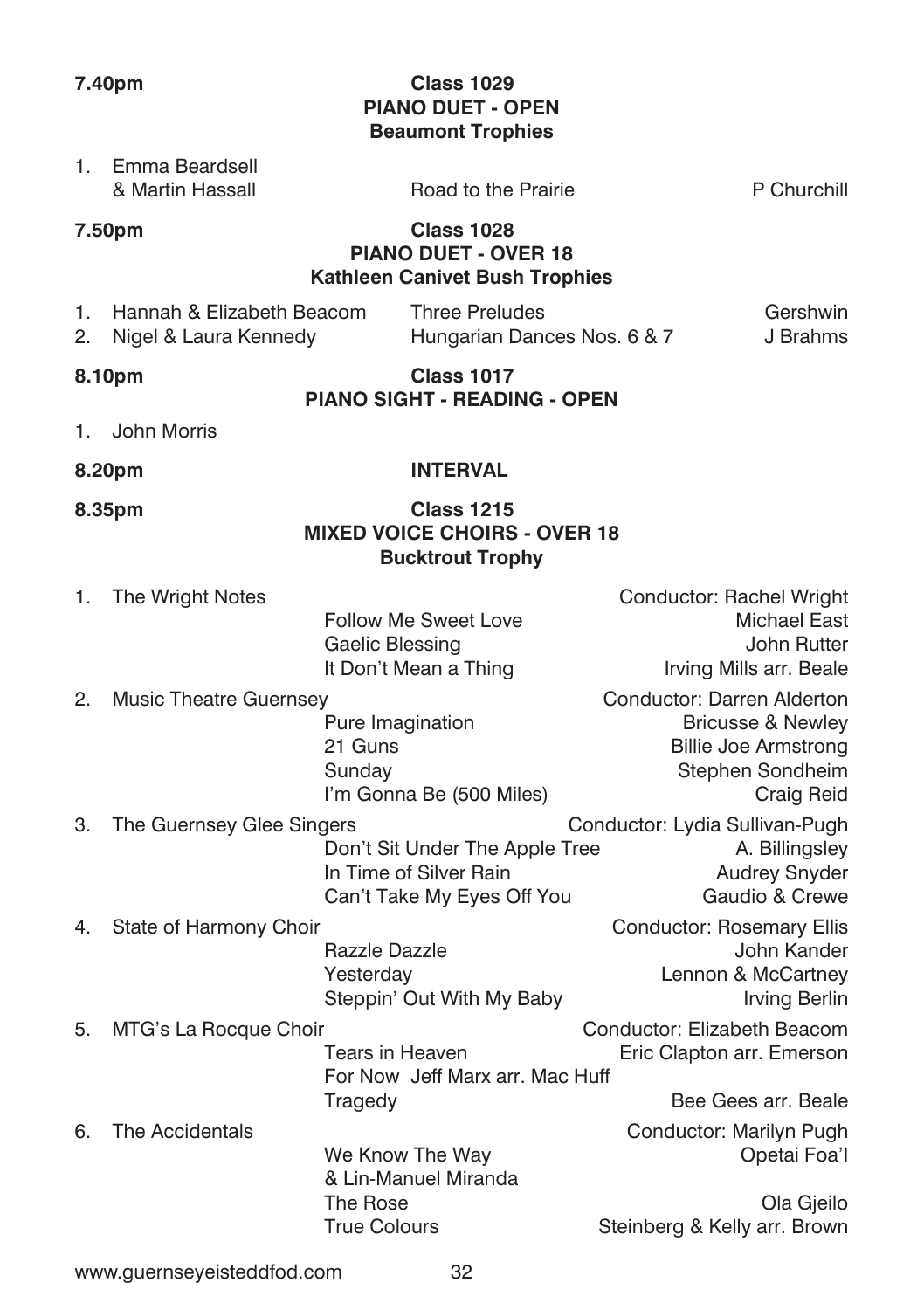# **SUNDAY 6th MARCH AFTERNOON SESSION**

#### **TO BE HELD AT ST JAMES CONCERT AND ASSEMBLY HALL PLEASE NOTE EARLIER START TIME OF 2.00PM**

### **2.00pm Class 1033 CHURCH ORGAN - UNDER 18 N Le G Bisson Cup**

1. George Walker Postlude on an Old Irish Church Melody Op. 101 No.5 C V Stanford 2. Archie Purdue Toccate in Seven<br>
2. Beniamin Childs Now Thank We All Our God Op.65 Sigfrid Karg-Elert 3. Benjamin Childs Now Thank We All Our God Op.65

### **2.20pm Class 1035 CHURCH ORGAN - BACH - OPEN Edith D Upson Memorial Cup**

| 1. George Walker   | Liebster Jesu Wir Sind Hier BWV 731           | J S Bach |
|--------------------|-----------------------------------------------|----------|
| 2. Benjamin Childs | Chorale Prelude 'Herzlich Tut Mich Verlangen' | J S Bach |

#### **2.35pm Class 1149 CHOIRS, SACRED - JUNIOR SCHOOL AGE J P Trophy**

| 1. Les Encores Choir |                         | Conductor: Roy Sarre |
|----------------------|-------------------------|----------------------|
|                      | Lord Make Me a Mountain | <b>Paul Field</b>    |
|                      | Lord The Light          | Graham Kendrick      |
| 2. Melrose Canto     |                         | Conductor: Jean Owen |

 Hallelujah Cohen arr. Huff Hine Ma Tov **Trad.** arr. Naplan

### **2.55pm Class 1150 CHOIRS, SECONDARY SCHOOL AGE H De La Mare Cup**

1. Rhapsodie Conductor: Debbie Bideau

 Sanctus T L De Victoria arr. Harris All That Hath Life & Breath Praise Ye The Lord Rene Clausen arr. Weiler II

A Choral Flourish Spevacek The Peace of God John Rutter 2. Guernsey Girls Choir Conductor: Rachel Wright

### **3.15pm INTERVAL**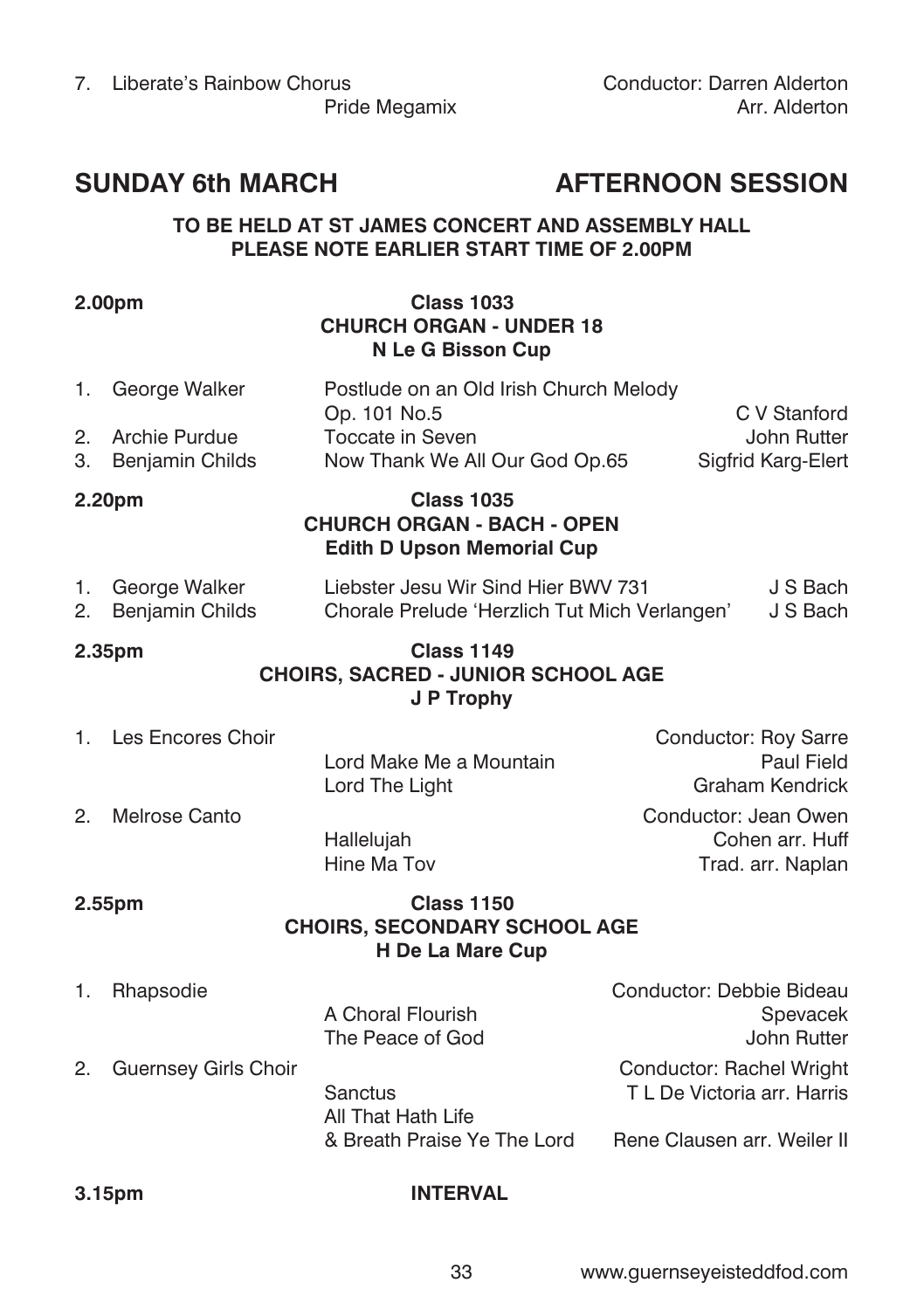**3.30pm Class 1166 VOCAL DUET - UNDER 15 Evelyn M Gaudion Memorial Cups**

### 1. Beatrice & Florence Glynn-Riley The Lily & The Rose Bob Chilcott  **Class 1167 VOCAL DUET - 15 & UNDER 18 The Gill Family Trophies** 1. Ollie & Archie Purdue **All Through The Night Trad. Welsh arr. Page** 2. Madeleine Vaudin & Julia Madden The Flower Duet Deslibes  **Class 1169 VOCAL TRIO OR QUARTET - UNDER 18 Ivygate Cup** 1. Evie Patterson, Julia Madden & Lauren Varley The Lord is My Shepherd Howard Goodall

#### **3.50pm Class 1151 CHOIRS, GOSPEL & SPIRITUAL - UNDER 18 Alan Ingrouille Trophy**

1. Les Encores Choir **Conductor: Roy Sarre** Conductor: Roy Sarre

Hevenu Shalom Alechem Trad. Israel

# **4.00pm Class 1145**

## **SACRED SOLO - UNDER 18 D W Le Blancq Cup**

| 1. Emily Northmore    | Panis Angelicus              | <b>Cesar Franck</b>   |
|-----------------------|------------------------------|-----------------------|
| 2. Kiriana Hutchinson | Noel                         | <b>Chris Tomlin</b>   |
| 3. Freya Tardif       | Hallelujah                   | <b>Leonard Cohen</b>  |
| 4. Alexia Nascimento  | Tell Me The Stories of Jesus | Challinor             |
| 5. Erin Vaudin        | Oceans (Where Feet May Fail) | Hillsong United       |
| 6. Lexie Taylor       | A Clare Benediction          | John Rutter           |
| 7. Genevieve Evans    | O For The Wings of a Dove    | Mendelssohn           |
| 8. Isamara Fernandes  | When You Pray Say Father     | Peter Jackson         |
| 9. Matthew Saddington | The Lord's Prayer            | Peter Jackson         |
| 10. Charli Pubi Juta  | See For Yourself             | <b>Valerie Barton</b> |
| 11. Luella Gilligan   | Amazing Grace                | Trad. arr. Collins    |
| 12. Naomi Kewell      | The First Mercy              | Peter Warlock         |
|                       |                              |                       |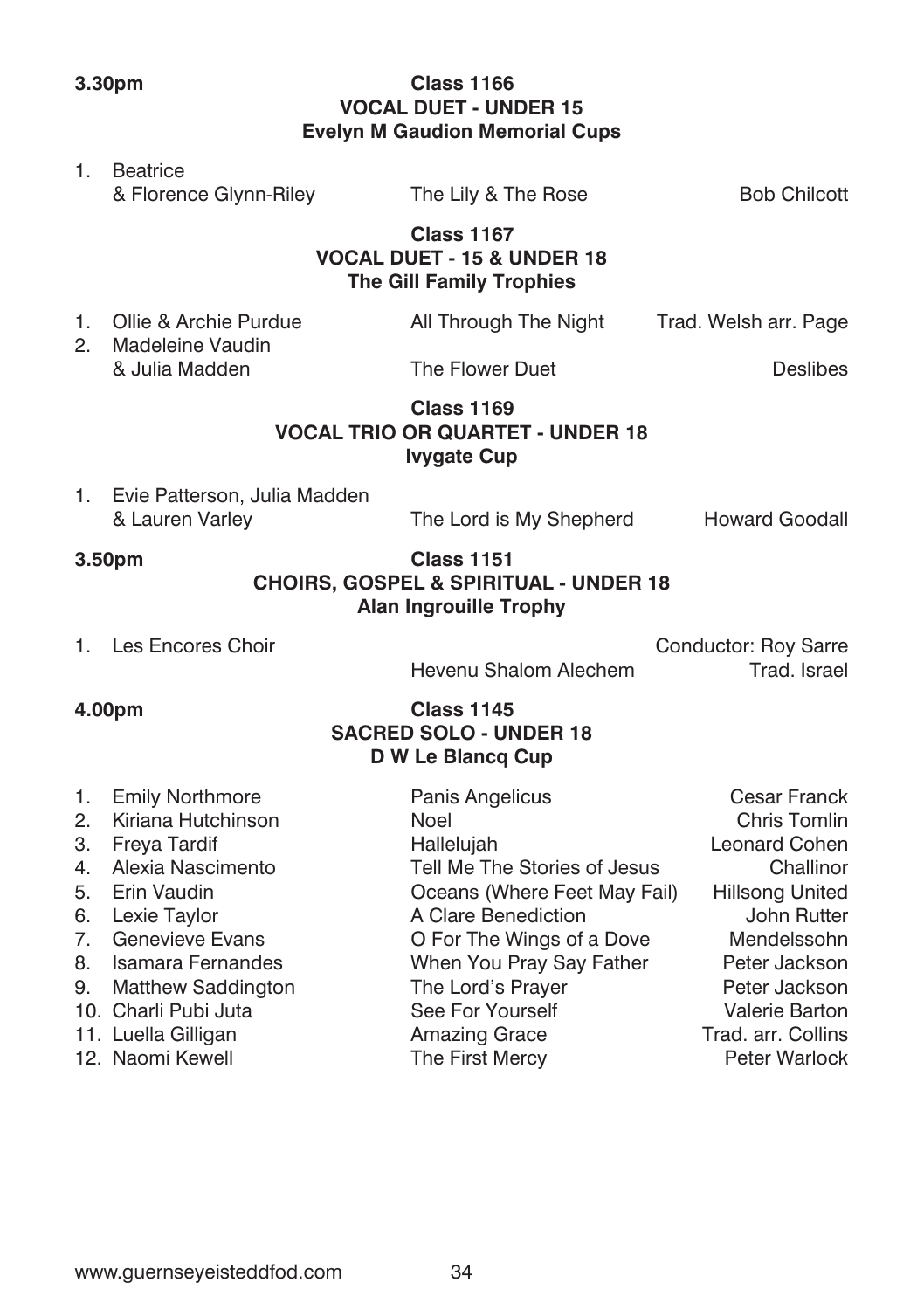# **SUNDAY 6th MARCH EVENING SESSION**

#### **TO BE HELD AT ST JAMES CONCERT AND ASSEMBLY HALL PLEASE NOTE EARLIER START TIME OF 7.00PM**

**7.00pm Class 1155 CHOIRS, SACRED SONGS - OVER 18 Jane Laine Memorial Trophy**

1. The Accidentals Conductor: Marilyn Pugh Baba Yetu C. Tin arr. Emerson Hiding Place **Lydia Jane Pugh** Mary Did You Know? Lowry & Green

#### **7.15pm Class 1156 CHOIRS - CHURCH, CHAPEL, RELIGIOUS, COMMUNITY Guille Alles & Orchestral Association Trophy**

| 7.30pm |                           | <b>Class 1147</b>                             |                               |  |
|--------|---------------------------|-----------------------------------------------|-------------------------------|--|
|        |                           | Cradled The Ox & The Ass<br>Come To the Music | Trad. French<br>Joseph Martin |  |
|        |                           | Be Still for the Presence of the Lord         | David Evans                   |  |
|        | 1. State of Harmony Choir |                                               | Conductor: Rosemary Ellis     |  |

# **ORATORIO SOLO - OVER 18 Florence E Martel Cup**

| 1. Jamie Toynton   | For Behold Darkness Shall Cover The Earth | Handel  |
|--------------------|-------------------------------------------|---------|
| 2. Ruby Khan       | Quia Respexit                             | Bach    |
| 3. Henri Northmore | Domine Deus                               | Vivaldi |
| 4. Rosemary Ellis  | He Shall Feed His Flock Like a Shepherd   | Handel  |

#### **7.50pm Class 1148 ORATORIO SOLO - OVER 18 Edith Noel Cup**

| 1. Joan Le Flem   | Hear Ye Israel          | Mendelssohn |
|-------------------|-------------------------|-------------|
| 2. Jane Martine   | Fac Ut Portem           | Pergolesi   |
| 3. Stephen Keenan | The Trumpet Shall Sound | Handel      |

#### **8.10pm Class 1153 SACRED SINGING GROUPS - OVER 18 Lesna Millard Cup**

| 1. Rosemary Ellis              |                             |                     |
|--------------------------------|-----------------------------|---------------------|
| & Elizabeth Laine              | All on an April Evening     | Hugh S Robertson    |
| 2. Jane Martine & Joan Le Flem | The Earl of Salisbury Carol | <b>William Byrd</b> |

#### **8.35pm INTERVAL**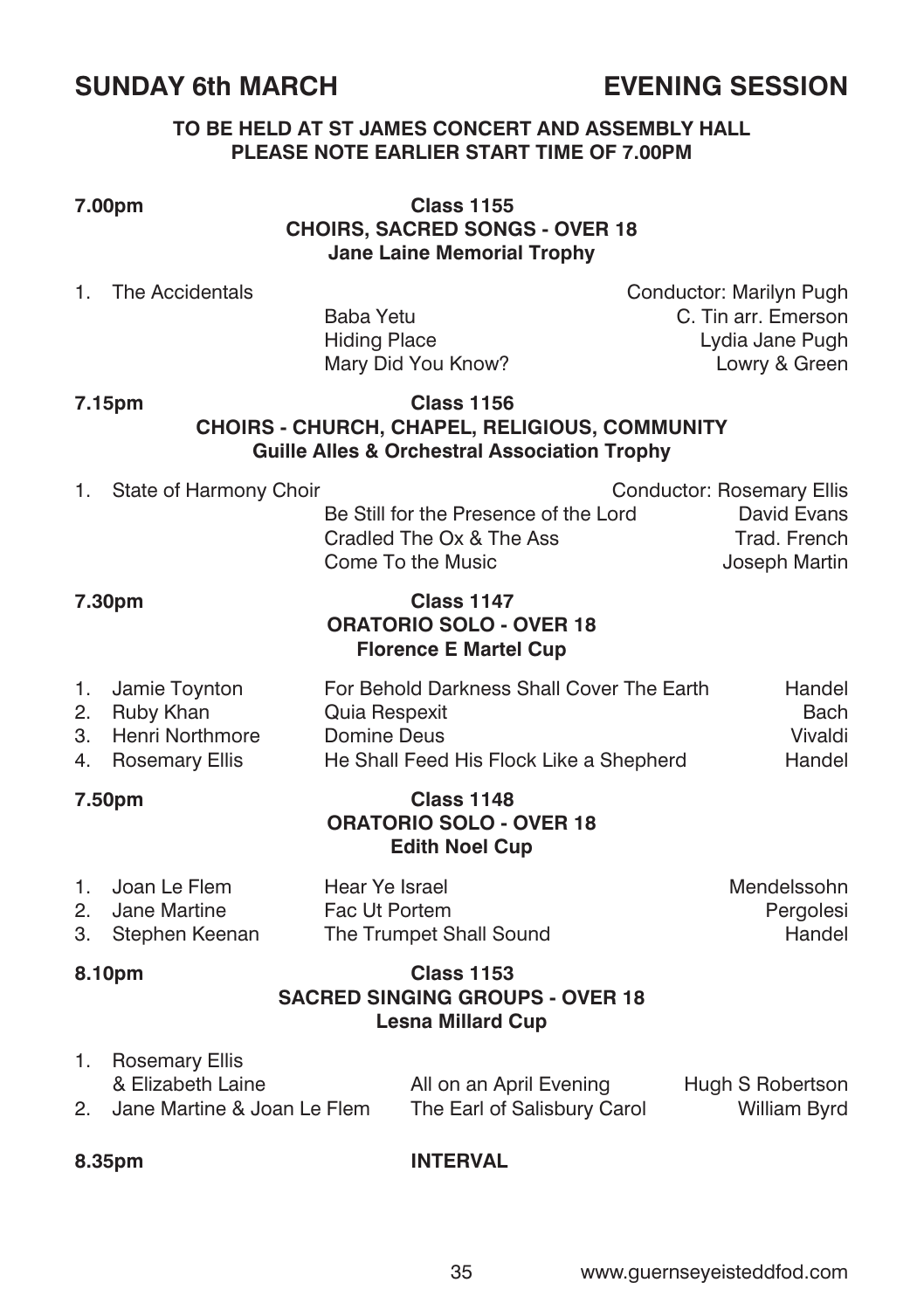### **8.50pm Class 1146 SACRED SOLO - OVER 18 John & Joan Le Flem Cup**

|    | 1. Lydia Sullivan-Pugh | His Eye is on the Sparrow     | Martin & Gabriel arr. Pugh  |
|----|------------------------|-------------------------------|-----------------------------|
|    | 2. Lucy Cave           | <b>Perfect Grace</b>          | Sheeran & Hanna             |
|    | 3. Jamie Toynton       | Anfonaf Angel                 | Arwyn & Gwynfryn            |
| 4. | Stephen Keenan         | Lord The Light                | <b>Graham Kendrick</b>      |
| 5. | <b>Rosemary Ellis</b>  | Rune of Hospitality           | Edmund Rubbra               |
| 6. | Claire Hermann-Smith   | Manx Fisherman's Evening Hymn | Trad, Manx                  |
|    | 7. Darren Alderton     | Amazing Grace                 | Trad. Spiritual arr. Tomlin |
|    | 8. Leonie Pike         | Ave Maria                     | <b>Charles Gounod</b>       |
|    | 9. David Tostevin      | The Lord's Prayer             | Peter Jackson               |
|    | 10. Ruby Khan          | This Day                      | <b>Bob Chilcott</b>         |
|    | 11. Liz Laine          | Ave Maria                     | Gounod & Bach               |
|    | 12. Jane Martine       | A Hymn to the Virgin          | Edmund Rubbra               |
|    |                        |                               |                             |

### **9.35pm Class 1154 CHOIRS - GOSPEL & SPIRITUAL - OVER 18 Pretty in Pink Award**

**Brighter Day** 

1. State of Harmony Choir **Conductor: Rosemary Ellis** Deep River Trad. Spiritua; One King Trad. Spiritual arr. Keveren

2. The Accidentals Conductor: Marilyn Pugh Total Praise **Richard Smallwood arr. Williamson**<br>Brighter Day

# **MONDAY 7th MARCH AFTERNOON SESSION**

### **2.30pm Class 1053 CELLO - UNDER 14 Eileen Ferbrache Junior Cup**

| 1. Florence Glynn-Riley | Chanson De Matin | <b>Edward Elgar</b> |
|-------------------------|------------------|---------------------|
| 2. Wills Coleman        | Sometime Maybe   | Pam Wedgwood        |

#### **2.45pm Class 1054 CELLO - UNDER 16 Martin Thomas Cup**

- 1. Molly Robinson Requiebros Gaspar Cassado Danza Ritual Del Fuego Manuel De Falla
- 3. Sam Davidson Romance **Communist Communist Communist Communist Communist Communist Communist Communist Communist Communist Communist Communist Communist Communist Communist Communist Communist Communist Communist Communi**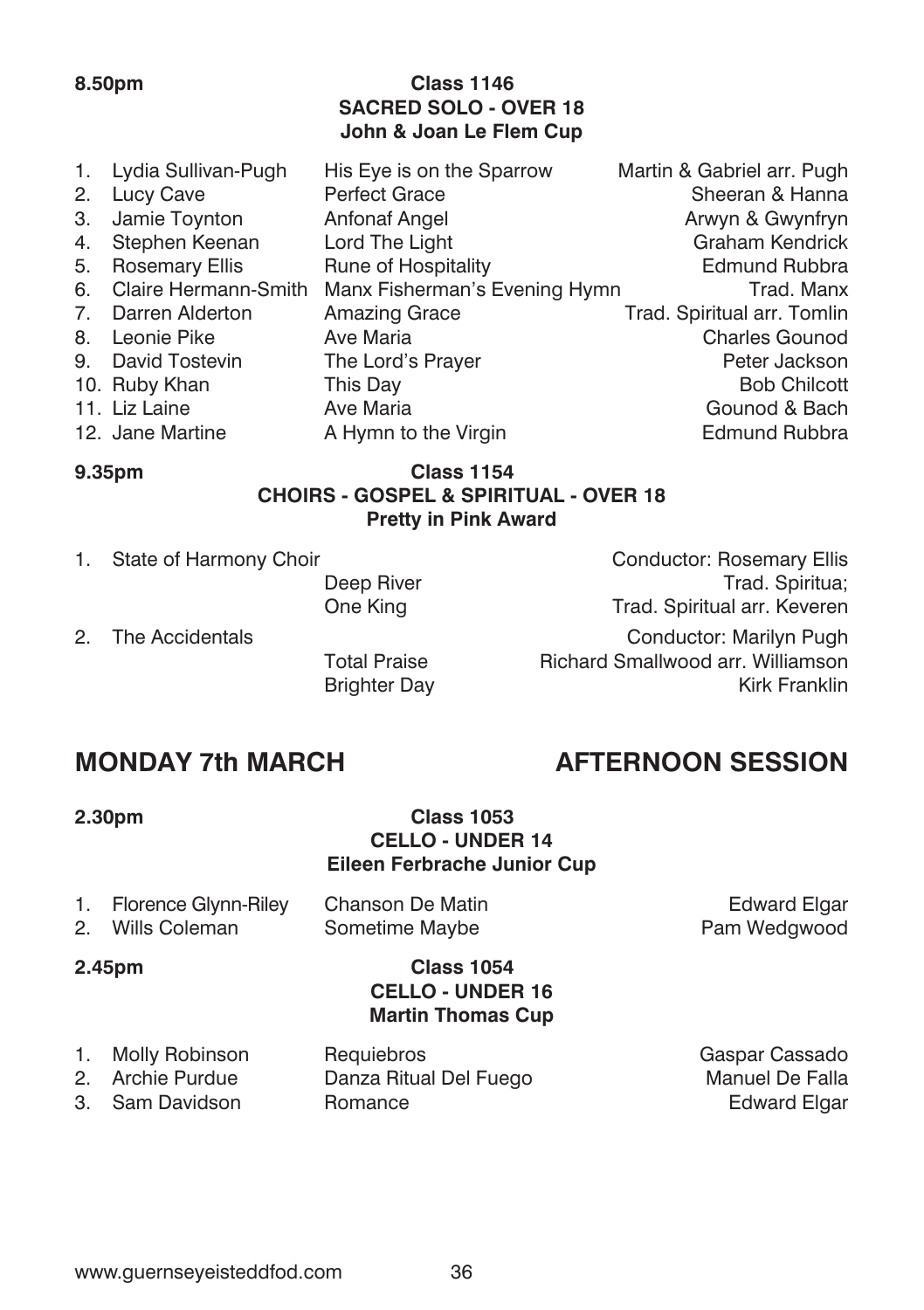| 3.15pm   |                                                                                                              | <b>Class 1055</b><br><b>CELLO - UNDER 18</b><br>Eileen Ferbrache Teenage Cup |                                                                                                |  |                                                                              |
|----------|--------------------------------------------------------------------------------------------------------------|------------------------------------------------------------------------------|------------------------------------------------------------------------------------------------|--|------------------------------------------------------------------------------|
| 1.<br>2. | Naomi Kewell<br>Benjamin Childs                                                                              | Czardas                                                                      | Morceau De Concours                                                                            |  | <b>Gabriel Faure</b><br>Vittorio Monti                                       |
|          | 3.30pm                                                                                                       |                                                                              | <b>Class 1056</b><br><b>CELLO - OPEN</b><br>Anneka Stubbert Memorial Cup for Cello             |  |                                                                              |
|          | 1. Archie Purdue                                                                                             |                                                                              | Sonata in G Major 1st Mvt Allegro                                                              |  | Martin Berteau                                                               |
|          | 3.40pm                                                                                                       |                                                                              | <b>INTERVAL</b>                                                                                |  |                                                                              |
|          | 3.55pm                                                                                                       |                                                                              | <b>Class 1009</b><br><b>PIANO QUICK STUDY - UNDER 18</b><br><b>Maubrook Jewellers Trophy</b>   |  |                                                                              |
| 1.       | <b>Sicely Mountford</b>                                                                                      |                                                                              |                                                                                                |  |                                                                              |
|          | 4.05pm                                                                                                       |                                                                              | <b>Class 1111</b><br>ORCHESTRAL INSTRUMENT QUICK STUDY - UNDER 18<br><b>Quintessimo Trophy</b> |  |                                                                              |
| 1.<br>2. | <b>Zaheer Anees</b><br>Alexandra Dorey                                                                       |                                                                              | Percussion<br>Double Bass                                                                      |  |                                                                              |
|          | 4.20pm                                                                                                       |                                                                              | <b>Class 1213</b><br><b>CHOIRS - MALE VOICE - UNDER 14</b><br>The George Boucher Cup           |  |                                                                              |
| 1.       | Blanchelande College Lads' Choir                                                                             |                                                                              | The Truth About the Tudors<br>Hine Ma Tov                                                      |  | Conductor: Neil Houston<br><b>Suzy Davies</b><br>Trad. Hebrew arr. Ginsberg  |
|          | <b>Class 1209</b><br>4.35pm<br><b>CHOIRS - SECONDARY SCHOOL AGE - YEARS 7 TO 11</b><br><b>Ivygate Salver</b> |                                                                              |                                                                                                |  |                                                                              |
| 1.       | Ladies College Junior Choir                                                                                  |                                                                              | The Lily & the Rose<br>Count on Me                                                             |  | Conductor: Anthea Roue<br><b>Bob Chilcott</b><br>Bruno Mars arr. Day         |
| 2.       | St Sampson's High School Chamber Choir                                                                       |                                                                              | Catch a Falling Star<br>Naughty                                                                |  | Conductor: Nerine Ozanne<br><b>Bob Chilcott</b><br><b>Tim Minchin</b>        |
| 3.       | Blanchelande College Schola Cantors                                                                          |                                                                              | The Rhythm of Life<br>Ubi Caritas                                                              |  | Conductor: Neil Houston<br>Fields & Coleman arr. Emerson<br>Victor C Johnson |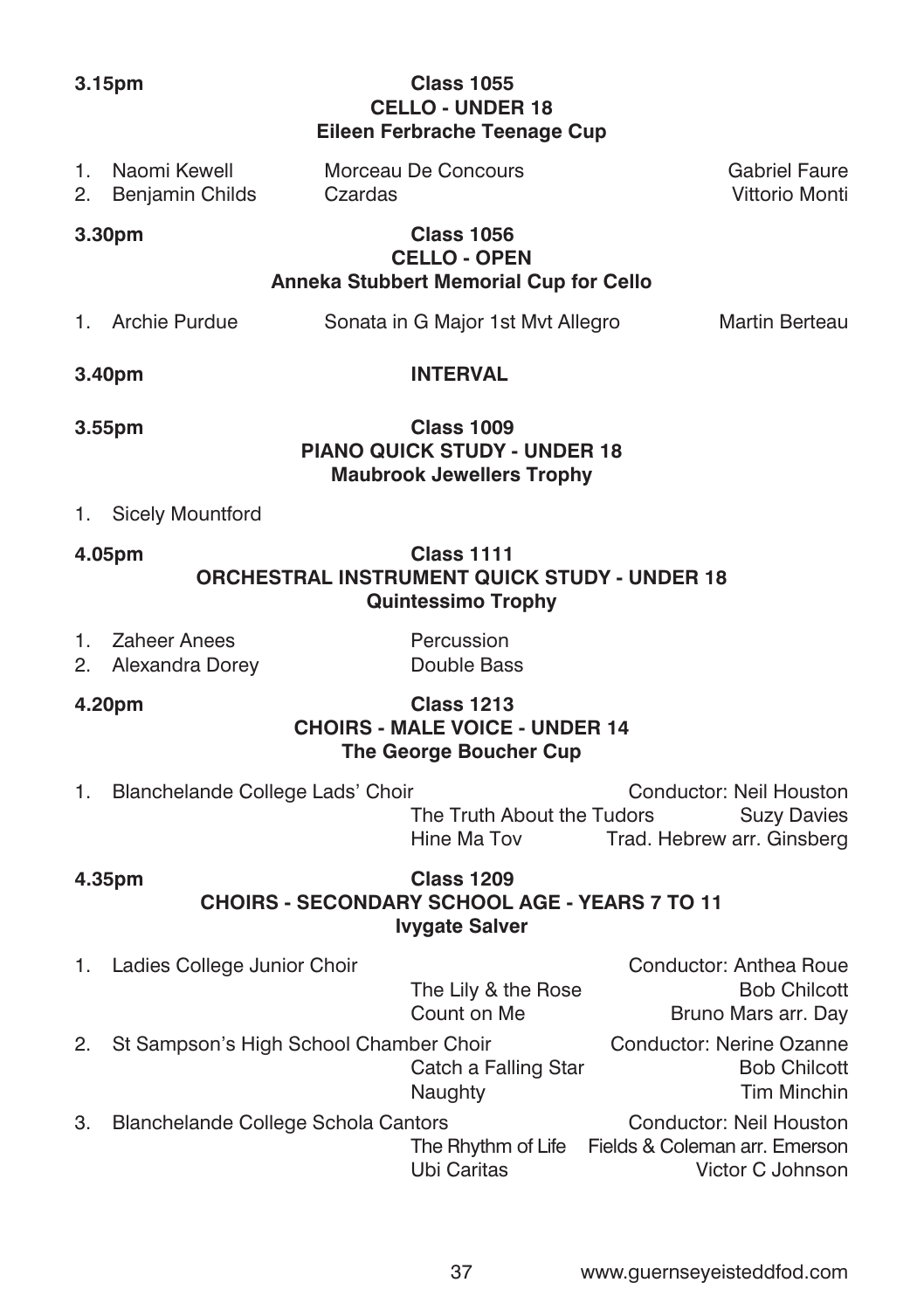- 4. Guernsey Music Centre Intermediate Choir Conductor: Rachel Wright Who Will Buy?
- 5. The Ladies College Junior Motet Choir Conductor: Anthea Roue<br>Candle on the Water Kasha & Hirschhorn Candle on the Water

## **MONDAY 7th MARCH EVENING SESSION**

### **THE COMPOSITIONS WILL PLAY FROM 7PM ADJUDICATION WILL BEGIN ABOUT 7.15PM**

### **7.00pm Class 1225 COMPOSITIONS - UNDER 18 SCHOOL ENTRIES Oriana Salver**

- 1. Joe Salmon Traffic<br>2. Maali Simon Traffic
- 
- 3. Charlee Hunkin Mal Compris
- 

Une Melodie Pour L'Esprit 4. Josh Ogier **Flourishing Fanfare in Five** 

### **Class 1223 COMPOSITIONS - UNDER 18 John Longmire Cup**

- 1. Rupert Dorey Thrilling Heights
- 2. Olivia Dorey **Summer Rain**
- 3. Rachel Dawson Midnight
- 4. Rachel Dawson Always On My Mind
- 

5. Rachel Dawson Forget About Yesterday

5. Steve Richer Red & Gold for SATB Choir

### **Class 1224 COMPOSITIONS - OVER 18 William H Lincoln Trophy**

- 1. Elizabeth Beacom **A Dance Suite for the 20th Century for Brass Band**
- 2. Lydia Jane Pugh A Song of Love
- 3. Lydia Jane Pugh 3 Ukulele Songs
- 4. Steve Richer **Reminiscence for Cor Anglais & Strings**<br>5. Steve Richer **Red & Gold for SATB Choir**
- 

**8.10pm Class 1014 PIANO SOLO - UNDER 18 John Gardiner Cup**

| 1. Hannah Beacom | In Your Own Sweet Way | Dave Brubeck        |
|------------------|-----------------------|---------------------|
| 2. Dave Hutchins | Bee Gees Medley       | Gibbs arr. Hutchins |

Battle of Jericho **Hugh S Robertson**<br>Who Will Buy? **Hugh S Robertson** 

Cantatel **Emily Crocker**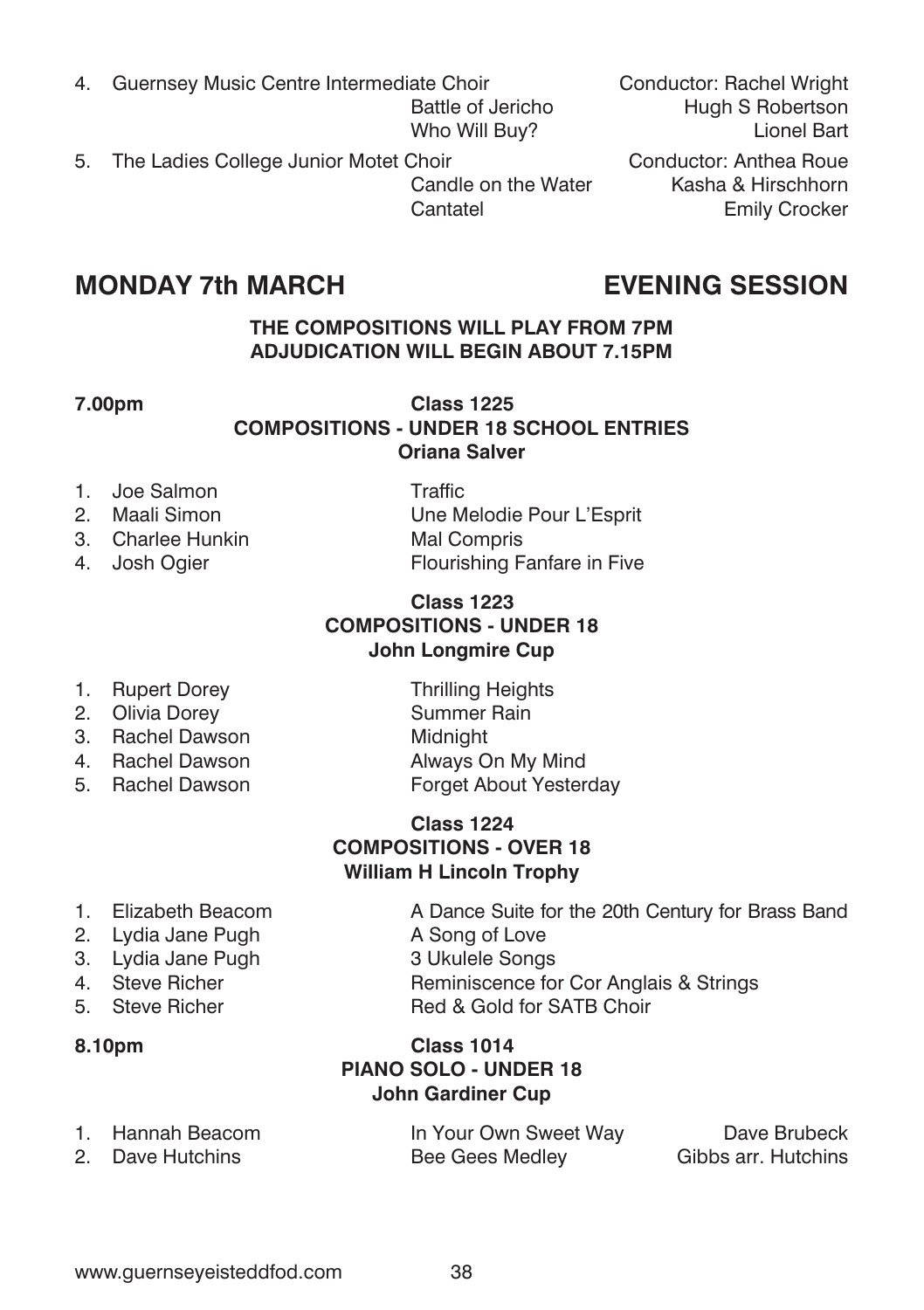**9.30am Class 1203 UNISON SINGING - INFANT SCHOOL AGE The Colleges Trophy** 1. Melrose Infant Choir Conductor: Jane Kinley

The Pot of Cress Green & Stanley Hey Mr Pirate Niki Davies 2. Acorn House, ECJS Conductor: Jo Atkinson We're Detectives Nikki Lewis<br>A Little Bit of Kindness M & H Johnson

A Little Bit of Kindness

39 www.guernseyeisteddfod.com

1. John Morris **Aria & Variations 1-4 from Goldberg Variations** Bach **8.45pm INTERVAL 8.55pm Class 1164 VOICE & PIANO - OVER 18 Christine Golding Memorial Salvers** 1. Leonie Pike & Sally Woodcock Cradle Song Schubert Schubert **9.05pm Class 1157 OPERATIC SOLO - OVER 18 W J Le Page Trophy** 1. Liz Laine Voi Che Sapete Mozart 2. Jane Martine **Mon Coeur S'Ouvre A Ta Voix** Saint-Saens<br>3. Joan Le Flem (Vissi D'Arte ) Vissi D'Arte 3. Joan Le Flem Vissi D'Arte 4. Leonie Pike **Ach Ich Fuehl's** Mozart Mozart **9.30pm Class 1144 FOLK SONG GROUPS - OVER 18 Margaret Laws Cup** 1. GU10 Santiana Santiana Trad. Sea Shanty<br>Shenandoah Trad. ISA Shenandoah **9.40pm Class 1219 CHOIRS- FOLK & TRADITIONAL - OVER 18 Ivygate Vase** 1. State of Harmony Choir **Conductor: Rosemary Ellis** Danny Boy **Trad.** Irish arr. Lawson

# **TUESDAY 8th MARCH MORNING SESSION**

Simple Gifts J Brackett arr. L'Estrange

**Lilian & George Henderson Memorial Trophy**

**INSTRUMENTAL SOLO - BACH CLASS**

### **8.30pm Class 1108**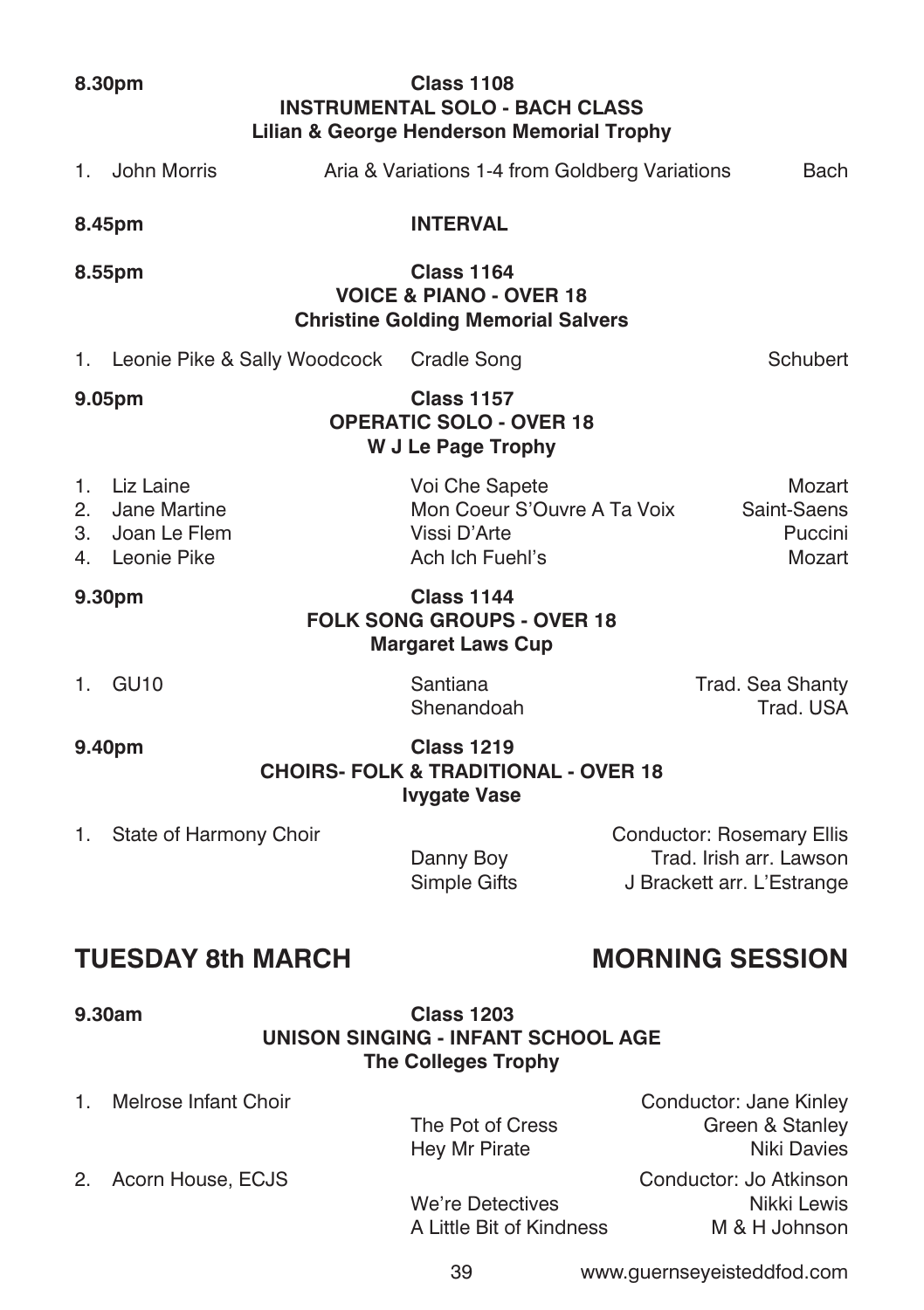# **10.45am INTERVAL 11.00am Class 1120 MUSIC MAKING - JUNIOR SCHOOL AGE Olive Robinson Trophy** 1. Melrose Year Five Snow

# **11.15am Class 1113 ORCHESTRA, BAND, INSTRUMENTAL ENSEMBLE - JUNIOR AGE**

| <b>ORCHESTRA, BAND, INSTRUMENTAL ENSEMBLE - JUNIOR AGE</b> | טווופטוט<br>The Helen & Mervyn Grand Trophy for Junior Ensembles |                                            |
|------------------------------------------------------------|------------------------------------------------------------------|--------------------------------------------|
| Melrose String Ensemble                                    | <b>Big Wheel Waltz</b>                                           | Conductor: Nicole Wyatt<br>K & D Blackwell |

|         |                                                                      | <b>Big Wheel Waltz</b>                                                                  | K & D E              |
|---------|----------------------------------------------------------------------|-----------------------------------------------------------------------------------------|----------------------|
| 11.30am |                                                                      | <b>Class 1068</b><br><b>CHAMBER ENSEMBLE 2/3/4 - JUNIOR SCHOOL AGE</b><br>The Adams Cup |                      |
|         | $K$ <sub>ata</sub> Halsaud $\Omega$ Anna Thompson $\Omega$ de Tellou |                                                                                         | $D$ oothough arr $D$ |

| 1. Kate Holroyd & Anne Thompson Ode To Joy<br>2. Rosie Gist & Lara Pimlott | Beauty & The Beast | Beethoven arr. Blackwell<br>Alan Menken |
|----------------------------------------------------------------------------|--------------------|-----------------------------------------|
| 3. Amelie Rodliffe<br>& Esme Roughsedge                                    | You & Me           | K & D Blackwell                         |

# **TUESDAY 8th MARCH AFTERNOON SESSION**

### **2.30pm Class 1008 PIANO CLASSE SUPERIEURE - UNDER 18 The Stephenson Trophy**

1. Sicely Mountford Valse Op.64 No.1 Chopin Comptine d'Un Autre Ete, L'Apres-Midi Yann Tierson

### **10.20am Class 1051 CELLO - UNDER 9 The Holland Cup**

1. Joseph De Plessis **Patrick's Reel Manual Accord R** & D Blackwell

2. Solomon Bearder **Example 2. Solomon Bearder Constructs** Hungarian Stomp **Pam Wedgwood** 

### **Class 1052 CELLO - UNDER 11 Deutschmann Shield**

| 10.45cm            | INITEDVAL           |                 |
|--------------------|---------------------|-----------------|
| 3. Imala Bearder   | Danse De La Frayeur | Manuel De Falla |
| 2. Rosie Gist      | Minuet              | Boccherini      |
| 1. William Kennedy | Rock-a-Bow Baby     | Pam Wedgwood    |

www.guernseyeisteddfod.com 40

3. Blanchelande College Infants Choir Conductor: Neil Houston Big Boats, Small Boats Lin Marsh Pirates! Lin Marsh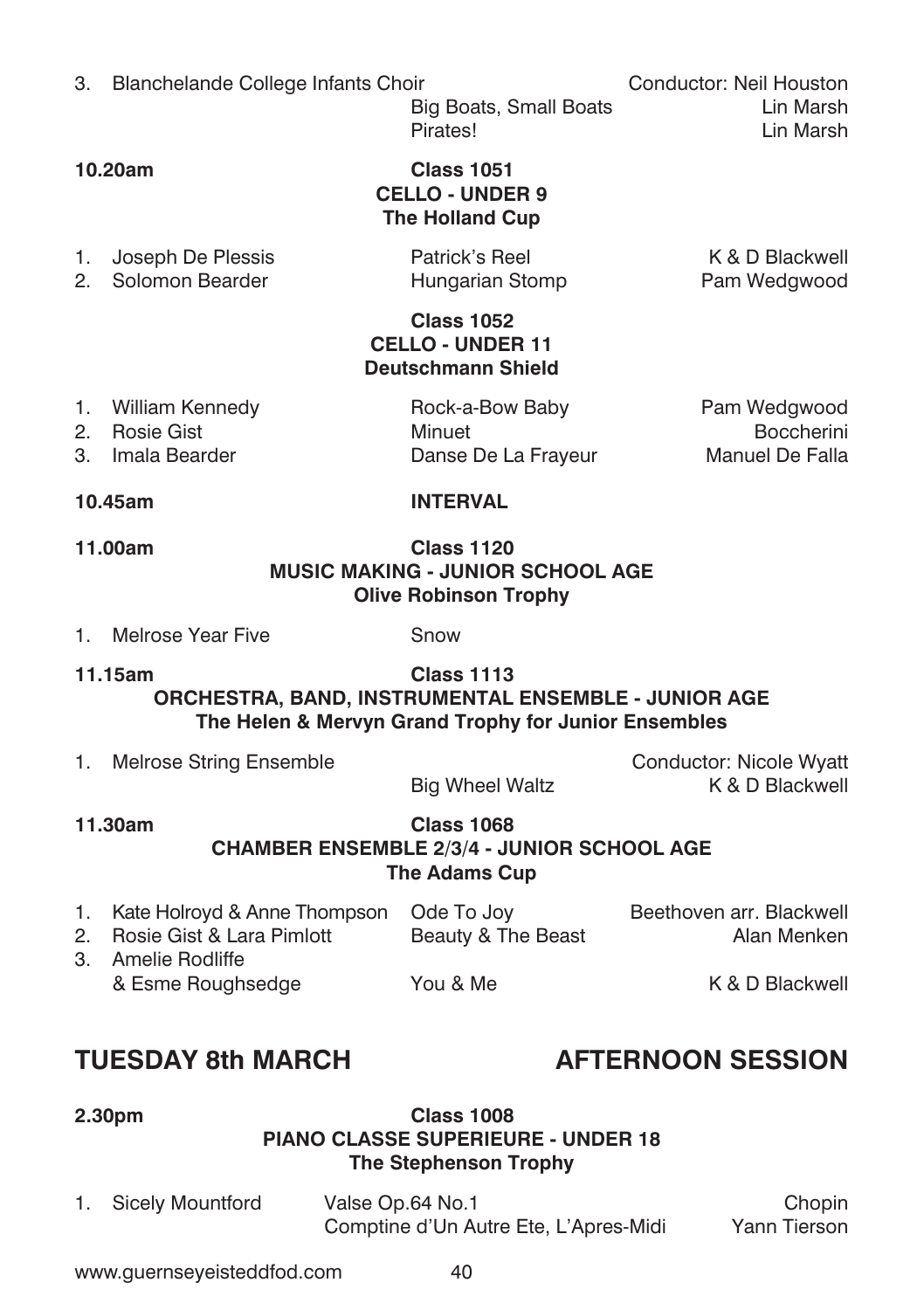### **2.40pm Class 1191 COUNTRY & WESTERN - UNDER 18 The Martin Guille Junior Trophy**

| 1.<br>2.<br>3.<br>4.<br>5.<br>6.<br>7.<br>8.<br>9. | Cate Curran<br>Erin Vaudin<br><b>Isabelle Lees</b><br>Sicely Mountford<br>Zara Stafford-Bell<br>Hermione Reoch-Brehaut<br>Ruby-Jane Gill<br>Freya Tardif<br>Rachel Dawson | Jolene<br>Redneck Woman<br>Nothing Breaks Like a Heart<br>Daddy's Little Girl<br>Jolene<br>Jesus Take The Wheel James, Sampson & Lindsey<br>The Climb<br>My Church<br>Landslide | Dolly Parton<br>Gretchen Wilson<br><b>Miley Cyrus</b><br>The Shires<br>Dolly Parton<br>Jessi Alexander<br><b>Maren Morris</b><br><b>Stevie Nicks</b> |
|----------------------------------------------------|---------------------------------------------------------------------------------------------------------------------------------------------------------------------------|---------------------------------------------------------------------------------------------------------------------------------------------------------------------------------|------------------------------------------------------------------------------------------------------------------------------------------------------|
|                                                    | 3.30pm                                                                                                                                                                    | <b>INTERVAL</b>                                                                                                                                                                 |                                                                                                                                                      |
|                                                    | 3.45pm                                                                                                                                                                    | <b>Class 1067</b><br><b>ELECTRIC GUITAR - OPEN</b><br><b>The Rock God Award</b>                                                                                                 |                                                                                                                                                      |
| 1.                                                 | Sam Cole                                                                                                                                                                  | The Spirit of Radio                                                                                                                                                             | Peart, Lee & Lifeson                                                                                                                                 |
|                                                    | 3.55pm                                                                                                                                                                    | <b>Class 1104</b><br>PERCUSSION SOLO - UNDER 18<br><b>The Wright Sticks</b>                                                                                                     |                                                                                                                                                      |
| 1.                                                 | Zaheer Anees                                                                                                                                                              | A Little Jazz-Waltz                                                                                                                                                             | Andrei Pushkarev                                                                                                                                     |
|                                                    | 4.10pm                                                                                                                                                                    | <b>Class 1059</b><br><b>DOUBLE BASS - UNDER 16</b><br><b>The Archer Cup</b>                                                                                                     |                                                                                                                                                      |
| 1.                                                 | Alexandra Dorey                                                                                                                                                           | <b>Berceuse</b>                                                                                                                                                                 | <b>Gabriel Faure</b>                                                                                                                                 |
|                                                    |                                                                                                                                                                           | <b>Class 1060</b><br><b>DOUBLE BASS - UNDER 18</b><br><b>Double Bass Cup</b>                                                                                                    |                                                                                                                                                      |
| 1.                                                 | Alexandra Dorey                                                                                                                                                           | Kicho                                                                                                                                                                           | Astor Piazzolla                                                                                                                                      |
|                                                    | 4.30pm                                                                                                                                                                    | <b>Class 1083</b><br><b>ORCHESTRAL WOODWIND 2/3/4 - 14 &amp; UNDER</b>                                                                                                          |                                                                                                                                                      |
| 1.                                                 | <b>Clementine Glynn-Riley</b><br>& Catherine Paul                                                                                                                         | Mission Impossible<br>Eine Kleine Nachtmusik 1st Myt                                                                                                                            | Lalo Schifrin<br>Mozart                                                                                                                              |
|                                                    | 4.40pm                                                                                                                                                                    | <b>Class 1070</b><br><b>CHAMBER MUSIC - SECONDARY SCHOOL AGE</b>                                                                                                                |                                                                                                                                                      |

**The Lorna & Don Mawson Cup**

| 1. Vivacel | Serenade for String Trio in C Major |               |
|------------|-------------------------------------|---------------|
|            | Op.10 5th Myt                       | Erno Dohnanyi |

41 www.guernseyeisteddfod.com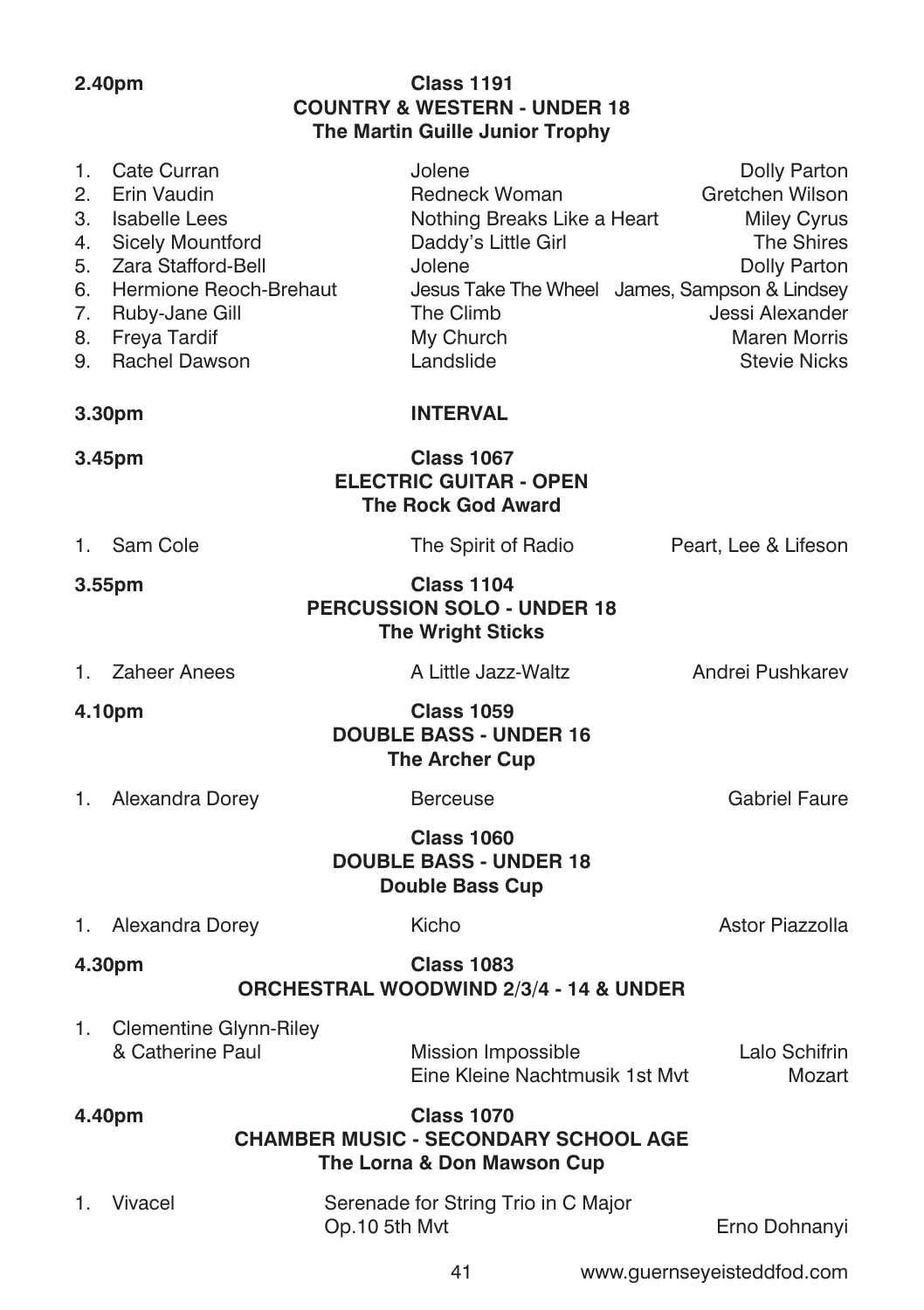### **4.55pm Class 1071 CHAMBER ENSEMBLE - SECONDARY SCHOOL AGE The Bartlett Cup**

1. The Saint-Saens Six Danse Macabre Saint-Saens Saint-Saens

# **TUESDAY 8th MARCH EVENING SESSION**

### **PLEASE NOTE EARLIER START TIME OF 7PM**

#### **7.00pm Class 1116 ORCHESTRA, BAND OR INSTRUMENTAL ENSEMBLE - SECONDARY SCHOOL AGE The Christopher Award**

- 1. The Ladies College Senior Strings Conductor: Nicole Wyatt The Best of ABBA Ulvaeus & Andersson 2. Guernsey Grammar School<br>& 6th Form Wind Band Conductor: Debbie Bideau The Blues Brothers Medley Manuel Arr. Taylor Queen in Concert **Arr. Bocook** Superstition **Wonder arr.** Murtha
- 3. Guernsey Music Centre Chamber Orchestra Conductor: Carmen Grew Stokowski Air from Orchestral Suite No.3 JS Bach Elegy for Strings Tchaikovsky

### **8.00pm INTERVAL**

#### **8.15pm Class 1121 SECONDARY SCHOOL AGE MUSIC MAKING Edith Agnew Memorial Cup**

1. St Sampson's High School Orchestra **Conductor:** Sarah Tennant

 Scorpion Saucedo The Hanging Tree Collins Wallace & Gromit Nott

### **8.40pm Class 1102 BRASS ENSEMBLE - UNDER 18 The James Hatton Trophy**

1. Guernsey Music Centre Brass Band Conductor: James Hatton

Heroes of Erin I, III, IV Richard Rock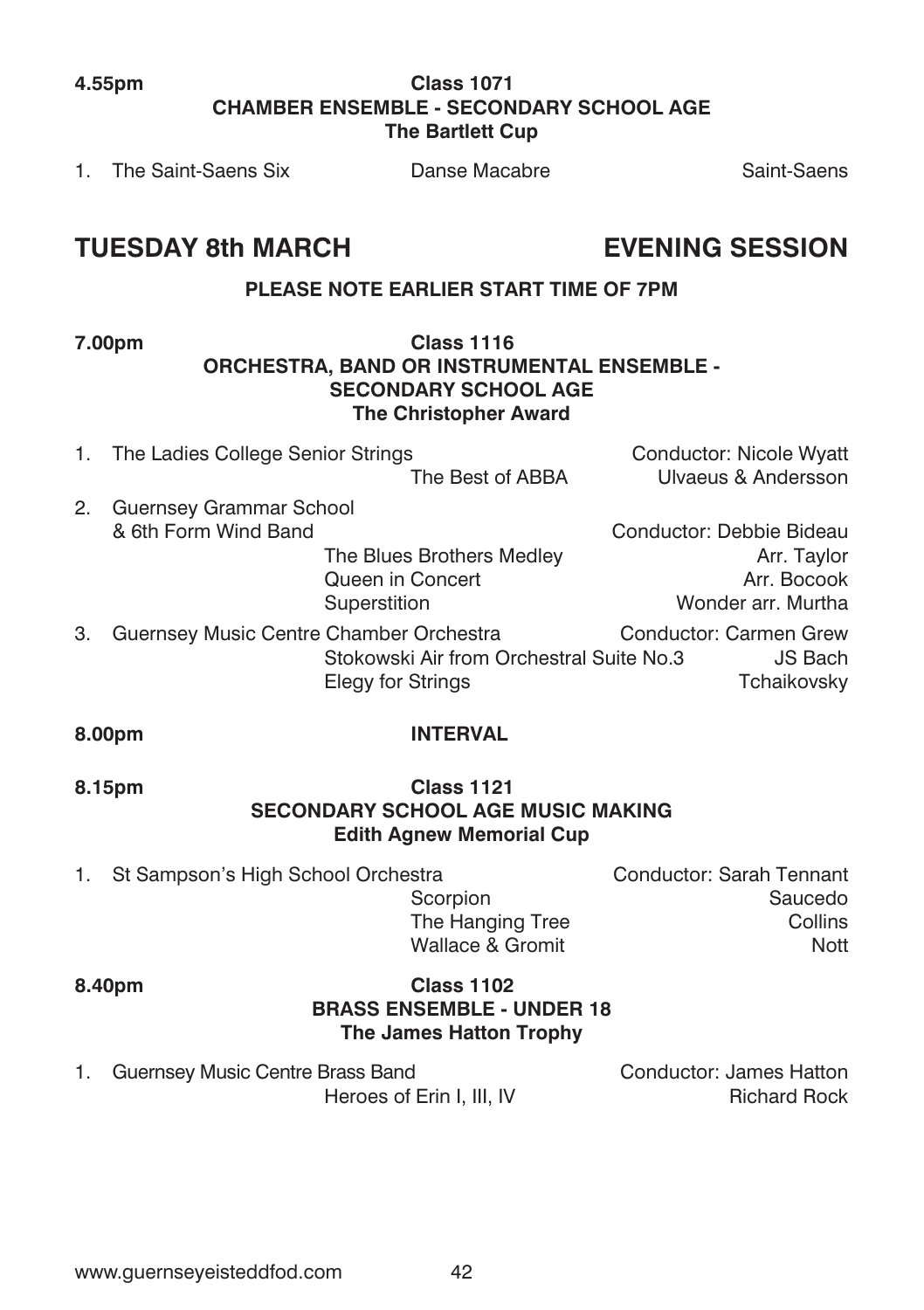#### **9.05pm Class 1118 ORCHESTRAL, BAND OR INSTRUMENTAL ENSEMBLE - OPEN Frank H Gaudion Cup**

- 1. Guernsey Grammar School & 6th Form Orchestra Conductor: Debbie Bideau<br>Highlights from Hello Dolly Hermann arr Muller Highlights from Hello Dolly
- 2. St Sampson's High School Stage Sound Conductor: Sarah Tennant Longer Fogelberg

City of Stars **Arr.Vinson** Coldplay Classics **Arr.** Brown

Shut Up & Dance McMahon You Can't Stop the Beat Shaiman

# **WEDNESDAY 9th MARCH MORNING SESSION**

**9.30am Class 1205 CHOIRS - JUNIOR SCHOOL AGE PART SINGING Junior Trophy for Part Singing**

- 1. Guernsey Music Centre Junior Choir Choir Conductor: Rachel Wright Building **Building Richard Stilgoe Richard Stilgoe**
- 

 Humpty Dumpty D & J Perry 2. ECJS Choir Conductor: Richard Sutton

Sing a Round M & H Johnson

**9.50am Class 1206 CHOIRS - FOLK & TRADITIONAL - JUNIOR SCHOOL AGE G & C Sarre Cup**

1. Guernsey Music Centre Primary Choir Conductor: Rachel Wright<br>Migildi Magildi Conductor: Rachel Wright

Trad. Welsh arr. Hunt. Siyahamba Trad. South Africa

#### **10.00am Class 1046 VIOLA - UNDER 11 The Bowditch Family Trophy**

|    | 1. Thomas Mullins           | Rocking Horse               | K & D Blackwell   |
|----|-----------------------------|-----------------------------|-------------------|
|    | 2. Hebe Hurford-Pogam       | Jupiter                     | Holst             |
| 3. | Rosie-Ann Gallie            | Clown Dance                 | Anon              |
|    | 4. Grace Janse Van Vuuren   | <b>Rocking Horse</b>        | K & D Blackwell   |
|    | 5. Lily Hurrell             | Farandole                   | Bizet             |
|    | 6. Ronni Mollet             | <b>Barcarolle</b>           | Jacques Offenbach |
|    | 7. Lily Griffiths-Ali       | Clown Dance                 | Anon              |
| 8. | Georgie Herschel            | Roaring Jelly               | S Nelson          |
|    | 9. Francesca Rawson-Brehaut | Clown Dance                 | Anon              |
|    | 10. Rosie Mansell           | Prelude                     | Charpentier       |
|    | 11. William Hassall         | We're Off to See the Wizard | Arlen             |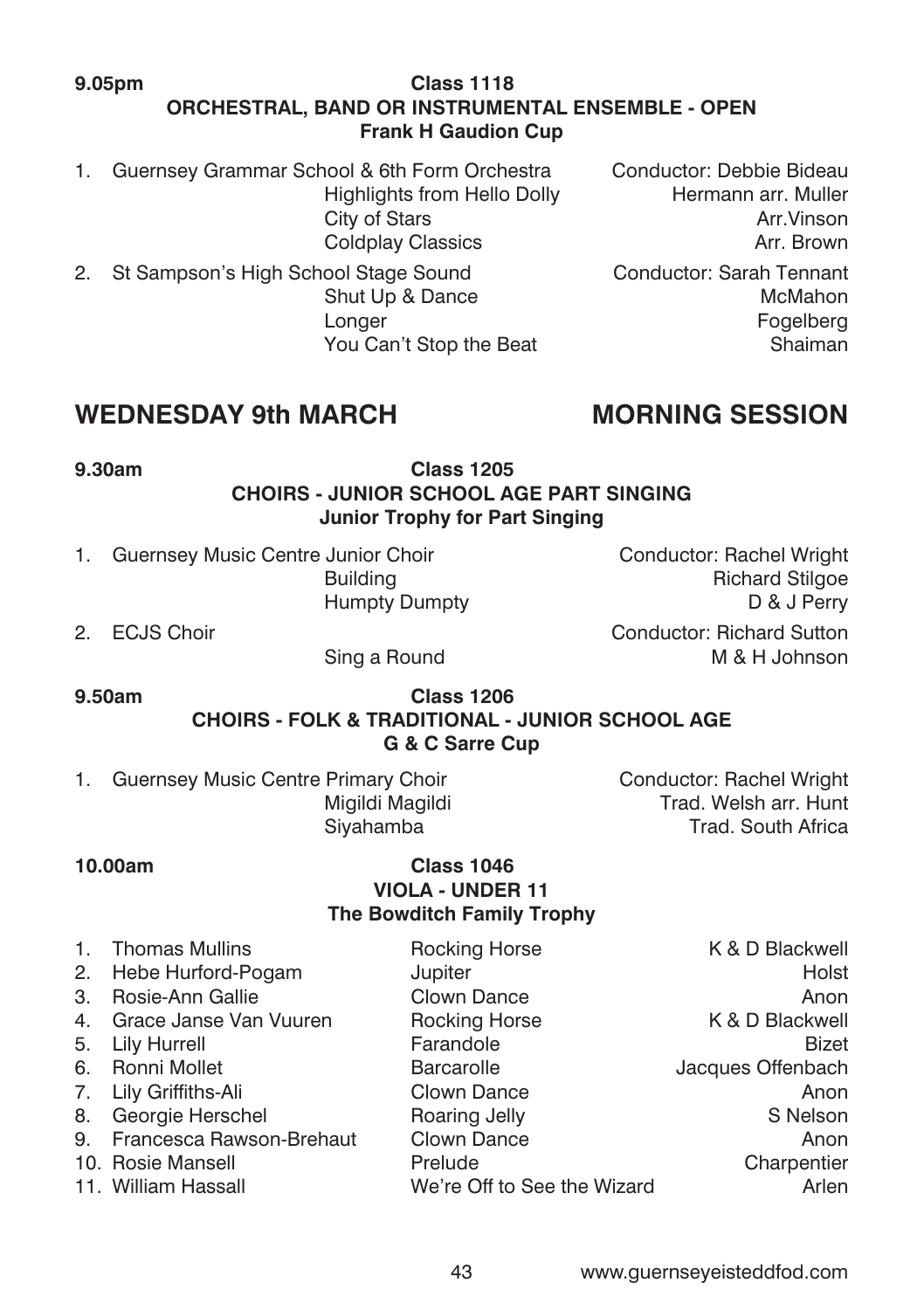#### **10.45am INTERVAL**

#### **11.00am Class 1040 VIOLIN - UNDER 11 The Shawland Cup**

| 1. | Bianca Vieira          | Air                                        | <b>Gottfried Finger</b> |
|----|------------------------|--------------------------------------------|-------------------------|
|    | 2. Lara Pimlott        | Rondino                                    | Hadjiev                 |
| 3. | Ethan Torode           | Flash of Lightning                         | Lumsden & Attwood       |
| 4. | Alma Paucar            | The Two Roses                              | <b>Bela Bartok</b>      |
| 5. | <b>Rosie Gist</b>      | Spanish Dance                              | <b>Bohm</b>             |
|    | 6. Phoebe Lacey        | Flash of Lightning                         | Lumsden & Attwood       |
|    | 7. George Hutchins     | The Two Roses                              | <b>Bela Bartok</b>      |
|    | 8. Chloe-Taylor Sallis | Dublin Time                                | Ros Stephen             |
|    | 9. Renee Mitchell      | Bamboo Stem & Jasmine Flower Trad, Chinese |                         |
|    | 10. Isamara Fernandes  | Flash of Lightning                         | Lumsden & Attwood       |
|    | 11. Alexia Nascimento  | Dublin Time                                | Ros Stephen             |
|    | 12. Lucia Vizia        | Flash of Lightning                         | Lumsden & Attwood       |

### **11.50am Class 1139 FOLK SOLO - BOYS & GIRLS - UNDER 12 Marilyn Salisbury Cup**

- 1. Luella Gilligan **Scarborough Fair** Trad. arr. Downes
- 
- 
- 
- 

2. Ruby Coyde **Stuttering Lovers** Trad. Irish 3. Scarlett Stanford Marianina Trad. Italian 4. Erin Cullwick Drozyna Trad. Polish 5. Elise Gregson Where are You Going To? Trad. English

# WEDNESDAY 9th MARCH **AFTERNOON SESSION**

### **2.30pm Class 1041 VIOLIN - UNDER 14 H De La Mare Cup**

| Matilda Cole |
|--------------|
|              |

- 
- 
- 
- 
- 
- 

2. Mia Guilbert Concerto in B Minor 3rd Mvt Oskar Rieding 3. Martha Le Cheminant The Crystal Spring Trad. arr. Blackwell 4. D'Arcy Hutchins Arioso Wilson 5. Zara Stafford-Bell Vuelvo Al Sur Piazzolla 6. Charlotte Herschel The Crystal Spring Trad. arr. Blackwell 7. Sofia Dupre **Conserver Wade in the Water Blackwell** 

Malaguena Op.21 No.1 Sarasate

### **3.15pm Class 1128 VOCAL BOYS - 12 & UNDER 15 The John M Tostevin Cup**

1. Zaheer Anees Warm as the Autumn Light Douglas Moore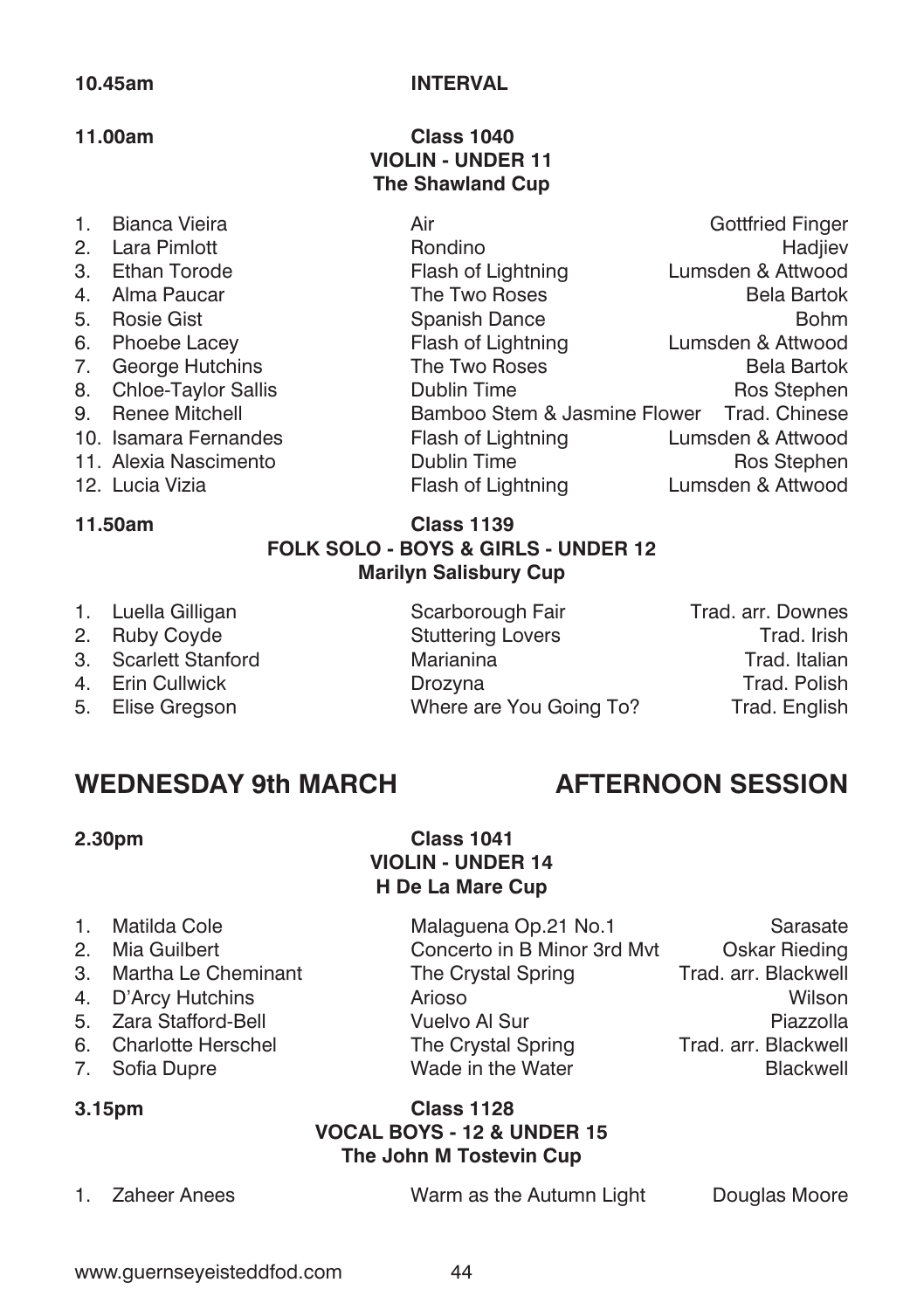### **3.20pm Class 1130 VOCAL BOYS - 15 & UNDER 18 The Christopher Marshall Cup**

| 1.             | Ollie Purdue       | <b>Pur Dicesti</b>                                                                     | Antonio Lotti       |
|----------------|--------------------|----------------------------------------------------------------------------------------|---------------------|
|                | 3.25 <sub>pm</sub> | <b>Class 1131</b><br><b>VOCAL GIRLS - 15 &amp; UNDER 18</b><br><b>Mrs McCathie Cup</b> |                     |
| $\mathbf{1}$ . | Izabella Dupre     | Widmung                                                                                | Schumann            |
| 2.             | Genevieve Evans    | A Green Cornfield                                                                      | Head                |
| 3.             | Madeleine Vaudin   | Silent Noon                                                                            | R Vaughan Williams  |
| 4.             | Clemmie Reid       | A Nightingale Sang in Berkeley Sqaure                                                  | Sherwin & Maschwitz |

5. Julia Madden Ophelia's Song Elizabeth Maconchy

### **3.55pm INTERVAL**

### **4.10pm Class 1042 VIOLIN - UNDER 16 The Frampton Cup**

| 1. Ellie Garland | <b>Chanson Triste</b>         | Tchaikovsky |
|------------------|-------------------------------|-------------|
| 2. Alex Guillou  | Tarantelle                    | Carlo Sica  |
| 3. Matilda Cole  | Giga from Partita II BWV 1004 | Bach        |

### **4.35pm Class 1178 POP SONG - 15 TO UNDER 18 J A & K M Le Tocq Memorial Award**

|    | 1. Oscar Armenta-Jeffreys | No Time to Die            | <b>Billie Eilish</b>         |
|----|---------------------------|---------------------------|------------------------------|
|    | 2. Hermione Reoch-Brehaut | Life on Mars              | David Bowie                  |
| 3. | Rebecca Philp             | <b>Chasing Pavements</b>  | Adele Adkins                 |
|    | 4. Freya Mitchell         | Landslide                 | <b>Stevie Nicks</b>          |
| 5. | Lily Becker               | Skyfall                   | Adele Adkins                 |
|    | 6. Jorja Barrett          | Take Me to Church         | Andrew Hozier-Byrne          |
|    | 7. Clemmie Reid           | Feeling Good              | <b>Bricusse &amp; Newley</b> |
|    | 8. Erin Vaudin            | All I Ask                 | Adele Adkins                 |
|    | 9. Yvie Coyde             | How Long Will I Love You? | Mike Scott                   |
|    | 10. Poppy Cochrane        | You Do Something to Me    | Paul Weller                  |
|    | 11. Freya Tardif          | Someone Like You          | Adele Adkins                 |
|    | 12. Bella Lee             | Don't Watch Me Cry        | Jorja Smith                  |
|    | 13. Isabelle Lees         | Scars to Your Beautiful   | Alessia Cara                 |
|    |                           |                           |                              |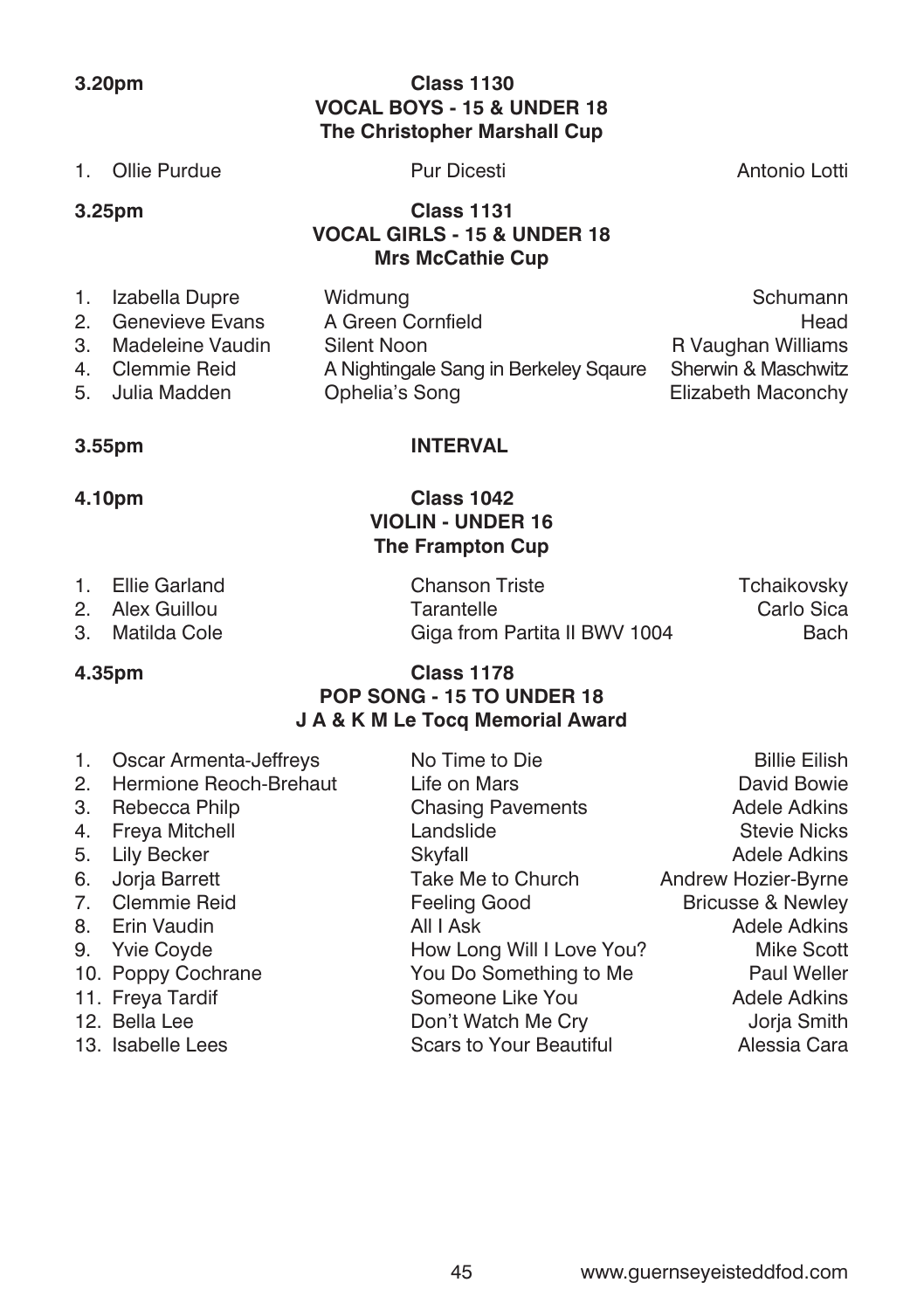# **WEDNESDAY 9th MARCH EVENING SESSION**

#### **This session will have pre-booking facilities.**

Tickets will be available from the Beau Sejour Box Office, other Culture and Leisure outlets and online **(www.guernseytickets.gg)** on **Friday 18th February from 8.00am.**

**Members** of the Guernsey Eisteddfod Society will have pre-booking facilities on **Thursday 17th February**. Members will be allowed to book 1 seat per member per ticketed session, on production of membership cards. Such tickets can only be booked at the Beau Sejour Box Office.

Admission for all to each of the ticketed sessions will cost £6.00 and £3.00 (concessions).

# www.guernseyeisteddfod.com 46 **Pauline Carre Memorial Trophy** 1. Stephen Glencross Come What May Moulin Rouge 2. Lindsey Davies & Kirstin Radford Bosom Buddies Mame 3. Leonie Pike Wishing You Were Somehow Here Again Phantom of the Opera 4. Chrissy Holland **So Big So Small** Bear Evan Hansen 5. David Tostevin Unchained Melody Unchained 6. James Larbalestier **The You'll Be Back** Hamilton 7. Chloe Gallie **Dead Mom** Beetlejuice 8. Christa Tee **In Short** In Short **Edges** 9. Emma Lancaster **Christian Conce Upon a December** Anastasia 10. Luella Taylor **Burn** Burn Burn **Hamilton** Hamilton 11. Annabel Westgarth-Smith Stars and the Moon Songs For a New World 12. Haley Camp & Tina Laurent You & Me (But Mostly Me) The Book of Mormon 13. Stephen Rouxel **I** Am Adolpho **Drowsy Chaperone INTERVAL** 14. Darren Alderton And The Rain Keeps Falling Down Elegies for Angels, Punks & Raging Queens 15. Dominique Ogier & Scott Michel A Little Priest Sweeney Todd 16. Lydia Sullivan-Pugh Screw Loose Crybaby 17. Stephen Glencross & Harriet Billington Phantom of the Opera Phantom of the Opera 18. Lucy Cave **Burn** Burn **Burn Burn Burn Burn Hamilton** 19. Alison Castle **Maria** Maria Maria Must Side Story 20. Haley Camp This Is The Moment Jekyll & Hyde 21. Annabel Westgarth-Smith & Caroline Titheridge You Love Who You Love Bonnie and Clyde

# **7.30pm Class 1198 SONGS FROM THE SHOWS 1/2/3/4 - OVER 18**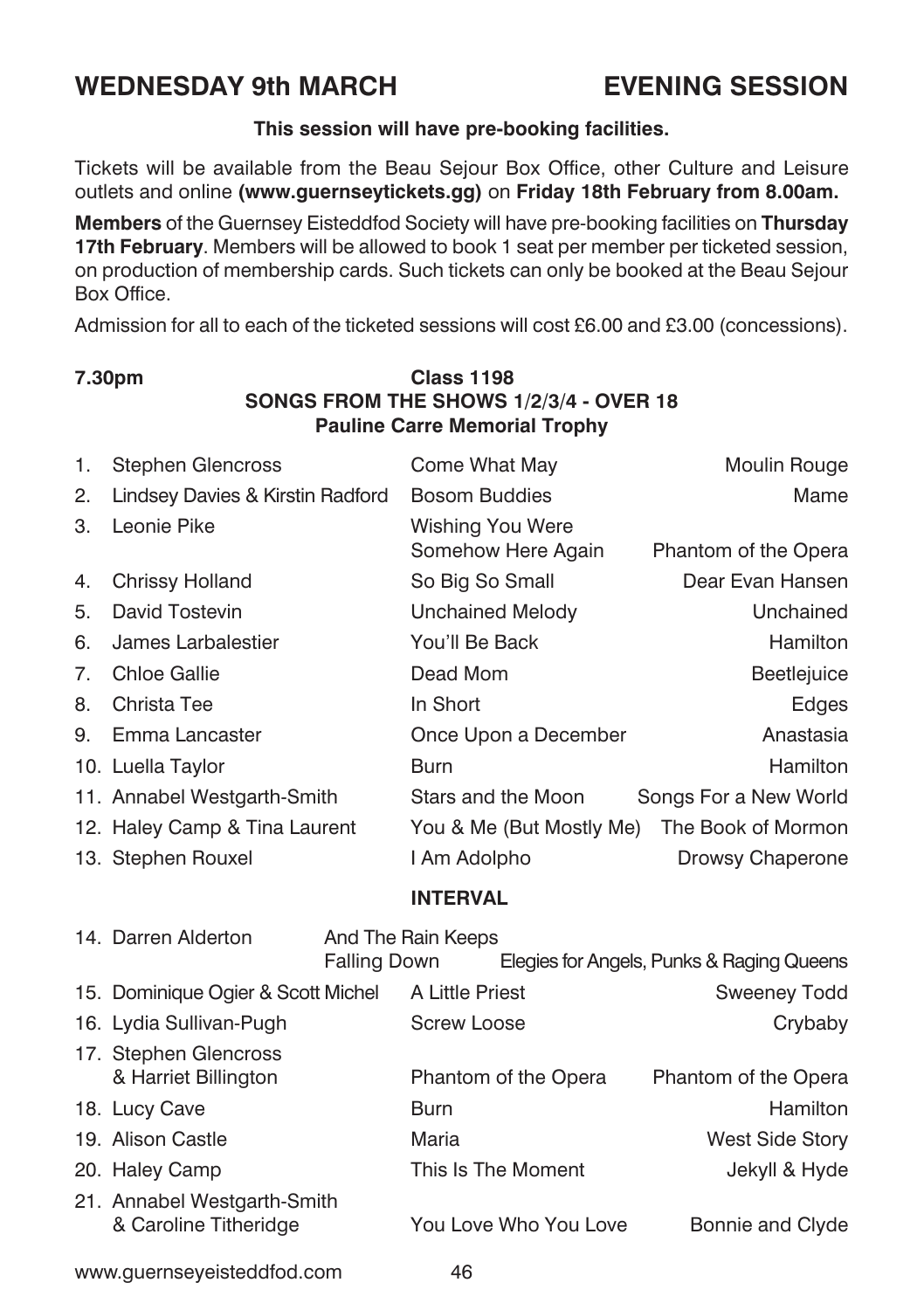22. Stephen Rouxel & Debbie Bideau All I Ask of You Phantom of the Opera 23. Anya & Christa Tee **Requiem** Requiem **Dear Evan Hansen** 24. Harriet Billington With You Ghost 25. Alison Castle & Darren Alderton Nuns from the Shows We'll Have Nun of It 26. Dominique Ogier **Defying Gravity** Defying Gravity **Defying Community** Wicked

# **THURSDAY 10th MARCH AFTERNOON SESSION**

### **2.30pm Class 1047 VIOLA - UNDER 14 The Hall Trophy**

| 1. Somchai Blondin | Humoresque                           | Dvorak             |
|--------------------|--------------------------------------|--------------------|
| 2. Eva Hurrell     | Greensleeves                         | R Vaughan Williams |
| 3. Susanna Costley | Gavotte in G Minor                   | J S Bach           |
| 5. Ben Davidson    | Sonata No.2 in G Major 1st Myt Largo | <b>Boccherini</b>  |
| 6. Olivia Atkinson | Fantasia on Greensleeves             | R Vaughan Williams |

### **Class 1048 VIOLA - UNDER 16 The Russell Trophy**

1. Ella Tersigni **Hungarian Dance No.3 Brahms** 

#### **3.05pm Class 1196 SONGS FROM THE SHOWS 1/2/3/4 - 12 TO UNDER 15 Timothy J Hibbs Trophy**

| 1.                 | Poppy Bisson & Matilda Cole                                             | End Of the Line                                    | The Theory of Relativity |
|--------------------|-------------------------------------------------------------------------|----------------------------------------------------|--------------------------|
| 2.                 | Mia Larbalestier                                                        | <b>Bad Cinderella</b>                              | Cinderella               |
| 3.                 | <b>Sicely Mountford</b>                                                 | Good Girl Winnie Foster                            | <b>Tuck Everlasting</b>  |
| 4.                 | Amy Partridge                                                           | Cinderella's Soliloquy                             | Cinderella               |
| 5.                 | Phoebe West                                                             | Can You Imagine That?                              | Mary Poppins Returns     |
| 6.                 | Angel Perkins                                                           | It Means Beautiful Everybody's Talking About Jamie |                          |
| 3.30 <sub>pm</sub> |                                                                         | <b>INTERVAL</b>                                    |                          |
| 7.                 | Clara Hamilton, Lea Phillips,<br>Martha Mitchell, Freya Walley          | How I Got The Calling                              | Sister Act               |
| 8.                 | Claudia Radford                                                         | My New Philosophy You're a Good Man, Charlie Brown |                          |
| 9.                 | Leonie Enevoldsen,<br>Eliza Webster, Charlie Elston<br>& Abigail Wallen | Edgar Allan Poe                                    | Snoopy The Musical       |
|                    | 10. Zaheer Anees                                                        | Hard To Be The Bard                                | Something Rotten         |
|                    | 11. Ruby-Jane Gill                                                      | On My Own                                          | Les Miserables           |
|                    | 12. Amelia Garn                                                         | She Used To Be Mine                                | Waitress                 |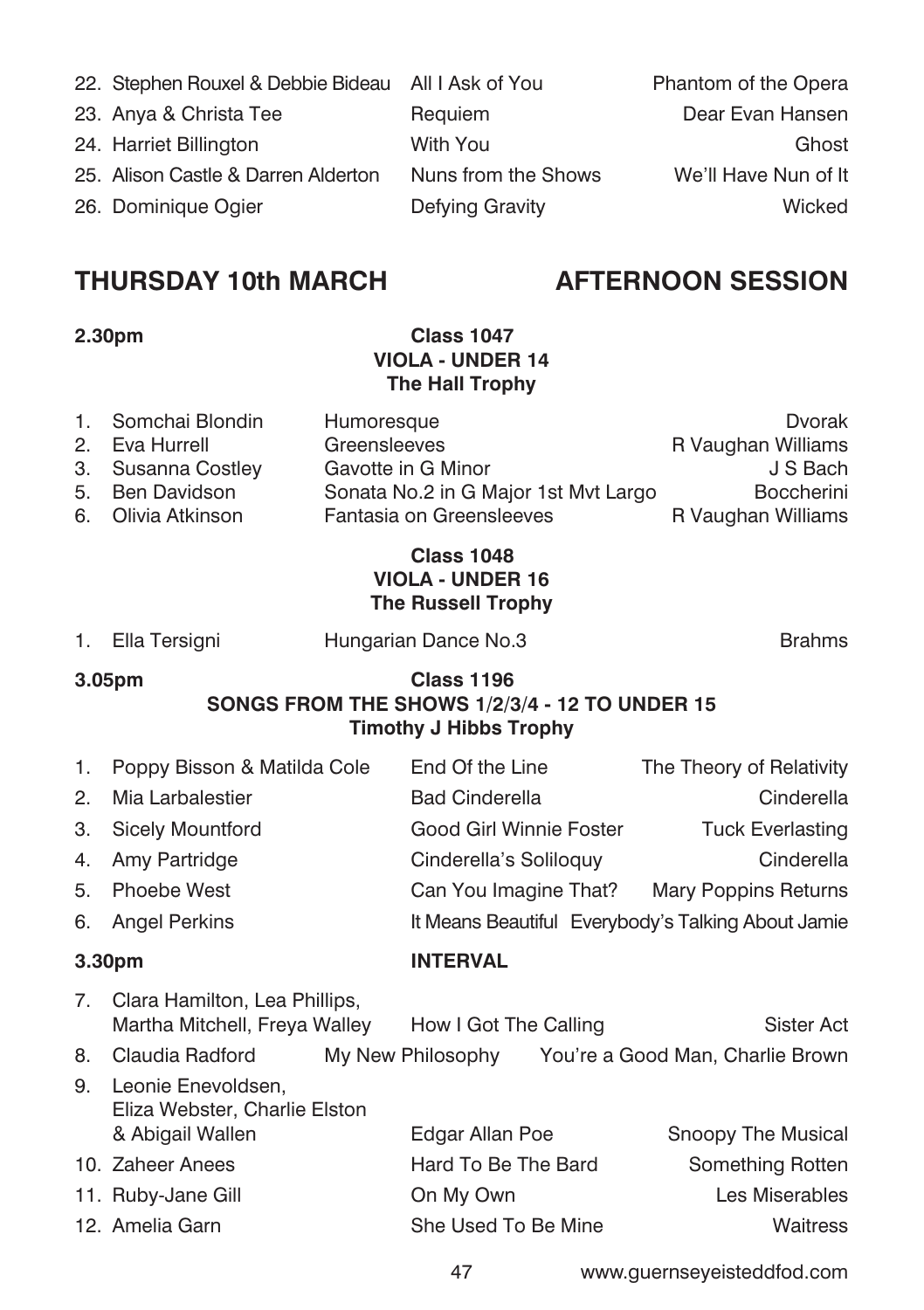| 13. Lea Phillips                                                                                              | Monster                   | Frozen The Musical   |
|---------------------------------------------------------------------------------------------------------------|---------------------------|----------------------|
| 14. Clara Hamilton                                                                                            | Steps of the Palace       | Into the Woods       |
| 15. Emily Northmore                                                                                           | Little Miss Perfect       | Write Out Loud       |
| 16. Layla Ferguson & Amy Partridge                                                                            | What is This Feeling?     | Wicked               |
| 17. Beattie Glynn-Riley, Millie Ogier<br>& Marcia De Carteret It's Not Where You Start, It's Where You Finish |                           | Seesaw               |
| 18. Eliza Webster                                                                                             | Shy                       | Once Upon a Mattress |
| 19. Imogen Griffiths<br>& Macie-Jayne Tullier                                                                 | Cat in the Hat            | Seussical            |
| 20. Mia Larbalestier<br>& Sicely Mountford                                                                    | Mungojerry & Rumpleteaser | Cats                 |
| 21. Freya Toumine, Brooke Carre<br>Daisy Grindal, Isabel Whitford                                             | I Won't Say I'm In Love   | <b>Hercules</b>      |

# **THURSDAY 10th MARCH EVENING SESSION**

### **7.30pm Class 1217 CHOIRS - MALE VOICE - OVER 18 Elizabeth Higgs Cup**

|                | 1. Guernsey Welsh Male Voice Choir          | Rachie<br>Anfonaf Angel | When The Saints Go Marching In Trad. USA arr. Bateman                               |  | Conductor: Fiona Le Tissier<br>Caradog Roberts<br>Robert Arwyn |
|----------------|---------------------------------------------|-------------------------|-------------------------------------------------------------------------------------|--|----------------------------------------------------------------|
|                | 7.45pm                                      |                         | <b>Class 1013</b><br><b>PIANO SONATA - OVER 18</b><br><b>Father Phillips Trophy</b> |  |                                                                |
| 1.             | John Morris                                 |                         | Sonata No.28 in D Major                                                             |  | Haydn                                                          |
| 2.             | Marilyn Pugh                                | 3rd Myt Rondeau         | Sonata KV311 in D Major 2nd Myt Andante,                                            |  | Mozart                                                         |
| 3.             | <b>Bob Perkins</b>                          |                         | Sonata in E Flat Op.8 No.2 2nd & 3rd Mvts. Muzio Clementi                           |  |                                                                |
|                | 8.15pm                                      |                         | <b>Class 1182</b><br><b>POP SONG 2/3/4 - OVER 18</b><br><b>The Sorelle Trophy</b>   |  |                                                                |
|                | 1. Lydia Sullivan-Pugh<br>& Dominique Ogier |                         | Dream On                                                                            |  | Aerosmith                                                      |
| 2.             | <b>Matthew Nichols</b><br>& Scott Guilbert  |                         | Mamma Mia                                                                           |  | Ulvaeus & Andersson                                            |
| 3.             | Alison Castle & Darren Alderton             |                         | Wimply The Best                                                                     |  | Tina Turner                                                    |
| 4 <sup>1</sup> | Dave Wheeler<br>& Lydia Sullivan-Pugh       |                         | Drive                                                                               |  | <b>Incubus</b>                                                 |
|                | www.guernseyeisteddfod.com<br>48            |                         |                                                                                     |  |                                                                |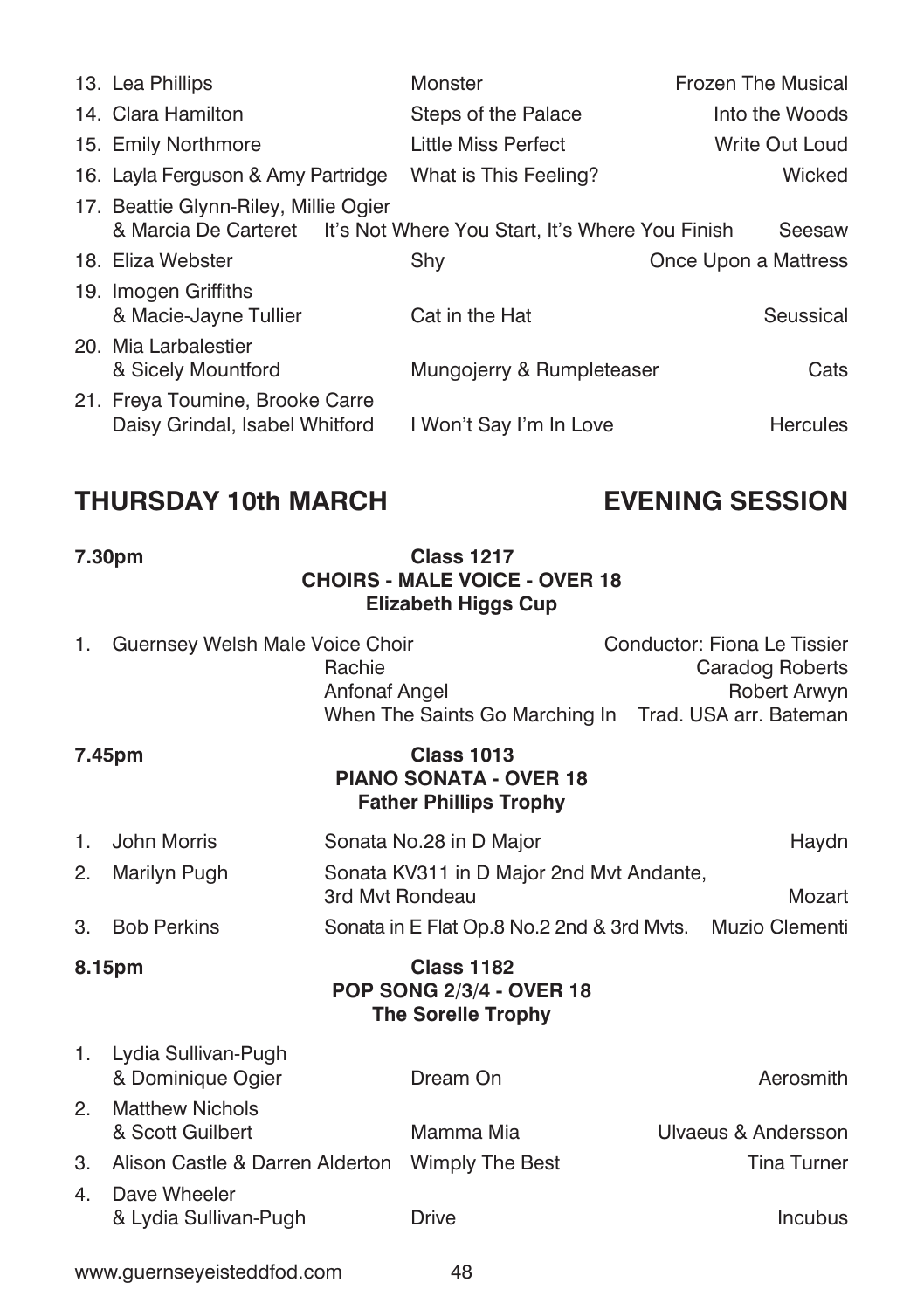#### **8.40pm INTERVAL**

### **8.55pm Class 1188 VOCAL SENIOR MUSIC MAKING La Sabliere Trophy**

1. David Tostevin World in Union Skarbek & Holst

| 9.00pm            | <b>Class 1187</b><br><b>OLD FAMILIAR - OVER 18</b> |  |
|-------------------|----------------------------------------------------|--|
|                   | <b>Corbet Cup</b>                                  |  |
| 1. Stephen Keenan | <b>Floral Dance</b>                                |  |

1. Stephen Keenan Floral Dance Katie Moss 2. David Tostevin My Love is Like a Red, Red Rose Robbie Burns

#### **9.10pm Class 1165**

**VOICE & INSTRUMENT - OPEN**

1. Becky Winterflood (v) & Neil Tostevin (i) When I Come Around Billie Jo Armstrong

### **9.20pm Class 1168 VOCAL DUET - OVER 18 Irene Martel Memorial Cups**

- 1. Alison Castle & Darren Alderton Ave Maria Schubert arr. Alderton 2. Leonie Pike & Maisie Foote The Flower Duet Leo Delibes
- 3. Rosemary Ellis<br>& Elizabeth Laine & Elizabeth Laine Che Soave Zefiretto Mozart

#### **9.35pm Class 1184 VOCAL JAZZ, BLUES, SWING - OVER 18 Jonathan Le Tocq Jazz Trophy**

| 1. Dominique Ogier     | I Never Loved A Man | Ronnie Shannnon |
|------------------------|---------------------|-----------------|
| 2. Lydia Sullivan-Pugh | Route 66            | Bobby Troup     |
| 3. Luella Taylor       | At Last             | Gordon & Warren |

# **FRIDAY 11th MARCH MORNING SESSION**

#### **9.30am Class 1024 PIANO DUET - UNDER 10 The Macrae & Webb Cups**

1. Lara Pimlott & Elysia Leonard Rondino **Haydn** Haydn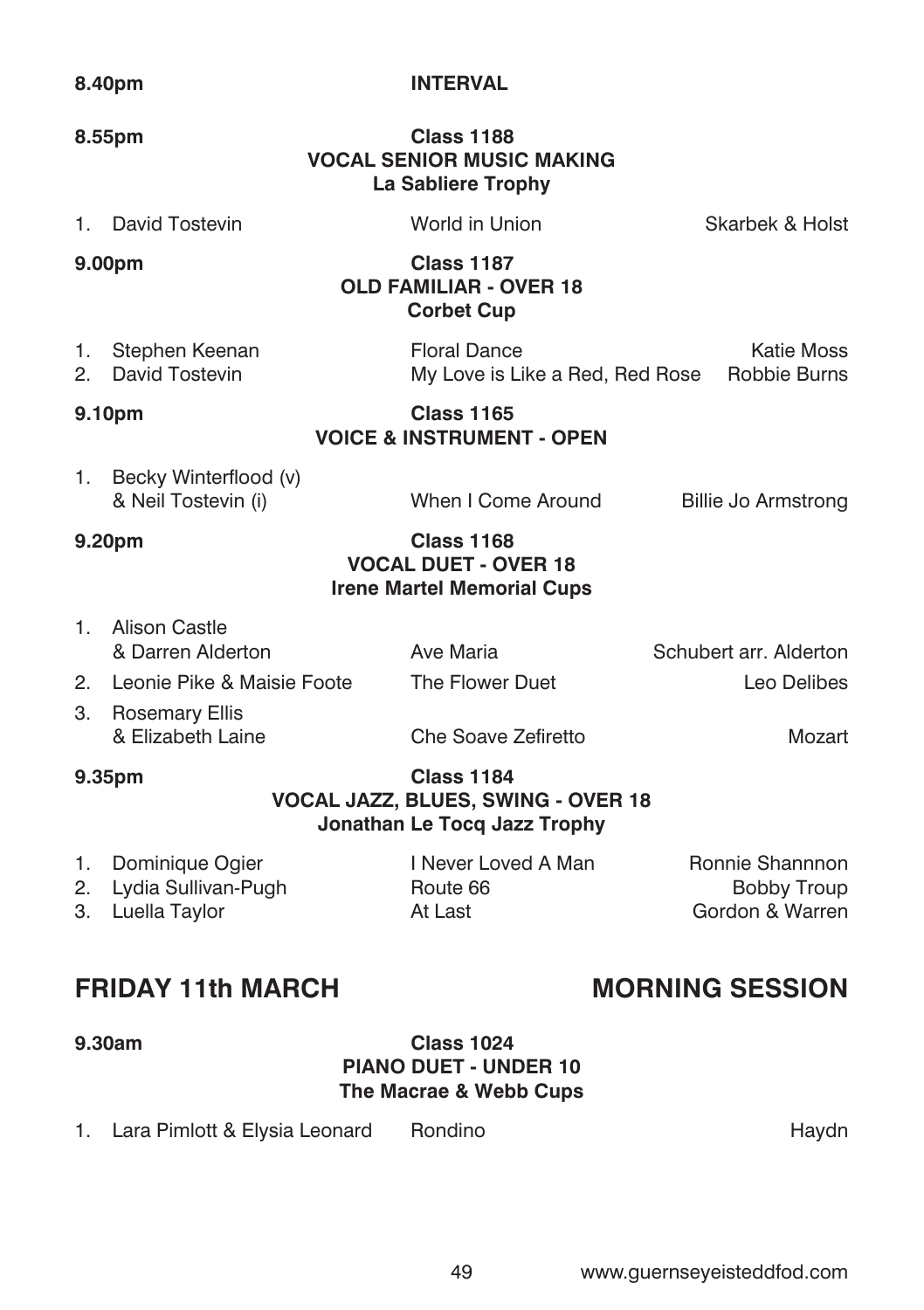### **9.35am Class 1018 PIANO JAZZ - UNDER 12 Elizabeth Webb Cup**

| William Kennedy   | Mister Trumpet Man | William Gillock |
|-------------------|--------------------|-----------------|
| 2. Renee Mitchell | <b>Pink Minor</b>  | Madeleine Dring |

### **9.50am Class 1109 INSTRUMENTAL SOLO - UNDER 18 - BEGINNERS Teachers Association Trophy**

| On Parade                                                                                                                  | J Wilson  |
|----------------------------------------------------------------------------------------------------------------------------|-----------|
| <b>Bell-Ringers</b>                                                                                                        | Colledge  |
| Knickerbocker Glory                                                                                                        | Colledge  |
| <b>Sword Dance</b>                                                                                                         | Arbeau    |
| <b>Hampton Court</b>                                                                                                       | E H Jones |
| Dance of the Blessed Spirits                                                                                               | C W Gluck |
| 1. Alexis Wallbridge<br>2. Elizabeth Touzeau<br>3. Ava Abreu<br>4. Florence Torode<br>5. Louisa Bond<br>6. Alexandra Dorey |           |

### **10.30am INTERVAL**

### **10.45am Class 1195 SONGS FROM THE SHOWS - UNDER 12 Valerie Bowles Trophy**

| 1. | Lottie Colmer, Peyton Snell           |                                            |                                                            |
|----|---------------------------------------|--------------------------------------------|------------------------------------------------------------|
|    | & Sylvie Morton                       | <b>Fabulous Feet</b>                       | Tap Dance Kid                                              |
| 2. | <b>Beatrice Wilson</b>                |                                            | I Speak Six Languages The 25th Annual Puttnam Spelling Bee |
| З. | Mary-Ann Waterton                     | Part of Your World                         | Little Mermaid                                             |
| 4. | Amelia Davison Le Vote Reflection     |                                            | Mulan                                                      |
| 5. | Effie Coquelin                        | Bigger Isn't Better                        | Barnum                                                     |
| 6. | <b>Ruby Coyde</b>                     | Notice Me Horton                           | Seussical The Musical                                      |
| 7. | Isamara Fernandez                     | I Whistle a Happy Tune                     | The King & I                                               |
| 8. | Izabella Corbett<br>& Lily Earl       | When I Grow Up                             | Matilda                                                    |
| 9. | Elvie Coquelin                        | Naughty                                    | Matilda                                                    |
|    | 10. Scarlett Stanford                 | Quiet                                      | Matilda                                                    |
|    | 11. Kiarra Cleal<br>& Harriette Jager | Doll on a Music Box<br>/ Truly Scrumptious | Chitty Chitty Bang Bang                                    |
|    | 12. Lucia Bartholemew                 | Castle on a Cloud                          | Les Miserables                                             |
|    | 13. Elise Gregson                     | <b>UNCOUPLED</b>                           | <b>Starlight Express</b>                                   |
|    | 14. Matilda Colmer                    | <b>Almost Nearly Perfect</b>               | Charlie & the Chocolate Factory                            |
|    | 15. Sophie Wallen                     | Lambeth Walk                               | Me & My Girl                                               |
|    | 16. Luella Gilligan                   | In My Dreams                               | Anastasia                                                  |
|    | 17. Elodie Jager                      | Perfect Nanny                              | <b>Mary Poppins</b>                                        |
|    | 18. Matilda Blackwell                 | Naughty                                    | Matilda                                                    |

www.guernseyeisteddfod.com 50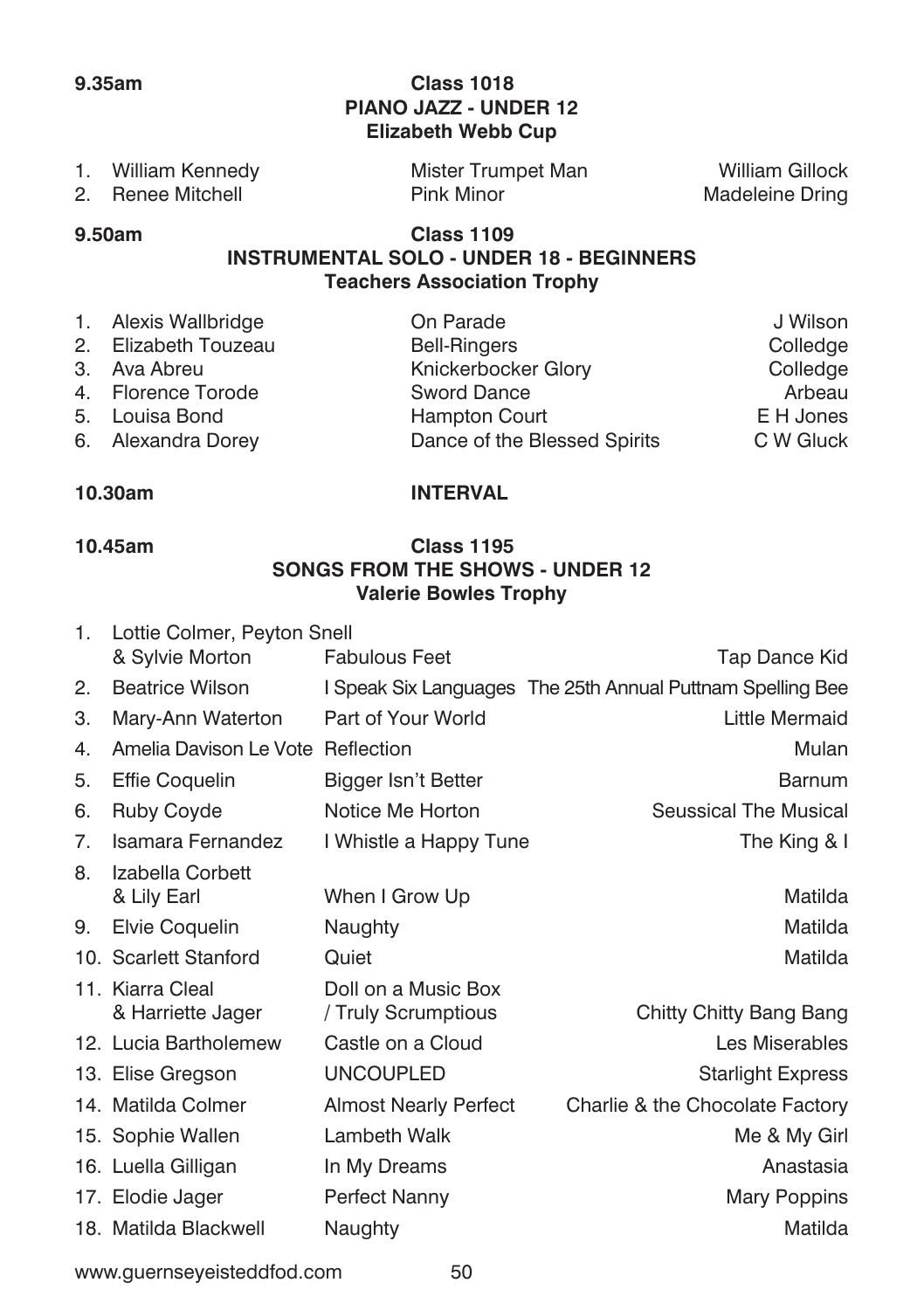| 19. Ruby Coyde<br>& Beatrice Wilson                                   | Mungo Jerry & Rumpleteazer   |                                 |
|-----------------------------------------------------------------------|------------------------------|---------------------------------|
| 20. Lottie Colmer                                                     | I Want it Now                | Charlie & the Chocolate Factory |
| 21. Noah Bartlett.<br>Killian McHugh<br>& Jacob Morgan                | <b>Bad Guys</b>              | <b>Bugsy Malone</b>             |
| 22. Robyn Peters,<br>Elvie Coquelin<br>& Lucia Bartholemew            | Me Old Bamboo                | Chitty Chitty Bang Bang         |
| 23. Maya Ogier,<br>Elise Gregson,<br>Lilly Guariento<br>& Lucy Bonham | <b>Revolting Children</b>    | Matilda                         |
| 24. Harriette Jager                                                   | Once Upon a December         | Anastasia                       |
| 25. Izabella Corbett                                                  | <b>Almost Nearly Perfect</b> | Charlie & the Chocolate Factory |
| 26. Scarlett Stanford<br>& Erin Cullwick                              | When I Grow Up               | Matilda                         |
| 27. Luella Gilligan<br>& Clemmie Glynn-Riley                          | When Children Rule The World | Whistle Down the Wind           |

# **FRIDAY 11th MARCH AFTERNOON SESSION**

### **2.30pm Class 1043 VIOLIN - UNDER 18 Norah & Sidney Hunt Cup**

| 1. Connor Belford     | Sonata No.3 in C Minor Op.45 2nd Myt Allegretto | Grieg                   |
|-----------------------|-------------------------------------------------|-------------------------|
| 2. Sam Cole           | Introduction Et Tarentelle                      | P De Sarasate           |
| 3. Ollie Purdue       | Romance for Violin & Piano                      | <b>Gabriel Faure</b>    |
| 4. Max Guilbert       | Rondalla Aragonesa No.6<br>Danzas Espanolas     | <b>Enrique Granados</b> |
| 5. Niloufer Khankashi | Sonata No 3 in C Minor Op.45 Allegretto         | Grieg                   |

#### **3.15pm Class 1075 CHAMBER MUSIC - TEACHER & PUPIL The Wyatt Trophy** 1. Beatrie Glynn-Riley

| $\blacksquare$ Dealite Millipline $\blacksquare$ |                               |                  |
|--------------------------------------------------|-------------------------------|------------------|
| & Nicole Wyatt                                   | Rondo for 2 Violins           | Pietro Locatelli |
| 2. Oliver Guest & Nicole Wyatt                   | <b>Rondo</b>                  | Mazos            |
| 3. Sophie Joslin & Nicole Wyatt                  | String Duo No.1               | Mozart           |
| 4. Izabella Dupre<br>& Carmen Craven-Grew        | Arrival of the Queen of Sheba | Handel           |

### **3.40pm INTERVAL**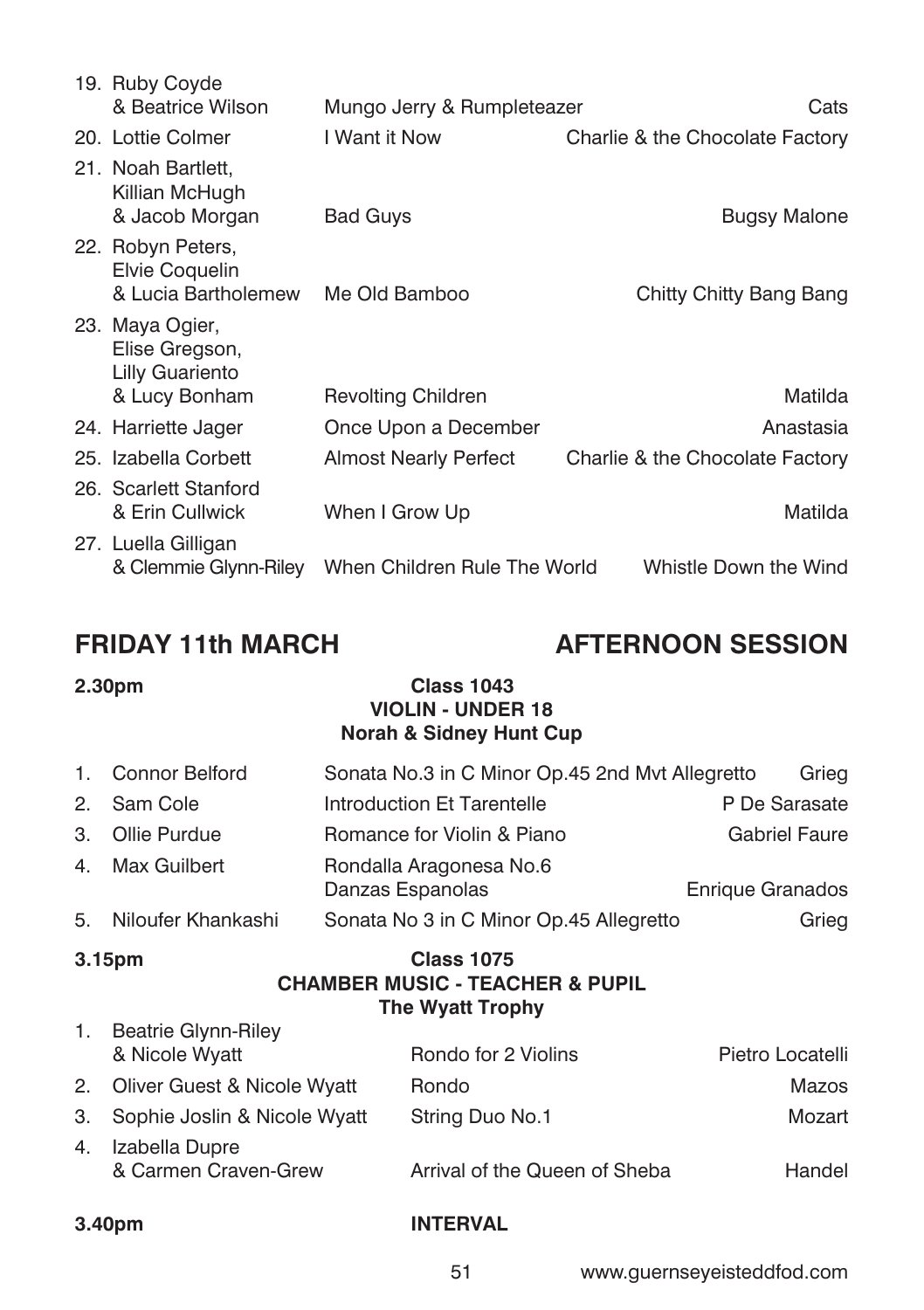### **3.55pm Class 1207 CHOIRS - SECONDARY SCHOOL AGE Crystal James Cup**

- 1. The Ladies College Senior Choir Choir Chocal Conductor: Andrea Roue<br>All For Love of One Chical Chilcott Bob Chilcott All For Love of One
- 2. Rhapsodie Conductor: Debbie Bideau
- 3. St Sampson's High School Choir Conductor: Sarah Tennant
- 4. The Ladies College Senior Motet Choir Conductor: Anthea Roue Flying Free Don Besig

Dona Nobis Pacem Mozart arr.Pliebergen Nightingale **Franklin** On The Sunny Side of the Street McHugh arr. MacHuff

Kuwa Na Krismasi **Brownsey & Lantz** The Drunken Sailor Trad. arr. Bertaux

Flanders Field Jacobson & Emerson

### **4.35pm Class 1210 CHOIRS - SECONDARY SCHOOL AGE - 2 PART Violet Grace Trophy**

1. Blanchelande College Schola Cantorum Conductor: Neil Houston Like an Angel Passing Through My Room Ulvaeus & Andersson A Joyful Song Mary Lynn Lightfoot

### **4.50pm Class 1211 CHOIRS - SECONDARY SCHOOL AGE - MADRIGAL AND PART SONG Island Singers' Trophy**

1. Guernsey Music Centre Youth Choir Conductor: Rachel Wright

Phyllis Farewell **Thomas Bateson** The Gospel Train Spiritual arr. Arch

# **FRIDAY 11th MARCH EVENING SESSION**

### **This session will have pre-booking facilities.**

Tickets will be available from the Beau Sejour Box Office, other Culture and Leisure outlets and online **(www.guernseytickets.gg)** on **Friday 18th February from 8.00am.**

**Members** of the Guernsey Eisteddfod Society will have pre-booking facilities on **Thursday 17th February**. Members will be allowed to book 1 seat per member per ticketed session, on production of membership cards. Such tickets can only be booked at the Beau Sejour Box Office.

Admission for all to each of the ticketed sessions will cost £6.00 and £3.00 (concessions).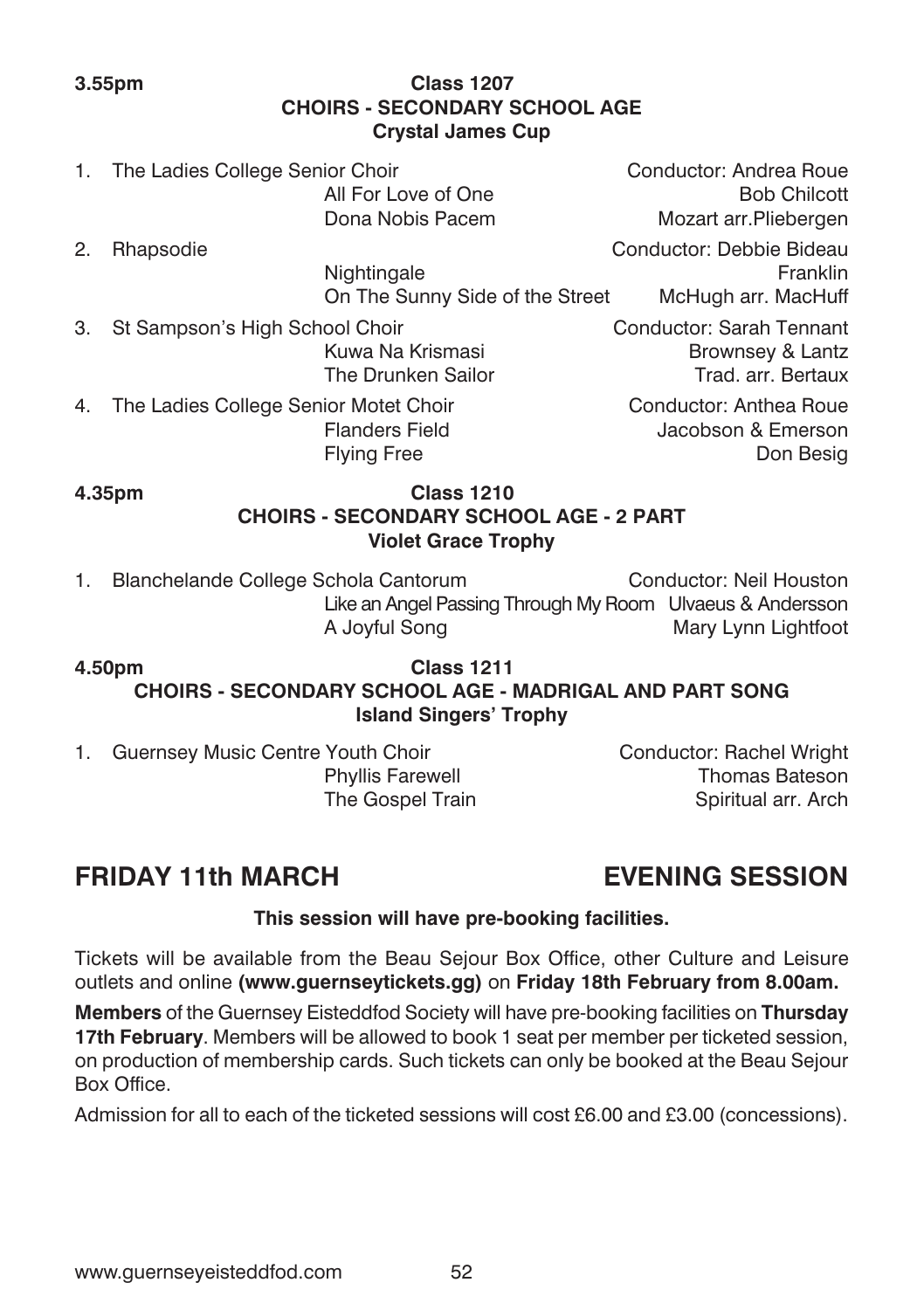### **7.30pm Class 1202 MUSICAL SCENE - OVER 18 Ivygate Trophy**

| 1. Music Theatre Guernsey | Jekyll & Hyde         |
|---------------------------|-----------------------|
| 2. Music Theatre Guernsey | Songs for a New World |

**8.20pm Class 1012 PIANO SOLO, FILM, TV & SHOWS - OVER 18 Freda Loaring Trophy for Piano Solo**

| 1. Dave Hutchins | <b>Hill Street Blues</b> | Mike Post         |
|------------------|--------------------------|-------------------|
| 2. Hannah Beacom | No One Is Alone          | Sondheim & Hersch |
| 3. Marilyn Pugh  | Send In The Clowns       | Sondheim          |
| 4. John Morris   | Solace                   | Scott Joplin      |
|                  |                          |                   |

#### **8.50pm INTERVAL**

#### **9.05pm Class 1172 VOCAL SELF-ACCOMPANIED - OVER 18 Valente Cup**

- 1. Becky Winterflood Will You Still Love Me Tomorrow? Gerry Goffin
	-
- 2. Richard McMahon Perfect Day **Communist Communist Communist Communist Communist Communist Communist Communist Communist Communist Communist Communist Communist Communist Communist Communist Communist Communist Communist** 3. Matthew Nichols Apple Scruffs
- 4. Darren Alderton Free Free Scott Allen
- 5. Lydia Sullivan-Pugh Believe Cher arr. L J Pugh

### **9.35pm Class 1179 POP SONG - OVER 18 Sarah Hibbs Trophy**

1. Dave Wheeler **Here In My Room Incubus** 2. Kirstin Radford **Nothing Compares 2 U** Prince 3. Luella Taylor Jealous Labrynth/Kear/Hemby 4. Lucy Cave Coverioved Coverioved Bastille 5. Lydia Sullivan-Pugh Chain of Fools **Chain Chain Chain Constant Aretha Franklin** 6. Dominique Ogier **I'm With You** Avril Lavigne 7. Stephen Glencross **Against All Odds** Phil Collins

# **SATURDAY 12th MARCH MORNING SESSION**

### **9.30am Class 1123 VOCAL - BOYS & GIRLS - UNDER 8 Alan Ingrouille Cup**

- 1. Phoebe Sebire The Crocodile Peter Jenkyns
- 2. Rose Brokenshire **Albatross** Murray Lennox
- 
- 4. Matilda Colmer **The Crocodile Collement Colle** Peter Jenkyns
- 

3. Elodie Jager The Seagull Lin Marsh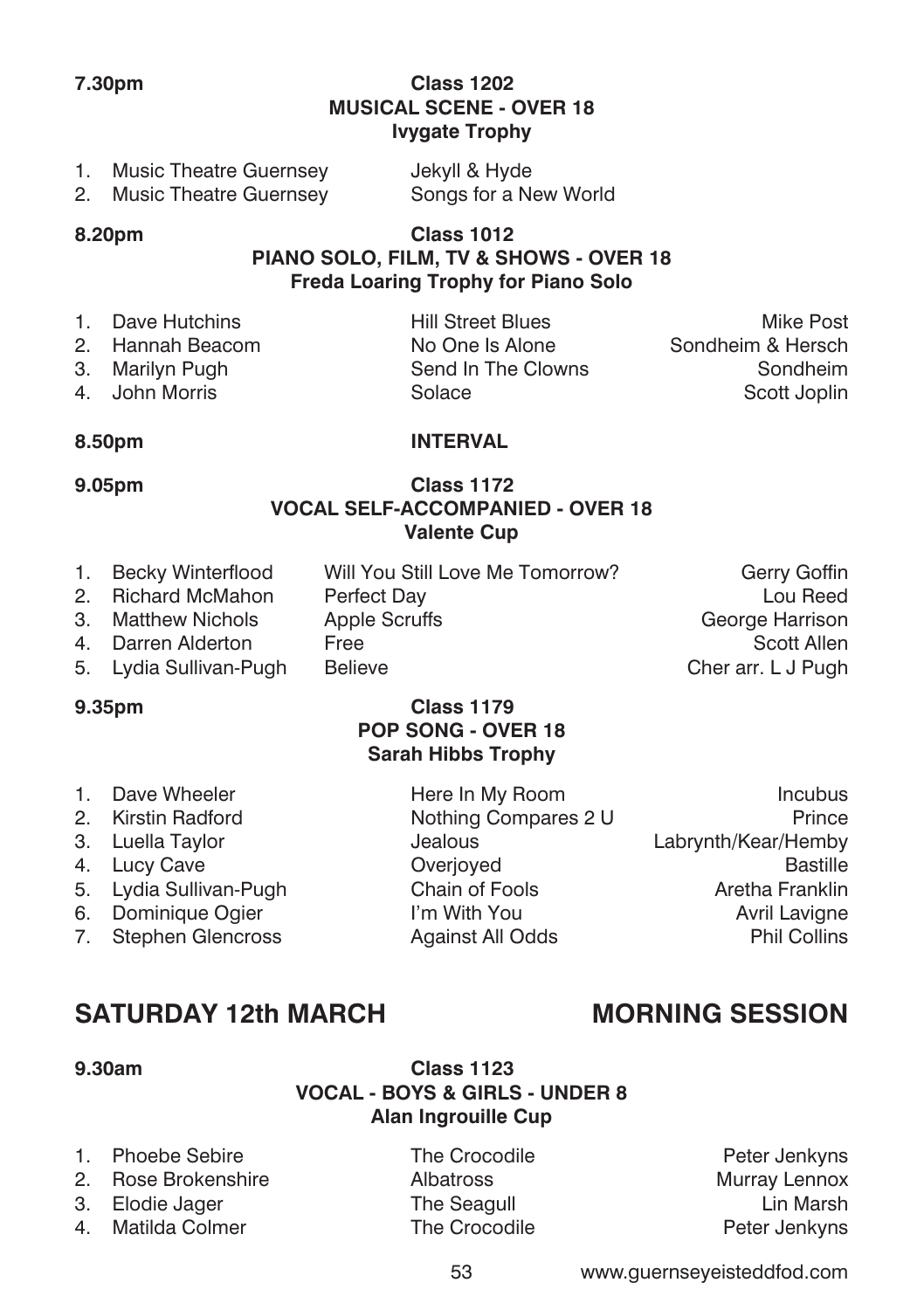### **9.55am Class 1124 VOCAL BOYS - UNDER 10 H A Collas Cup**

1. Nathaniel Glynn-Riley Pirates! Lin Marsh

 **Class 1125 VOCAL GIRLS - UNDER 10 Margaret Rose Cup**

- 
- 

1. Florence Sparkes Cakes Cakes Cakes Cakes David Hamilton Cass Cakes Cakes Cass Cavid Hamilton Crawley Adbul The Magician Crawley

### **10.10am Class 1126 VOCAL BOYS - 10 & UNDER 12 W H Smith Cup**

1. Ramsay Ismail **A Smuggler's Song** Le Fleming

### **10.15am Class 1127 VOCAL GIRLS - 10 & UNDER 12 Camarest Cup**

| 1. Scarlett Stanford      | <b>Buttercup Gold</b>   | Hanforth       |
|---------------------------|-------------------------|----------------|
| 2. Luella Gilligan        | The Dormouse's Carol    | Poston         |
| 3. Harriette Jager        | Earth, Sea & Sky        | Lin Marsh      |
| 4. Lottie Colmer          | Bessie The Black Cat    | Peter Jenkyns  |
| 5. Harriet Fullman        | The Little Spanish Town | Peter Jenkyns  |
| 6. Alexa Stockwell        | The Owls                | Peter Jenkyns  |
| 7. Erin Cullwick          | <b>Butterfly</b>        | Lin Marsh      |
| 8. Holly Lavin            | Twilight                | <b>Beswick</b> |
| 9. Clementine Glynn-Riley | The Dormouse's Carol    | Poston         |
| 10. Ruby Coyde            | Pigeons                 | Rathbone       |
|                           |                         |                |

### **10.55am INTERVAL**

### **11.10am Class 1173 VERSATILITY - UNDER 18 The Benoist Cup**

| 1. | Alexandra Dorey | Mazurka in G Minor (Piano)<br>Meditation from Thais (Double Bass) | Chopin<br>Massenet |
|----|-----------------|-------------------------------------------------------------------|--------------------|
|    | 2. Sam Cole     | Adagio from Violin Sonata No.7<br>Minstrels (Piano)               | Bach<br>Debussy    |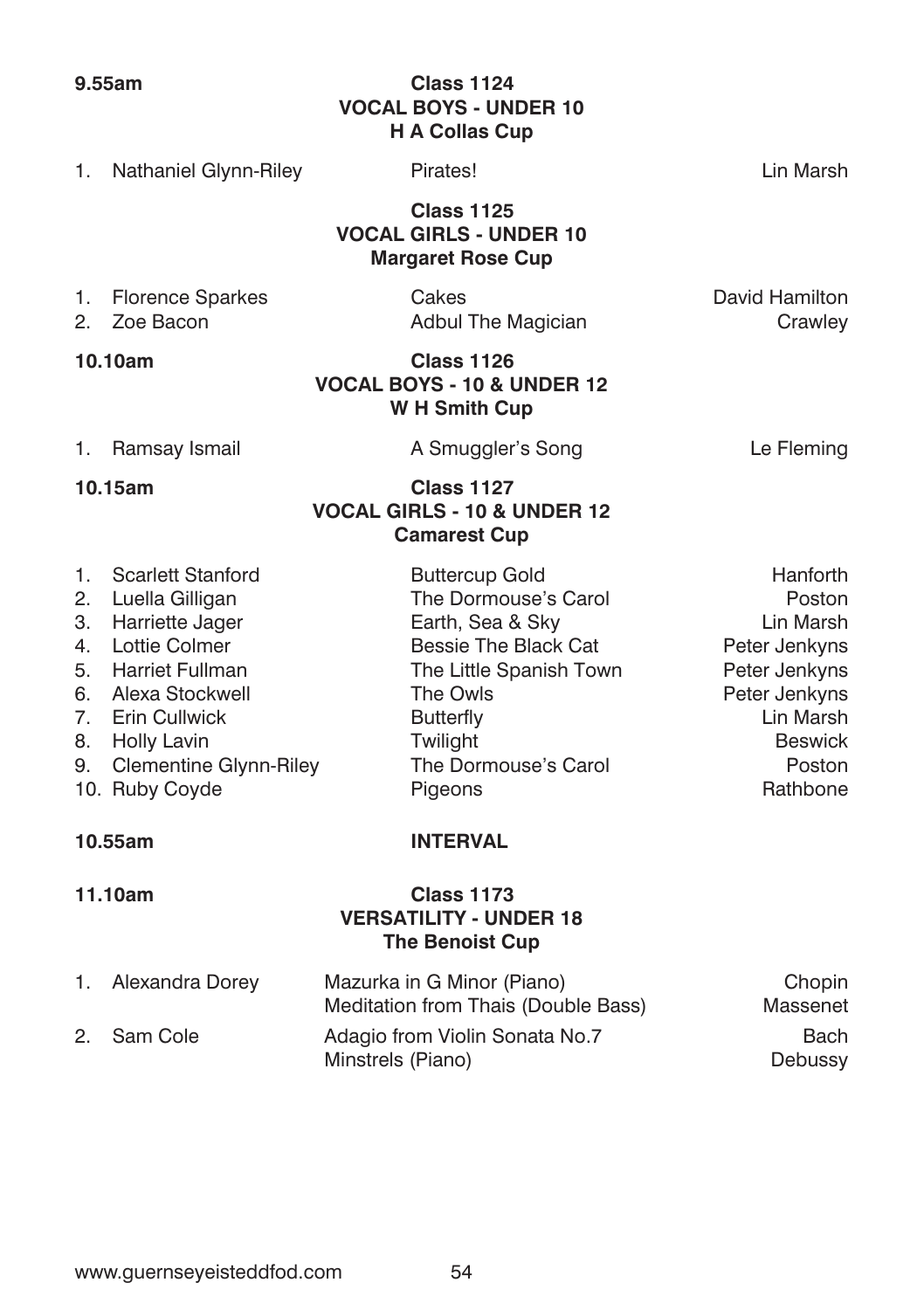1. Sicely Mountford

### **11.35am Class 1180 POP SONG 2/3/4 - UNDER 15 The Dawson & Wright Trophy**

| -------                                             |             |                     |
|-----------------------------------------------------|-------------|---------------------|
| 3. Eliza Webster & Charlie Elston Turning Tables    |             | Adele Adkins        |
| 2. Lea Phillips & Clara Hamilton                    | Stav        | Ekko, Parker, Loelv |
| <b>1. UILLER</b> INIULITIUI U<br>& Mia Larbalestier | Count on Me | <b>Bruno Mars</b>   |

#### **11.55am Class 1181 POP SONG 2/3/4 - UNDER 18 The Janet & Tony Bran Memorial Trophy**

| 1. | Bella Lee & Jasmine Morgan | Meet Me At Our Spot | The Anxiety              |
|----|----------------------------|---------------------|--------------------------|
|    | 2. Rachel Dawson           |                     |                          |
|    | & Oscar Armenta-Jeffreys   | Shallow             | Lady Gaga, Wyatt, Ronson |

# SATURDAY 12th MARCH **AFTERNOON SESSION**

### **2.30pm Class 1177 POP SONG - SOLO - 12 & UNDER 15 Chansonelles Award for David Falla**

- 1. Kiriana Hutchison **Lost Without You Freya Ridings**
- 
- 
- 
- 5. Amy Partridge The Feels Like Home The Randy Newman
- 6. Beth Phillippe **King Lauren Aquilina** King Lauren Aquilina
- 
- 
- 9. Claudia Radford Titanium Guetta & Sia
- 
- 
- 12. Mia Larbalestier Cups (When I'm Gone) Carter & Gerstein

### **3.45pm INTERVAL**

### **4.00pm Class 1005 PIANO - UNDER 14 Edwin Le Messurier Cup**

1. Florence Glynn-Riley She Moved Through the Fair Trad. arr. Hall 2. Ben Jenkins Starry Dome No.15 Meditations George Nevada 3. Sicely Mountford Dolly's Dreaming & Awakening Theodore Oesten 4. Mia Larbalestier River Flows in You Yiruma 5. Lily-Ella O'Brien Angelfish Angelfish A C Gaudet

2. Izzy Verdellis Jar of Hearts Christina Perri 3. Lea Phillips **Hometown Glory Hometown Glory Adele Adkins** 4. Clara Hamilton Skyfall Adele Adkins 7. Zara Stafford-Bell **People Help The People** Simon Aldred<br>1. Amelia Garn **Bust Your Windows** Sullivan 8. Amelia Garn Bust Your Windows Jazmine Sullivan 10. Sicely Mountford **I'm Still Standing** Elton John 11. Ruby-Jane Gill **Set Fire To The Rain** Adele Adkins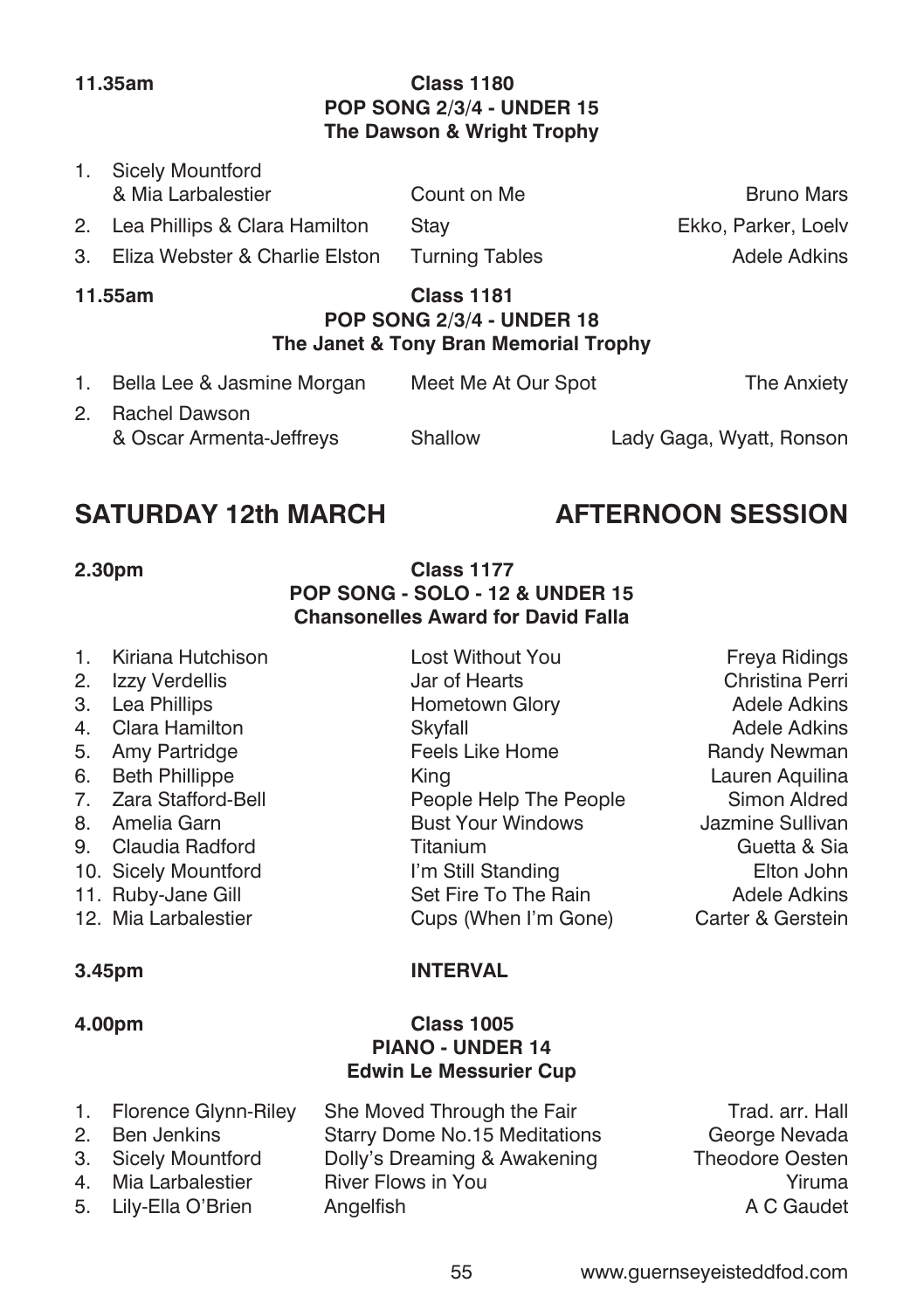- 
- 3. Sam Cole Le Sapin
- 

### **4.30pm Class 1006 PIANO - UNDER 16 The Longmire Cup**

- 4. Harry Childs Sechs Lieder Ohne Worte Op.19 No.1 Mendelssohn **4.55pm Class 1183**
- 1. Alex Guillou Forty Winks Mark Tanner 2. Sarabande 2nd Mvt. Holberg Suite Edvard Grieg<br>Le Sapin Barchie Edvard Grieg

# **VOCAL JAZZ, BLUES, SWING - UNDER 18 Warren Barrett Memorial Trophy**

| 1. Rebecca Philp          | Dream a Little Dream | Andre & Kahn           |
|---------------------------|----------------------|------------------------|
| 2. Oscar Armenta-Jeffreys | Cry Me a River       | <b>Arthur Hamilton</b> |
| 3. Erin Vaudin            | At Last              | Gordon & Warren        |
| 4. Freva Tardif           | Autumn Leaves        | Kosma & Prevert        |
| 5. Ruby-Jane Gill         | Cry Me a River       | <b>Arthur Hamilton</b> |
| 6. Rachel Dawson          | Stormy Weather       | Arlen & Kohler         |
| 7. Sicely Mountford       | Dream a Little Dream | Andre & Kahn           |
| 8. Isabelle Lees          | At Last              | Gordon & Warren        |
|                           |                      |                        |

# **SATURDAY 12th MARCH EVENING SESSION**

### **7.30pm Class 1185 FAMILY CLASS The Bound Cup**

1. Pook's Tree (The Miller Family) North Sleeping At Last<br>I Won't Let You Go Foreman & Foreman Foreman & Foreman

#### **7.40pm Class 1192 COUNTRY & WESTERN - OVER 18 The Martyn Guille Senior Trophy**

- 
- 

1. Emma Lancaster The Very Last Country Song Sugarland 2. Luella Taylor **See You Again** Carrie Underwood

### **7.50pm Class SPECIAL CENTENARY GRADE ONE-A-THON Centenary Trophy**

- 1. Dan Miller **Trumpet**
- 2. Naomi Miller Violin
- 3. Darren Alderton Saxophone<br>4 Bethan Batiste Strombone
- 4. Bethan Batiste
- 5. Emma Lancaster Clarinet